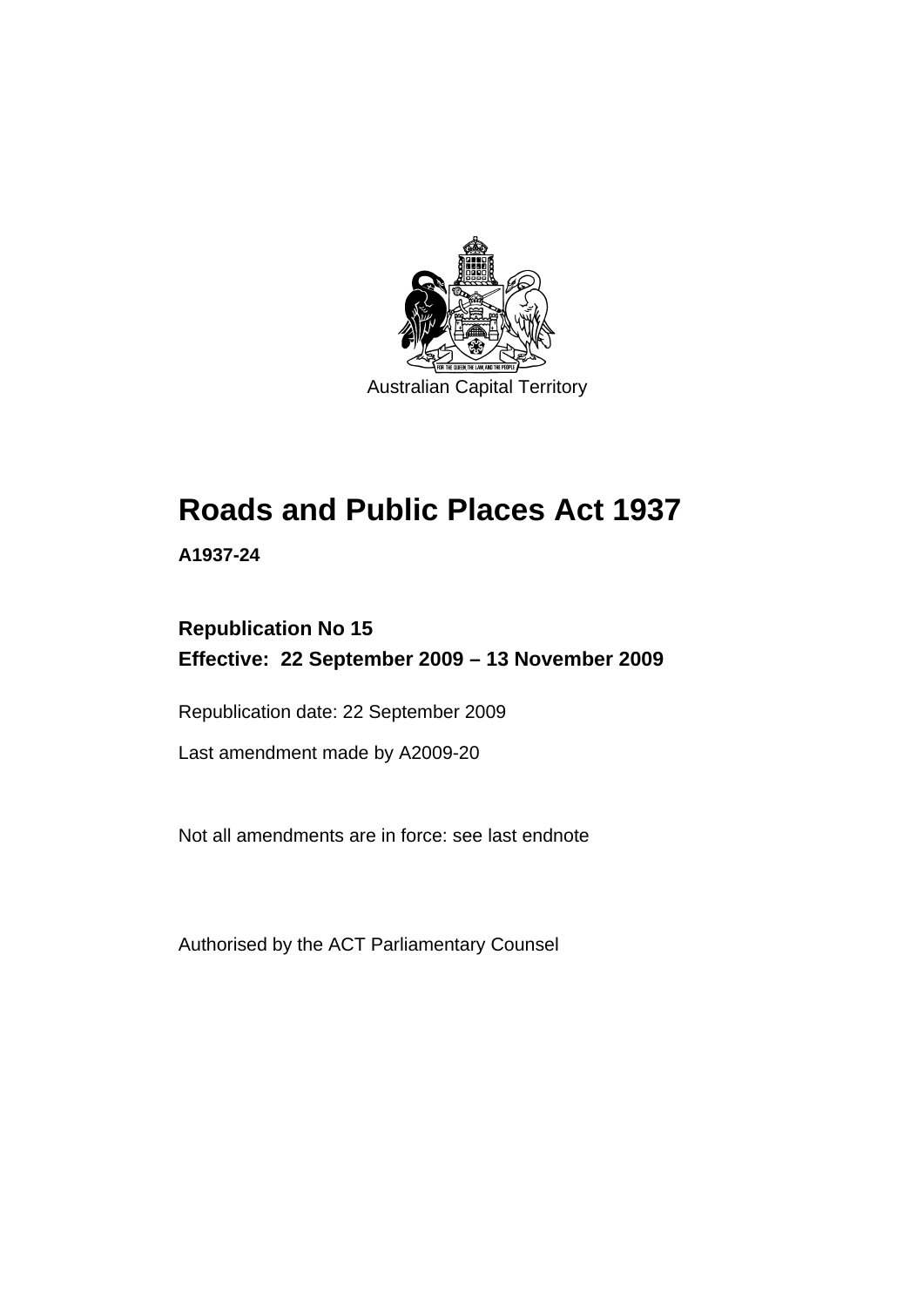## **About this republication**

#### **The republished law**

This is a republication of the *Roads and Public Places Act 1937* (including any amendment made under the *Legislation Act 2001*, part 11.3 (Editorial changes)) as in force on 22 September 2009*.* It also includes any amendment, repeal or expiry affecting the republished law to 22 September 2009.

The legislation history and amendment history of the republished law are set out in endnotes 3 and 4.

#### **Kinds of republications**

The Parliamentary Counsel's Office prepares 2 kinds of republications of ACT laws (see the ACT legislation register at www.legislation.act.gov.au):

- authorised republications to which the *Legislation Act 2001* applies
- unauthorised republications.

The status of this republication appears on the bottom of each page.

#### **Editorial changes**

The *Legislation Act 2001*, part 11.3 authorises the Parliamentary Counsel to make editorial amendments and other changes of a formal nature when preparing a law for republication. Editorial changes do not change the effect of the law, but have effect as if they had been made by an Act commencing on the republication date (see *Legislation Act 2001*, s 115 and s 117). The changes are made if the Parliamentary Counsel considers they are desirable to bring the law into line, or more closely into line, with current legislative drafting practice.

This republication includes amendments made under part 11.3 (see endnote 1).

#### **Uncommenced provisions and amendments**

If a provision of the republished law has not commenced or is affected by an uncommenced amendment, the symbol  $\mathbf{U}$  appears immediately before the provision heading. The text of the uncommenced provision or amendment appears only in the last endnote.

#### **Modifications**

If a provision of the republished law is affected by a current modification, the symbol  $\mathbf{M}$ appears immediately before the provision heading. The text of the modifying provision appears in the endnotes. For the legal status of modifications, see *Legislation Act 2001*, section 95.

#### **Penalties**

The value of a penalty unit for an offence against this republished law at the republication date is—

- (a) if the person charged is an individual—\$100; or
- (b) if the person charged is a corporation—\$500.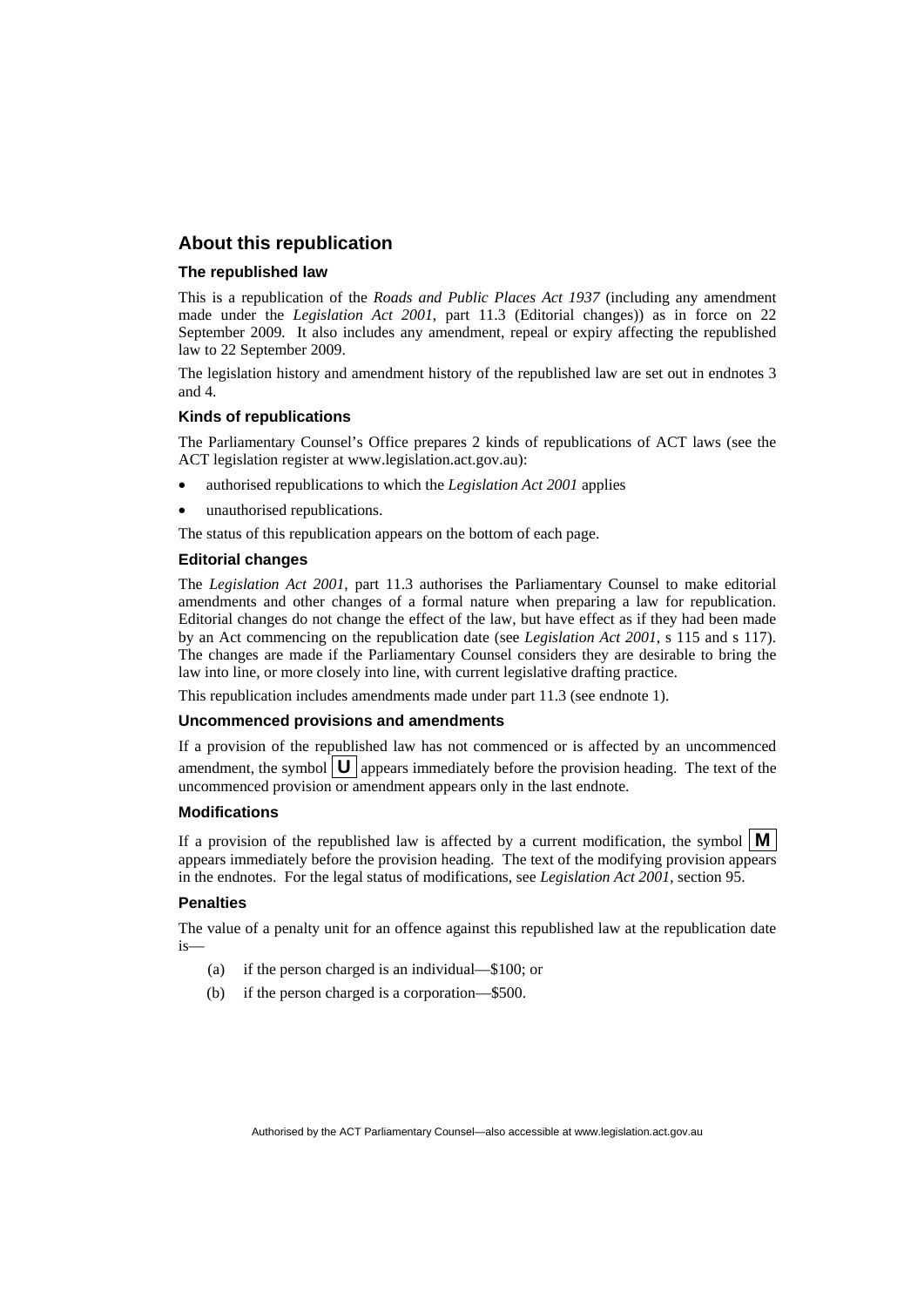

## **[Roads and Public Places Act 1937](#page-6-0)**

## **Contents**

|     |                                                                    | Page |
|-----|--------------------------------------------------------------------|------|
| 1   | Name of Act                                                        | 2    |
| 2   | Dictionary                                                         | 2    |
| 2AA | Offences against Act-application of Criminal Code etc              | 2    |
| 2A  | <b>Notes</b>                                                       | 3    |
| 2B  | Application of Act to Territory                                    | 3    |
| 2C  | Road and public places officers                                    | 3    |
| 3   | Level of roads                                                     | 3    |
| 4   | Temporary closing of roads                                         | 4    |
| 5   | Temporary roads                                                    | 5    |
| 6   | Drains for surface water                                           | 5    |
| 7   | Damage to or interference with public places and property on them  | 6    |
| 8   | Construction of culverts etc in public places                      | 6    |
| 9   | Permission to place culverts etc across, and to interfere with the |      |
|     | surfaces of, public places                                         | 6    |
| 9Α  | Determination of fees                                              |      |
|     |                                                                    |      |

| R15      | Roads and Public Places Act 1937 | contents 1 |
|----------|----------------------------------|------------|
| 22/09/09 | Effective: 22/09/09-13/11/09     |            |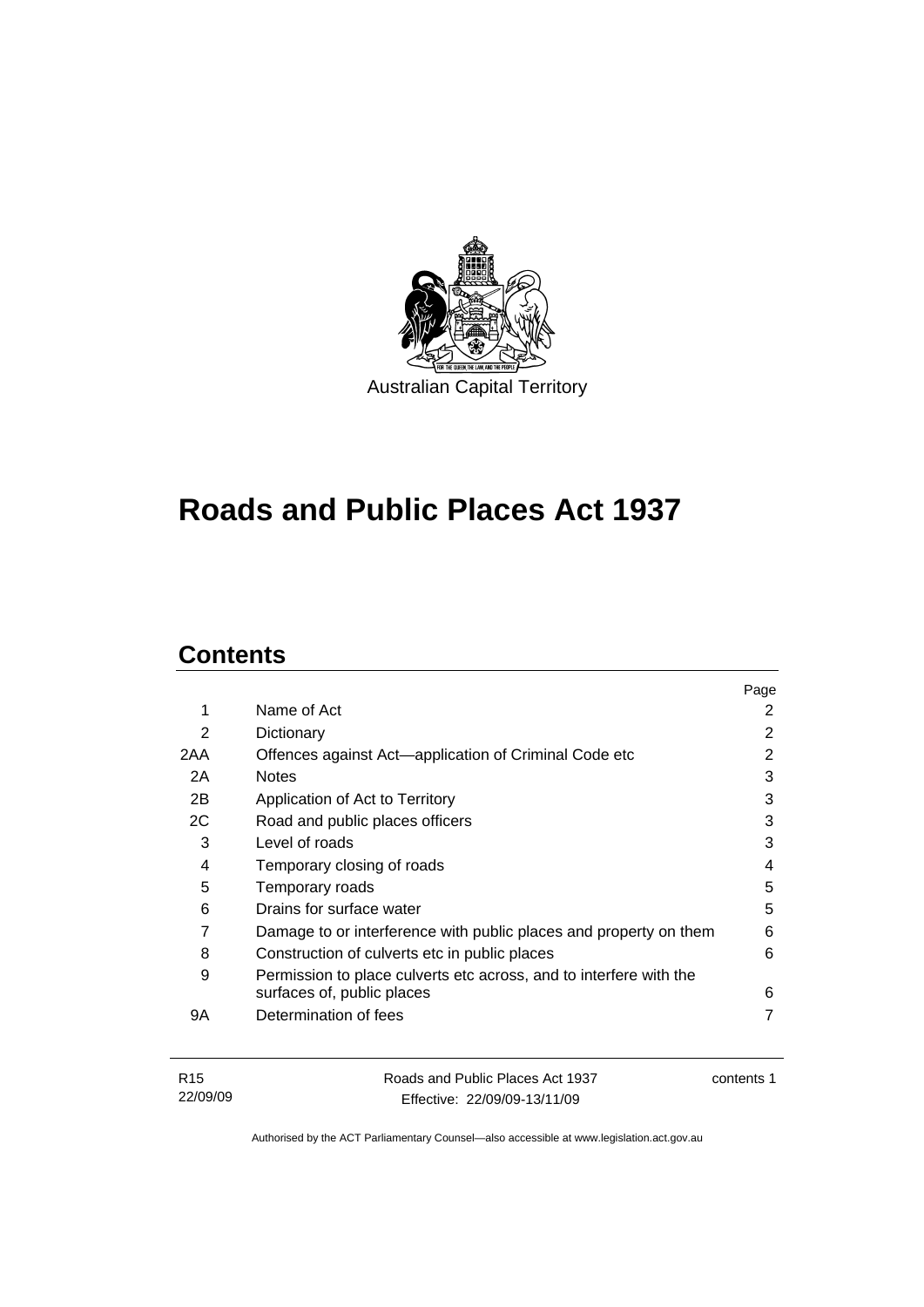#### **Contents**

|            |                                                         | Page |
|------------|---------------------------------------------------------|------|
| 10         | Excavations etc on public places to be lighted          | 7    |
| 11         | Alignment marks etc                                     | 8    |
| 12         | Exhibition of advertisements or notices                 | 8    |
| 12A        | Code of practice for movable signs                      | 8    |
| 12B        | Contents of code of practice                            | 8    |
| 12C        | Failure to comply with code                             | 9    |
| <b>12D</b> | Indemnification of Territory                            | 9    |
| 12E        | Removal of abandoned vehicles from public places        | 9    |
| 12EA       | Retaining abandoned vehicles                            | 11   |
| 12EB       | Removing, defacing or interfering with notices          | 11   |
| 12F        | Failure to provide information about abandoned vehicles | 11   |
| 12G        | Removal of signs and other items from public places     | 11   |
| 12H        | Disposal of items removed under sections 12E and 12G    | 13   |
| 121        | Prescribed objects-s 12G (4), def of prescribed object  | 13   |
| 13         | Trees etc overhanging public places                     | 13   |
| 14         | Repair of damage to public places                       | 14   |
| <b>14A</b> | Graffiti removal on leased land                         | 14   |
| 14B        | Graffiti removal-liability of the Territory             | 15   |
| <b>15A</b> | Objects in public places                                | 16   |
| 15B        | Application for permit                                  | 16   |
| 15BA       | Placement of objects affecting heritage significance    | 17   |
| <b>15C</b> | Grant or refusal of permit                              | 18   |
| 15D        | Grant of permit-conditions                              | 19   |
| <b>15E</b> | Grant of permit                                         | 20   |
| 15F        | Cancellation of permit                                  | 20   |
| 15G        | Review by ACAT                                          | 21   |
| 15H        | Rights of holder of permit                              | 22   |
| 15J        | Term of permit                                          | 22   |
| 15K        | Renewal of permit                                       | 22   |
| 15L        | Loss or destruction of permit                           | 23   |
| <b>15M</b> | Notice to remove object                                 | 23   |
| <b>15N</b> | Removal of objects by Territory                         | 23   |
| 15P        | Disposal of objects by Territory                        | 25   |
| 15R        | Change of address                                       | 26   |
| <b>15S</b> | Approved forms                                          | 26   |
|            |                                                         |      |
|            |                                                         |      |

contents 2 Roads and Public Places Act 1937 Effective: 22/09/09-13/11/09

R15 22/09/09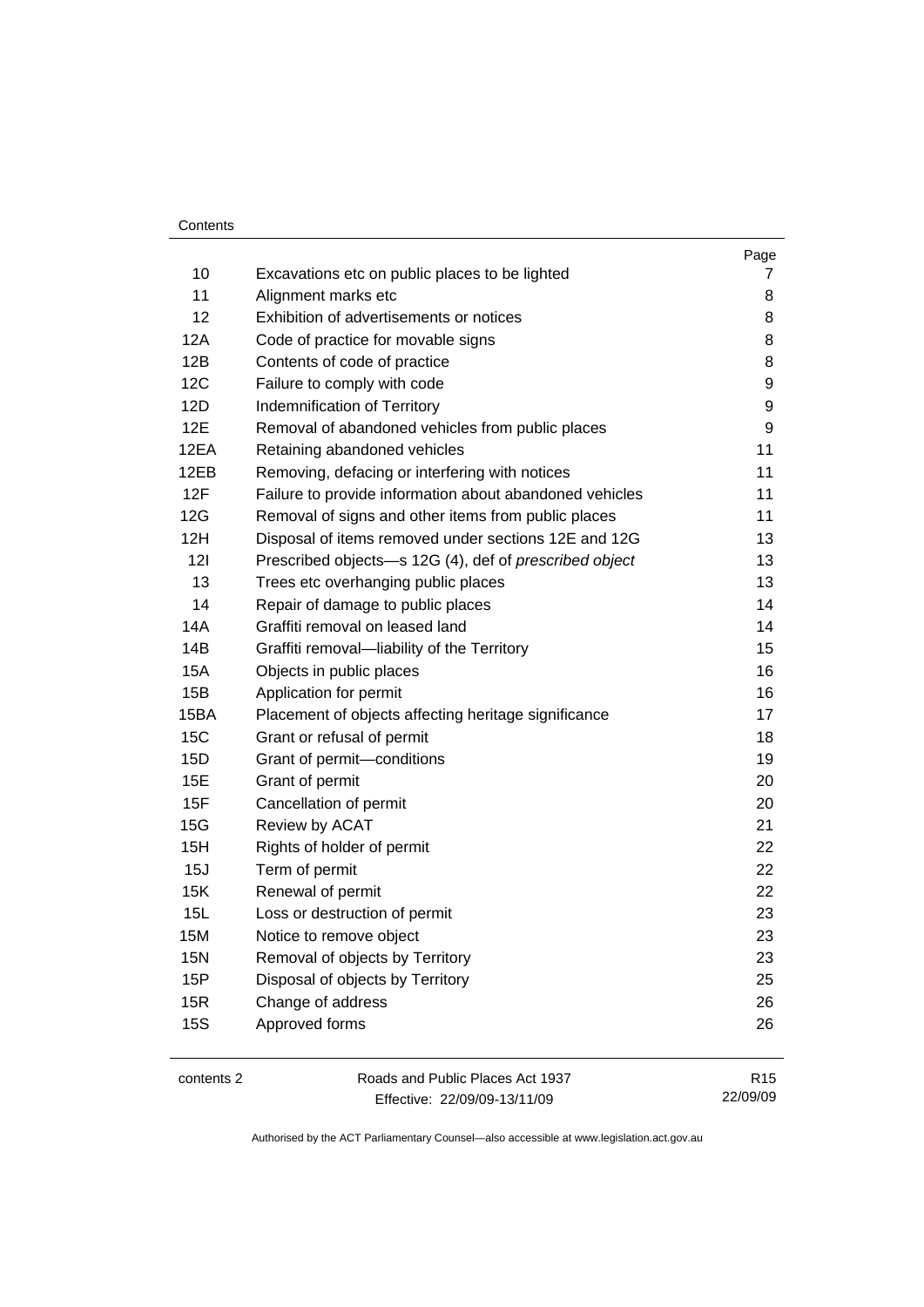|                   |                                                                  | Contents |
|-------------------|------------------------------------------------------------------|----------|
|                   |                                                                  | Page     |
| 15T               | Occupation etc of public land under Planning and Development Act |          |
|                   | licence                                                          | 26       |
| 15U               | Occupation etc of public land under Hawkers Act licence          | 26       |
| 16                | Regulation-making power                                          |          |
|                   |                                                                  |          |
| Schedule 1        | Reviewable decisions                                             | 28       |
|                   |                                                                  |          |
|                   |                                                                  |          |
| <b>Dictionary</b> |                                                                  | 29       |
|                   |                                                                  |          |
| <b>Endnotes</b>   |                                                                  |          |
| 1                 | About the endnotes                                               | 31       |
| 2                 | 31<br>Abbreviation key                                           |          |
| 3                 | 32<br>Legislation history                                        |          |
| 4                 | 35<br>Amendment history                                          |          |
| 5                 | Earlier republications                                           | 40       |
| 6                 | Uncommenced amendments<br>42                                     |          |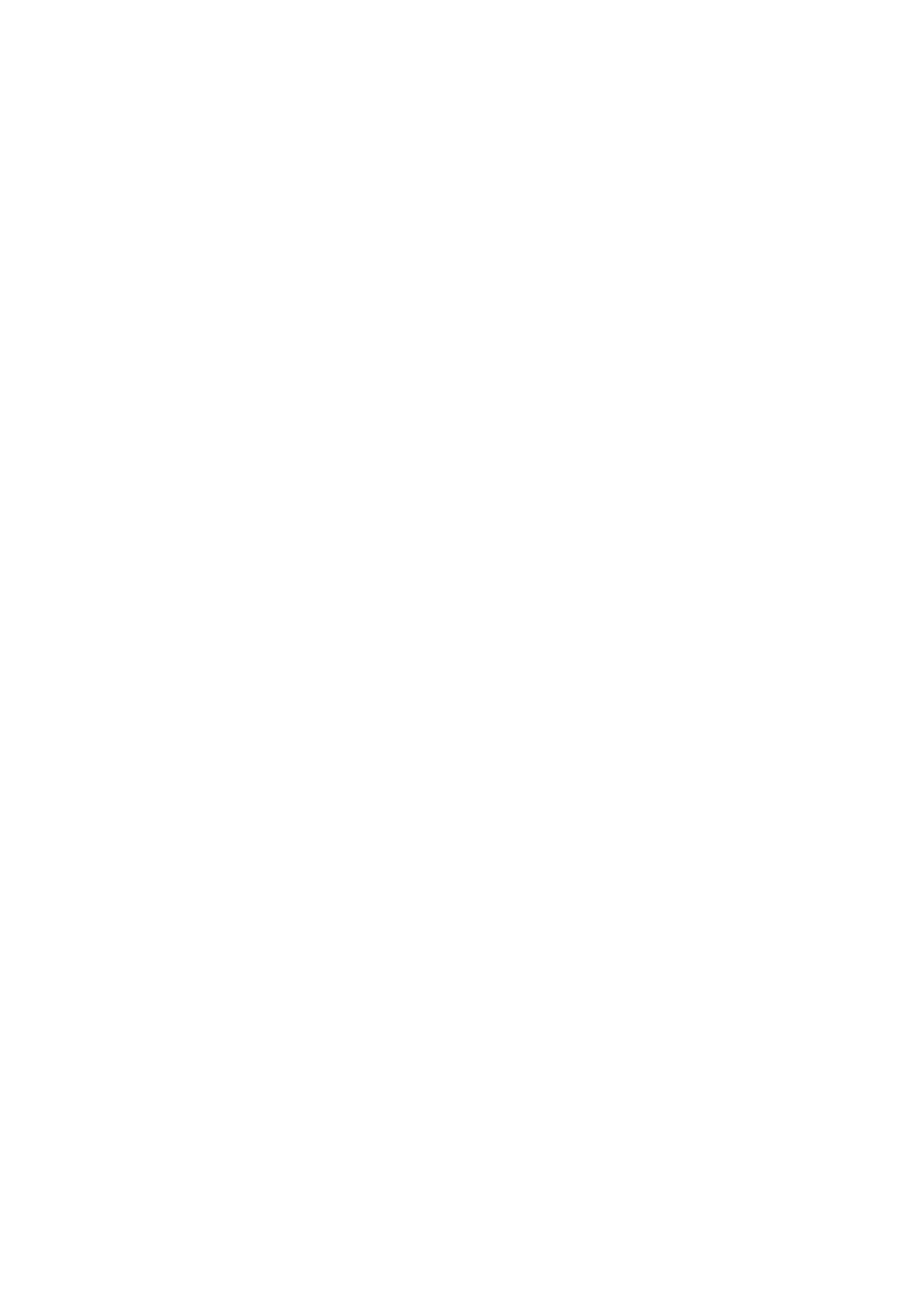<span id="page-6-0"></span>

## **Roads and Public Places Act 1937**

An Act relating to roads and other public places

R15 22/09/09

֖֚֚֚֬

Roads and Public Places Act 1937 Effective: 22/09/09-13/11/09

page 1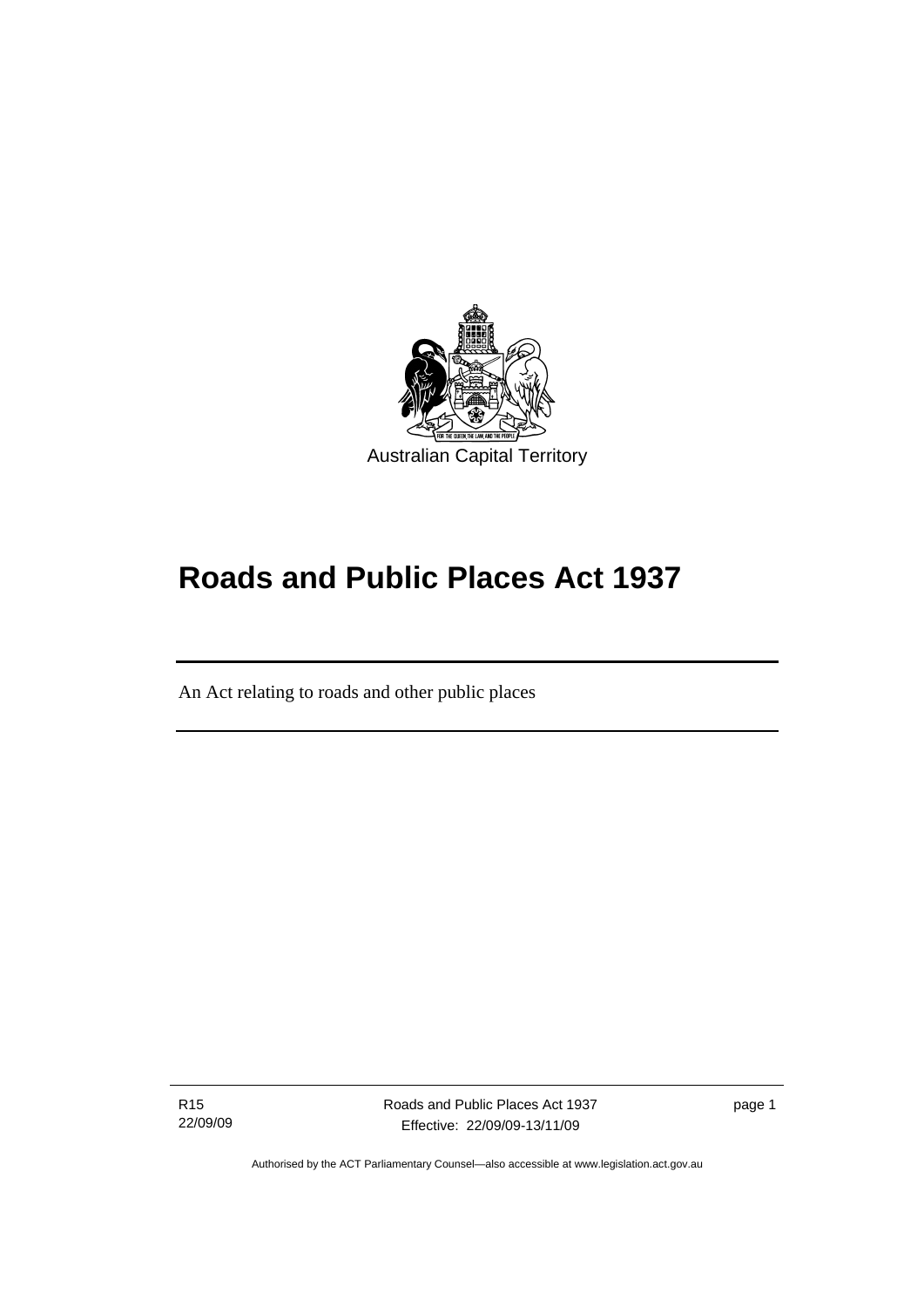## <span id="page-7-0"></span>**1 Name of Act**

This Act is the *Roads and Public Places Act 1937*.

## **2 Dictionary**

The dictionary at the end of this Act is part of this Act.

*Note 1* The dictionary at the end of this Act defines certain terms used in this Act, and includes references (*signpost definitions*) to other terms defined elsewhere.

> For example, the signpost definition '*retention area*—see the *Uncollected Goods Act 1996*, dictionary.' means that the term 'retention area' is defined in that dictionary and the definition applies to this Act.

*Note 2* A definition in the dictionary (including a signpost definition) applies to the entire Act unless the definition, or another provision of the Act, provides otherwise or the contrary intention otherwise appears (see Legislation Act,  $s$  155 and  $s$  156 (1)).

## **U** 2AA Offences against Act—application of Criminal Code etc

Other legislation applies in relation to an offence against this Act.

*Note 1 Criminal Code*

The Criminal Code, ch 2 applies to the following offence against this Act (see Code, pt 2.1):

• s 12F (1) (Failure to provide information about abandoned vehicles).

The chapter sets out the general principles of criminal responsibility (including burdens of proof and general defences), and defines terms used for offences to which the Code applies (eg *conduct*, *intention*, *recklessness* and *strict liability*).

*Note 2 Penalty units* 

The Legislation Act, s 133 deals with the meaning of offence penalties that are expressed in penalty units.

Authorised by the ACT Parliamentary Counsel—also accessible at www.legislation.act.gov.au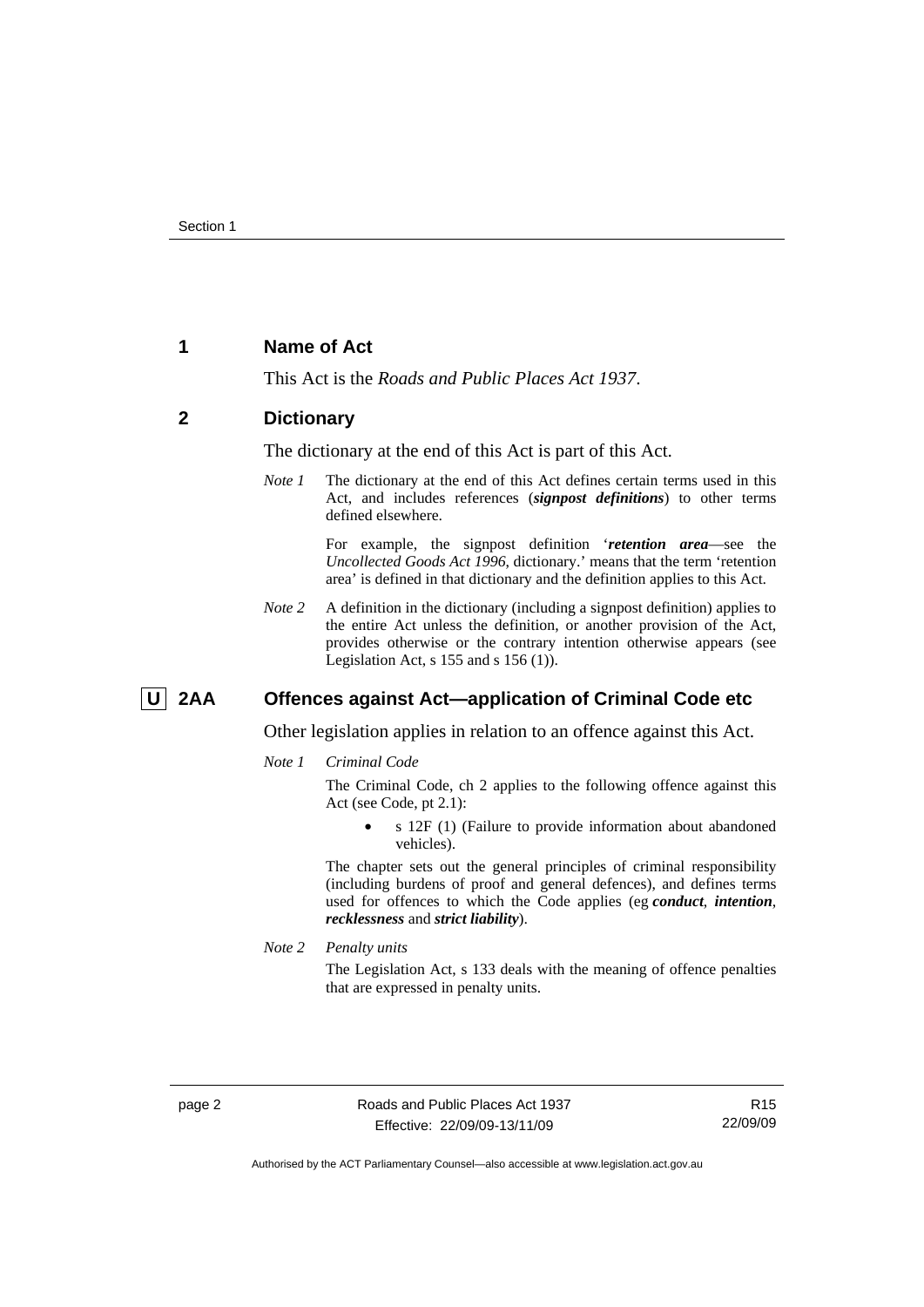## <span id="page-8-0"></span>**2A Notes**

A note included in this Act is explanatory and is not part of this Act.

*Note* See *Legislation Act 2001*, s 127 (1), (4) and (5) for the legal status of notes.

## **2B Application of Act to Territory**

- (1) The following sections do not bind the Territory:
	- section 6 (Drains for surface water)
	- section 7 (Damage to or interference with public places and property on them).
- (2) This section has effect despite the *Legislation Act 2001*, section 121 (Binding effect of Acts).

## **2C Road and public places officers**

The chief executive may appoint a public servant as a roads and public places officer for this Act.

- *Note 1* For the making of appointments (including acting appointments), see Legislation Act, pt 19.3.
- *Note 2* In particular, a person may be appointed for a particular provision of a law (see Legislation Act, s 7 (3)) and an appointment may be made by naming a person or nominating the occupant of a position (see s 207).

## **3 Level of roads**

- (1) Subject to this section, the Minister may fix or alter the level of any public road.
- (2) The level of any public road proposed to be fixed or altered may only be fixed or altered after an opportunity is given to people interested in the proposal to be heard about the proposal.
- (3) At least 30 days before fixing or altering the level of any public road, the Minister must publish notice of the Minister's intention to fix or alter the level twice in a newspaper circulating in the ACT.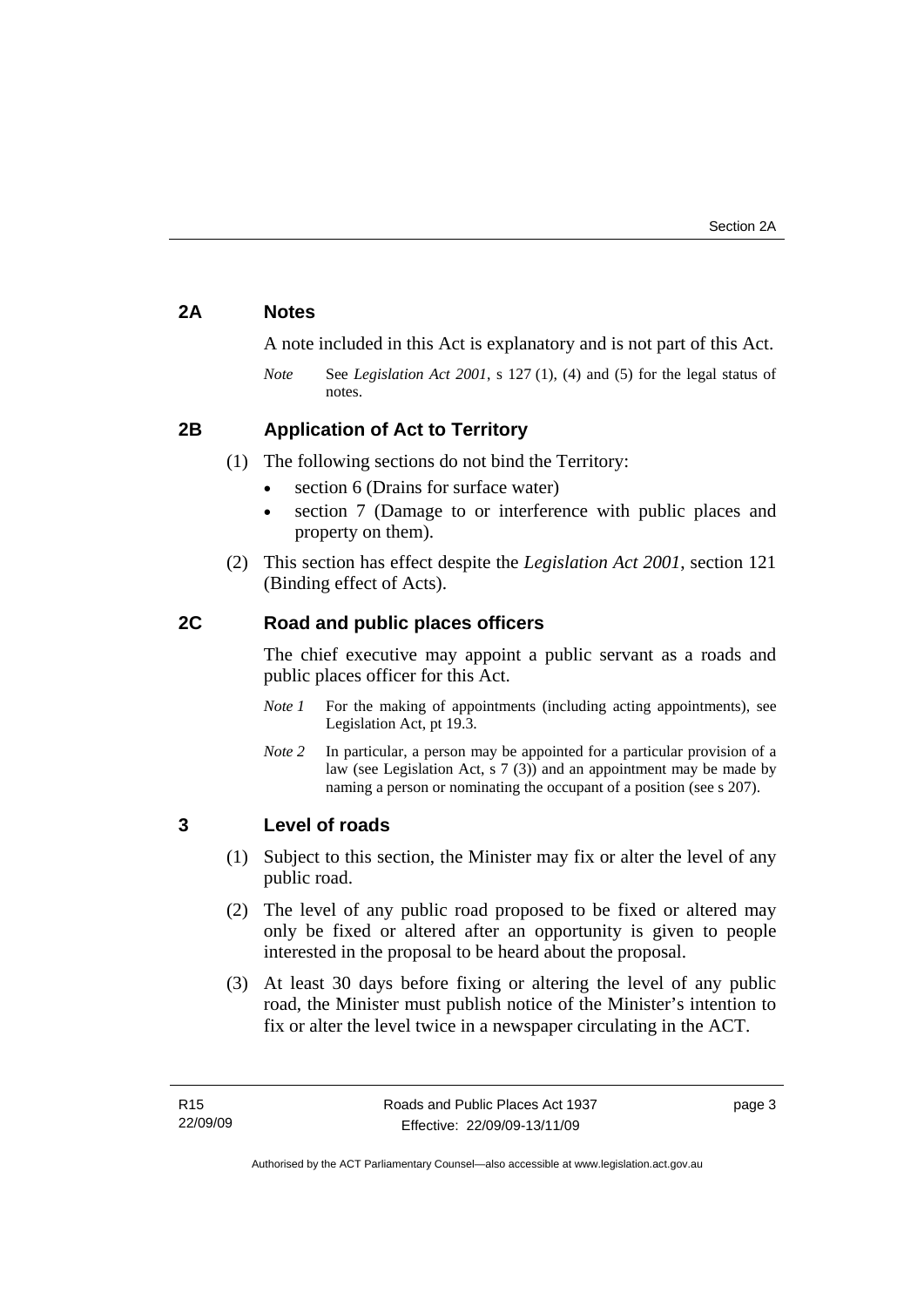- <span id="page-9-0"></span> (4) The notice must state—
	- (a) the name and situation of the road or part of the road the level of which it is intended to fix or alter; and
	- (b) the place where plans of the intended level may be inspected; and
	- (c) the place where and the time when any person interested may be heard by a roads and public places officer.
- (5) The roads and public places officer must at the time and place mentioned in the notice, hear all people interested and must give a report of the hearing to the Minister.
- (6) The Minister may, on receiving the report, adopt or abandon or make any alterations in the intended level as the Minister considers appropriate.

## **4 Temporary closing of roads**

- (1) The Minister may, subject to this section, temporarily close any public road against traffic.
- (2) Except in cases of urgency, the Minister must not close any public road against traffic unless—
	- (a) notice of the Minister's intention to close the road has been published in a newspaper circulating in the ACT at least 7 days before the date when it is intended to close the road; and
	- (b) a notice indicating that the road is closed is displayed in some conspicuous place on the road.
- (3) Any person who, without the permission of a roads and public places officer, uses any road so closed commits an offence.

Maximum penalty: 5 penalty units.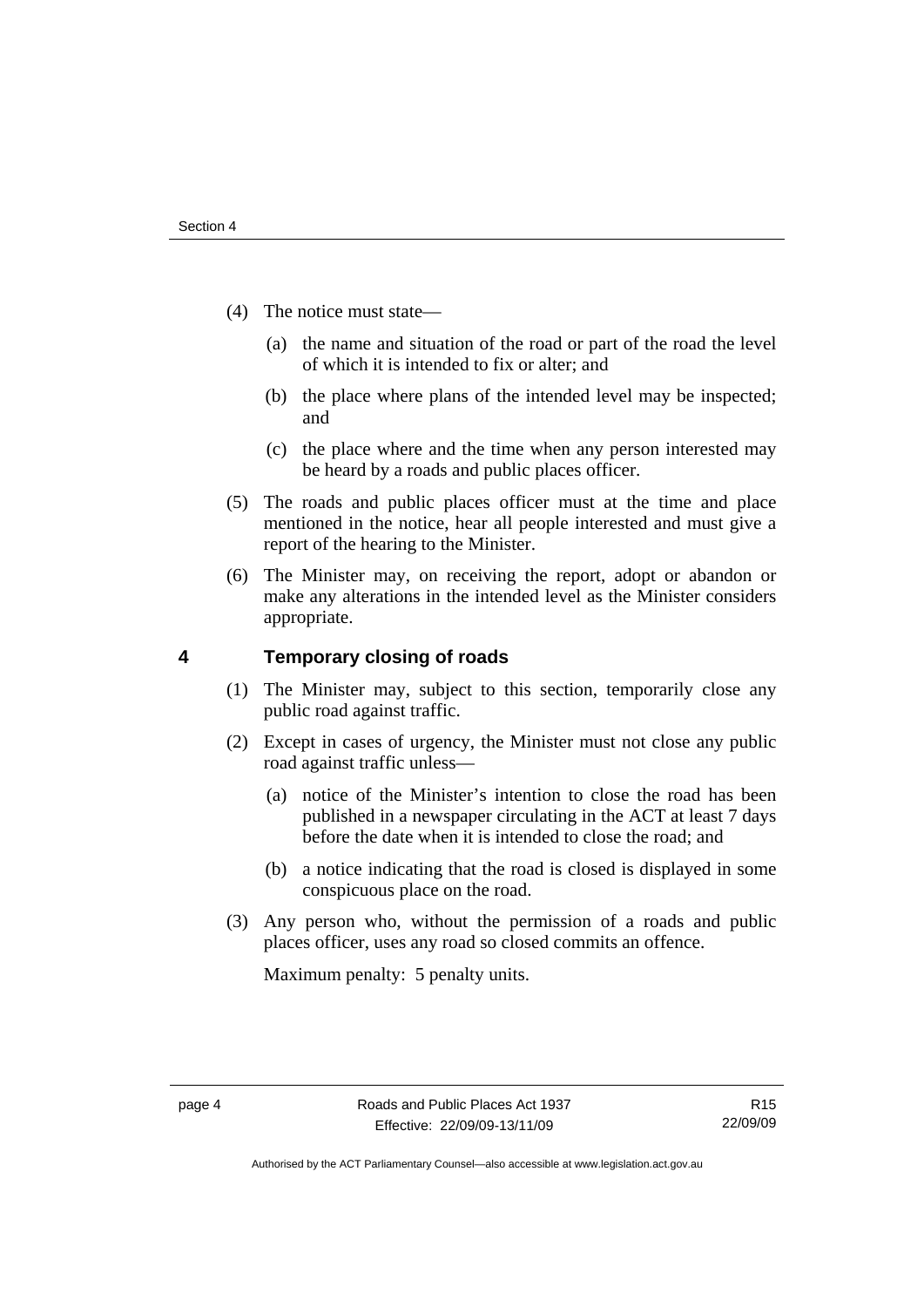## <span id="page-10-0"></span>**5 Temporary roads**

- (1) If a road is closed under section 4 and it is necessary, in the opinion of the Minister or a roads and public places officer, to make a temporary road for use while the road is closed, the Minister or a roads and public places officer may make a temporary road.
- (2) If the land where it is intended to make the road is fenced, the Minister or officer must give notice of the intention to make the road to the occupier or owner of the land at least 24 hours before the making of the road begins.
- (3) However, it is not necessary for the notice to be given if the Minister or officer believes that it is essential that a temporary road should be made immediately.
- (4) Any person who obstructs or hinders the Minister, a roads and public places officer or assistant in making a road under this section commits an offence.

Maximum penalty: 50 penalty units, imprisonment for 6 months or both.

## **6 Drains for surface water**

- (1) If surface water from any land overflows into and damages any public place, the Minister may, by written notice, require the owner of the land to repair any of the damage and to construct the drains in the situations stated in the notice not later than 1 month after the notice is served on the owner.
- (2) The owner must maintain the drains in good order and condition.
- (3) If the owner fails to comply with the notice or to maintain the drains in good order and condition, the Minister may enter on the land mentioned in the notice with the assistants that the Minister considers necessary and construct or maintain the drains and may recover in any court of competent jurisdiction from the owner the cost of the construction and maintenance and the cost of repairing the damage to the public place.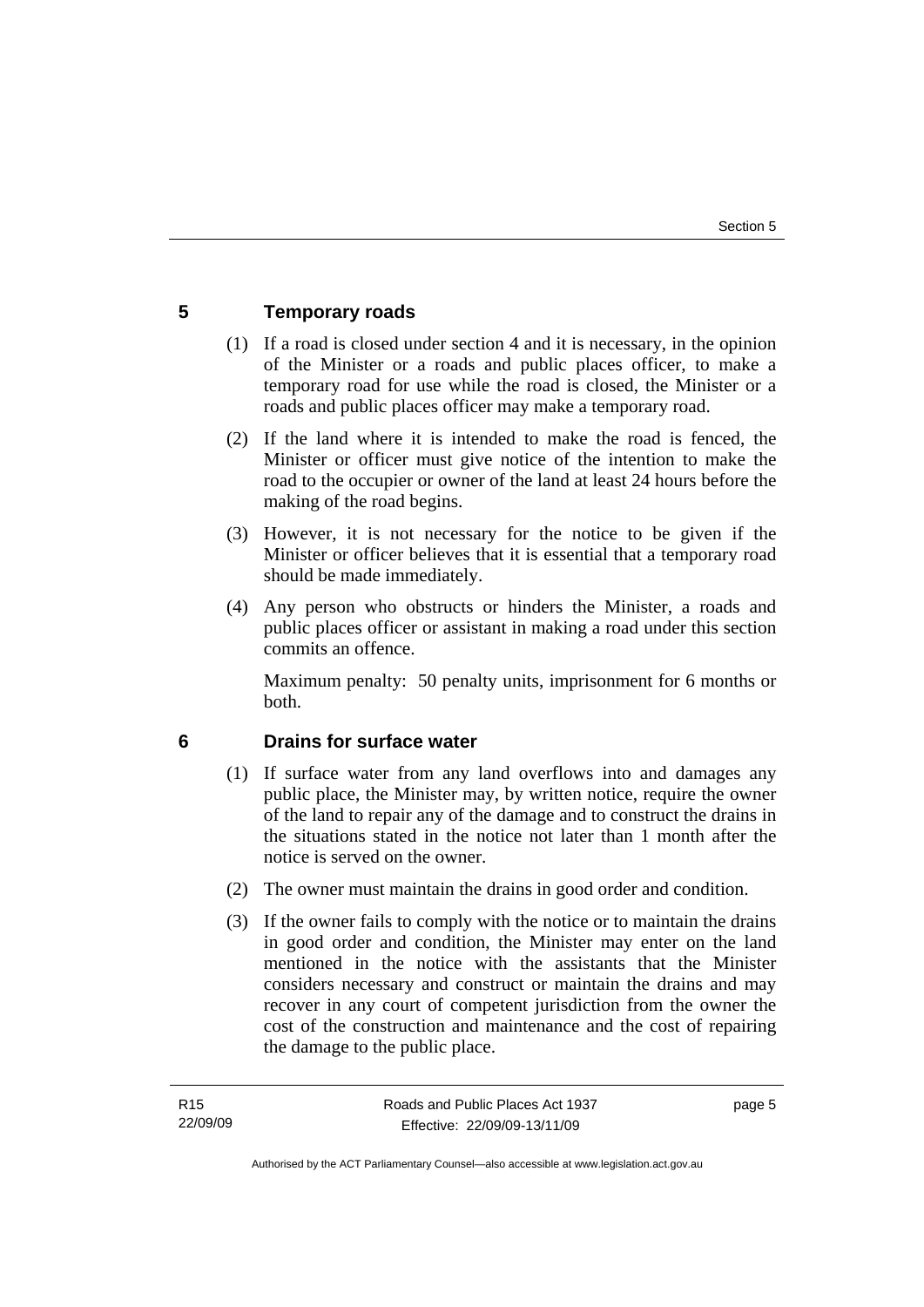## <span id="page-11-0"></span>**7 Damage to or interference with public places and property on them**

Any person who—

- (a) wilfully or negligently damages or suffers or causes damage to be done to; or
- (b) without the written permission of the Minister or a roads and public places officer (proof of which lies on the person accused), interferes with;

any public place or any kerbstone, watertable, gutter, footpath or other work on it or any fence, post, lamp, lamp post, structure or other property of the Territory in any public place, commits an offence.

Maximum penalty: 50 penalty units, imprisonment for 6 months or both.

## **8 Construction of culverts etc in public places**

Any person who, without the permission of the Minister or a roads and public places officer (proof of which lies on the person accused)—

- (a) makes or places any culvert, bridge, crossing or drain across any watertable, watercourse or footpath in any public place; or
- (b) makes an excavation in a public place;

commits an offence.

Maximum penalty: 30 penalty units.

## **9 Permission to place culverts etc across, and to interfere with the surfaces of, public places**

 (1) The Minister or a roads and public places officer may give permission to a person to make or place a culvert, bridge, crossing

Authorised by the ACT Parliamentary Counsel—also accessible at www.legislation.act.gov.au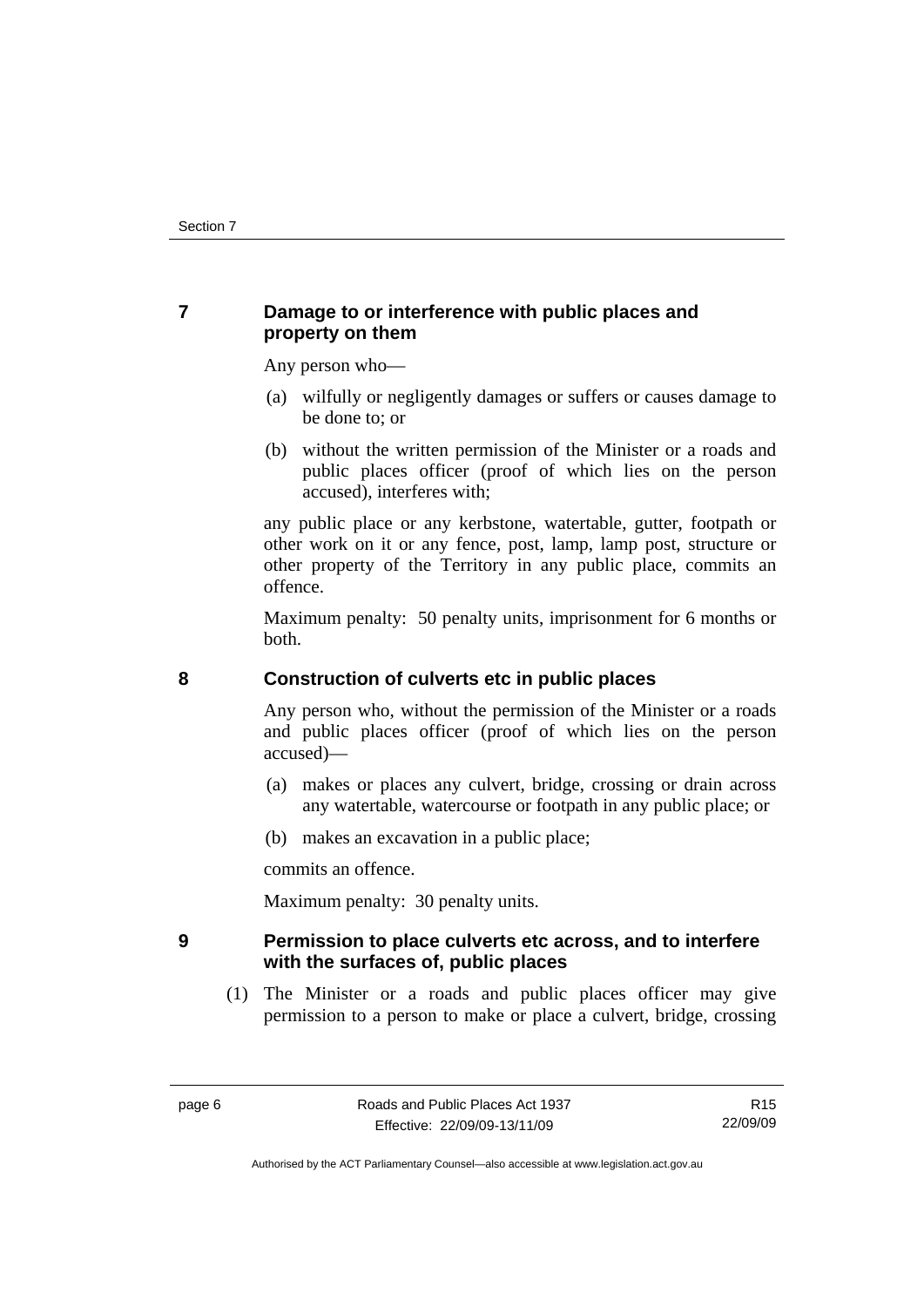<span id="page-12-0"></span>or drain across a watertable, watercourse or footpath in, or to open up or break the surface of, any public place.

- *Note* A fee may be determined under s 9A (Determination of fees) for this section.
- (2) The permission may be given subject to the conditions the Minister decides.

## **9A Determination of fees**

- (1) The Minister may determine fees for this Act.
	- *Note* The Legislation Act contains provisions about the making of determinations and regulations relating to fees (see pt 6.3).
- (2) A determination is a disallowable instrument.
	- *Note* A disallowable instrument must be notified, and presented to the Legislative Assembly, under the Legislation Act.

## **10 Excavations etc on public places to be lighted**

If any excavation is made, or any substance or material is placed, on any public place, or any work is being carried on, on any public place entailing the opening up or breaking of the surface of the public place, the person making, or permitting or causing to be made, the excavation, or placing the substance or material, or permitting or causing the substance or material to be placed, on the public place, or carrying out the works, shall cause sufficient lights to be affixed in a proper place to indicate clearly the excavation, substance, material or works, and continue those lights every night from sunset to sunrise while the excavation, substance, material or works continue, and shall during all that time at his or her own expense cause the place where they are continued to be sufficiently fenced or enclosed to prevent any danger or inconvenience to any person.

Maximum penalty: 30 penalty units.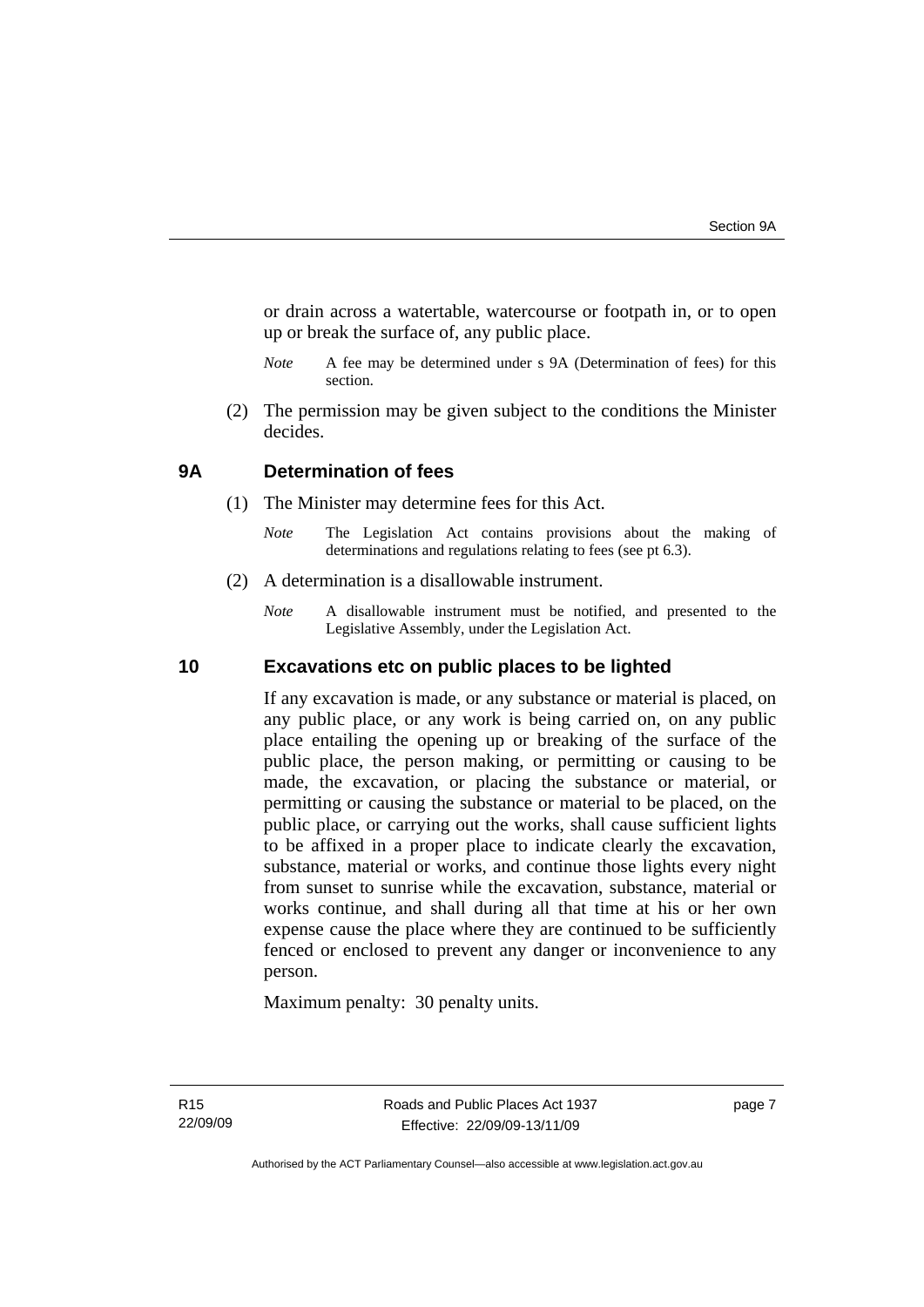## <span id="page-13-0"></span>**11 Alignment marks etc**

Any person who, without lawful authority, pulls down, pulls up, destroys or damages any alignment or boundary mark, or any stone, notice board, public notice or other erection in or on any public place commits an offence.

Maximum penalty: 30 penalty units.

## **12 Exhibition of advertisements or notices**

Any person who, without the permission of the Minister or a roads and public places officer, exhibits, in any way, on any property of the Territory in or adjoining any public place, any advertisement or notice commits an offence.

Maximum penalty: 10 penalty units.

## **12A Code of practice for movable signs**

- (1) The Minister may approve a code of practice about the placement and keeping of movable signs in public places.
- (2) An approval is a disallowable instrument.
	- *Note* A disallowable instrument must be notified, and presented to the Legislative Assembly, under the Legislation Act.

## **12B Contents of code of practice**

The code of practice may include, but is not limited to, matters relating to—

- (a) the materials from which, and the methods by which, a sign may be constructed; and
- (b) the sizes of signs; and
- (c) the locations where a sign may be placed; and
- (d) the words or images that may be displayed on a sign; and
- (e) how the person responsible for a sign may be identified; and

Authorised by the ACT Parliamentary Counsel—also accessible at www.legislation.act.gov.au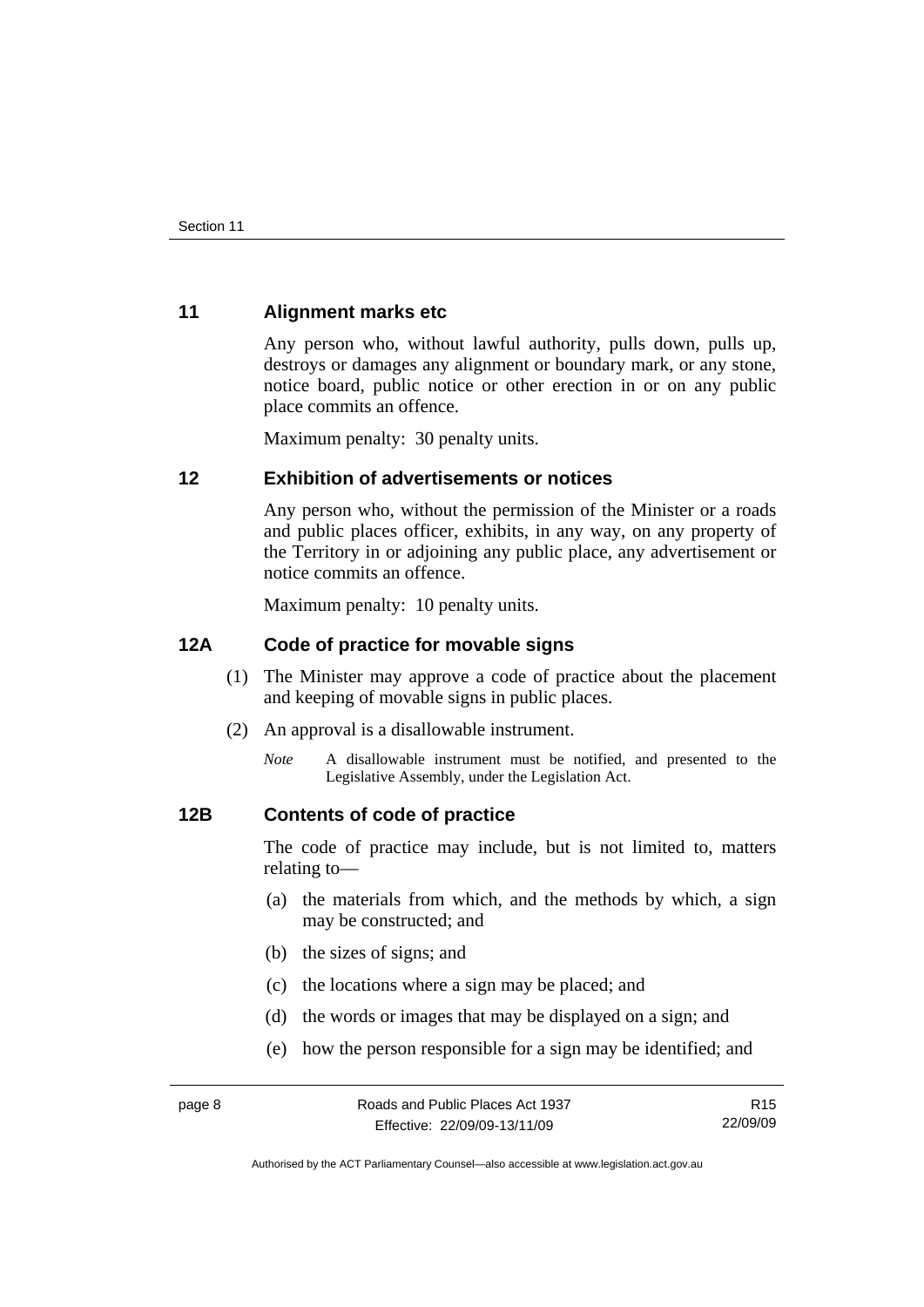- <span id="page-14-0"></span> (f) the number of signs that a person may place or keep in a public place; and
- (g) the requirements relating to insurance that a person who places or keeps a sign in a public place must satisfy.

## **12C Failure to comply with code**

A person must not, without reasonable excuse, place or keep a movable sign in, over or across a public place, except in accordance with the code of practice.

Maximum penalty:

- (a) for a contravention of the code relating to insurance— 50 penalty units; or
- (b) in any other case—10 penalty units.

## **12D Indemnification of Territory**

A person who places or keeps a movable sign in a public place is liable to indemnify the Territory for any liability the Territory incurs as a result of the sign being kept or placed in the public place.

## **U 12E Removal of abandoned vehicles from public places**

 (1) This section applies if a roads and public places officer suspects, on reasonable grounds, that a vehicle in a public place has been abandoned.

#### **Examples of grounds that might indicate vehicle is abandoned**

- 1 the vehicle's registration has expired
- 2 the vehicle is in a state of disrepair
- 3 the general appearance of the vehicle, including any build-up of dust or debris
- *Note* An example is part of the Act, is not exhaustive and may extend, but does not limit, the meaning of the provision in which it appears (see Legislation Act, s 126 and s 132).
- (2) The vehicle may be removed by, or under the direction of, a roads and public places officer and placed in a retention area.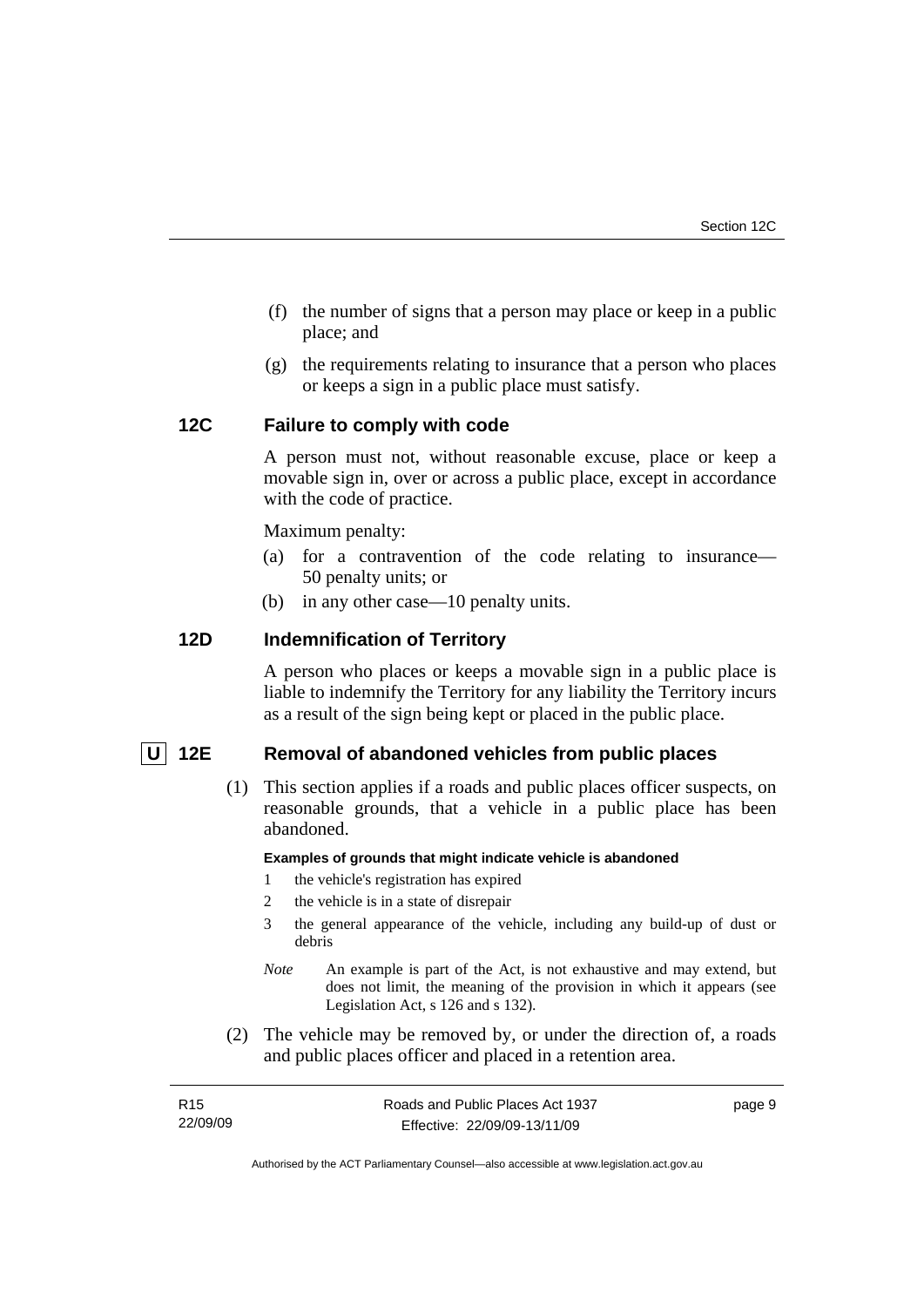- (3) However, if the vehicle has a registered operator, the vehicle may be removed and placed in a retention area only if—
	- (a) a roads and public places officer has given the operator a written notice under subsection (4); and
	- (b) the vehicle has not been removed within 2 days after the day the operator was given the notice.
- (4) The notice must include a statement requiring the person—
	- (a) if the person is an owner of the vehicle—to remove the vehicle within 2 days after the day the notice is given to the person; or
	- (b) if the person is not an owner of the vehicle—to tell a roads and public places officer, within 7 days after the day the person is given the notice—
		- (i) that the person is not an owner of the vehicle; and
		- (ii) the name and address of anyone that the person believes is an owner of the vehicle.
- (5) The notice must include information about how the person may contact a roads and public places officer, including, for example, a telephone number.
	- *Note* An example is part of the Act, is not exhaustive and may extend, but does not limit, the meaning of the provision in which it appears (see Legislation Act, s 126 and s 132).
- (6) In this section:

*owner*, of a vehicle, includes anyone who has a legal right to move the vehicle.

*registered operator*—see the *Road Transport (Vehicle Registration) Act 1999*, dictionary.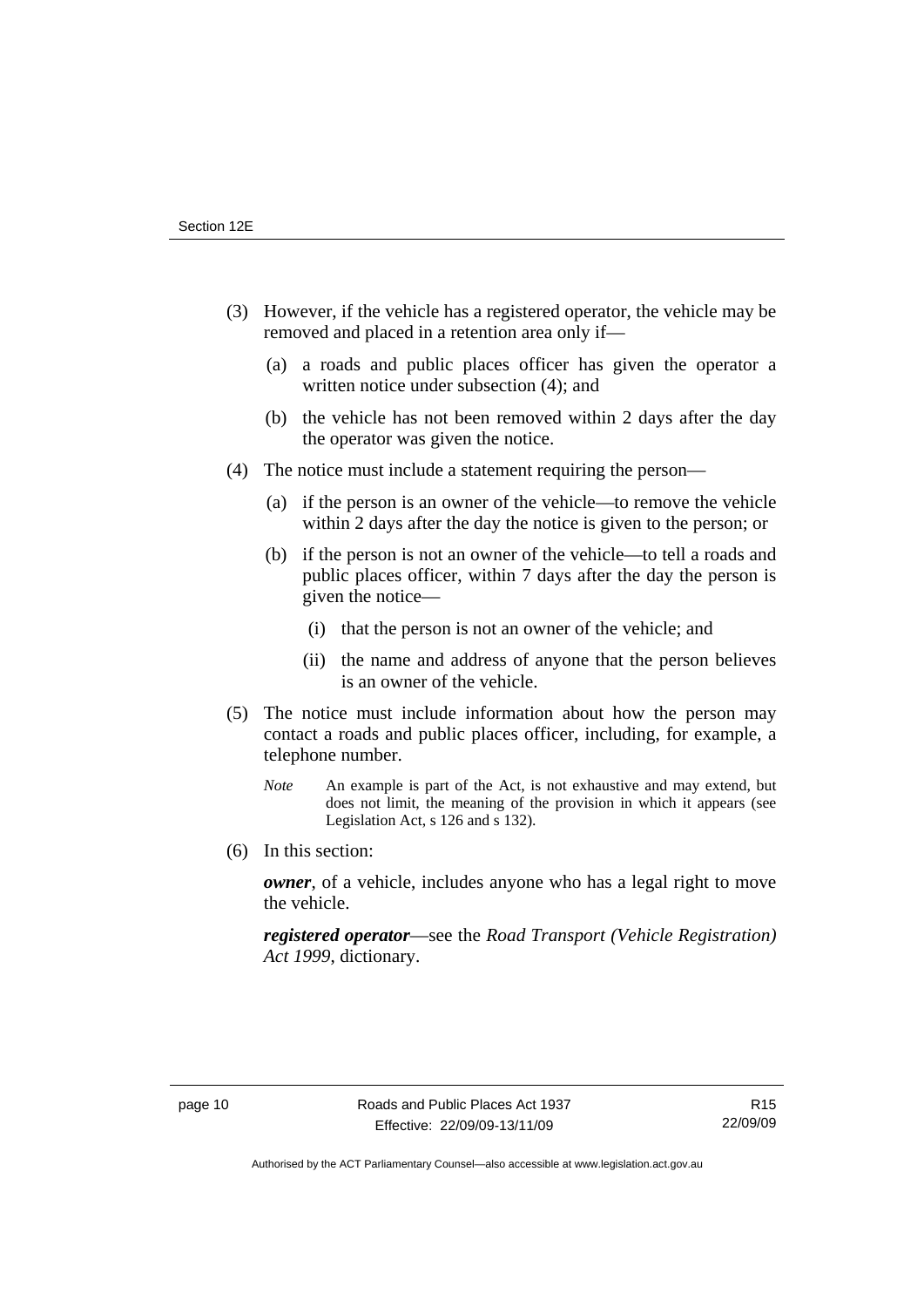<span id="page-16-0"></span>

**U** 12EB Removing, defacing or interfering with notices

## **U 12F Failure to provide information about abandoned vehicles**

- (1) A person commits an offence if—
	- (a) the person is the registered operator of a vehicle; and
	- (b) the person is given a notice under section 12E (3) about the vehicle; and
	- (c) the person is not an owner of the vehicle; and
	- (d) the person fails to tell a roads and public places officer, within 7 days after the day the notice is given to the person—
		- (i) that the person is not an owner of the vehicle; and
		- (ii) the name and address of anyone the person believes is an owner of the vehicle.

Maximum penalty: 5 penalty units.

- (2) An offence against this section is a strict liability offence.
- (3) In this section:

*owner*, of a vehicle—see section 12E (6).

*registered operator*—see section 12E (6).

## **12G Removal of signs and other items from public places**

- (1) If a movable sign has been placed, or is being kept, in a public place other than in accordance with the code of practice, a roads and public places officer may remove the sign and place it in a retention area.
- $(2)$  If—
	- (a) a prescribed object is in, over or across a public place; and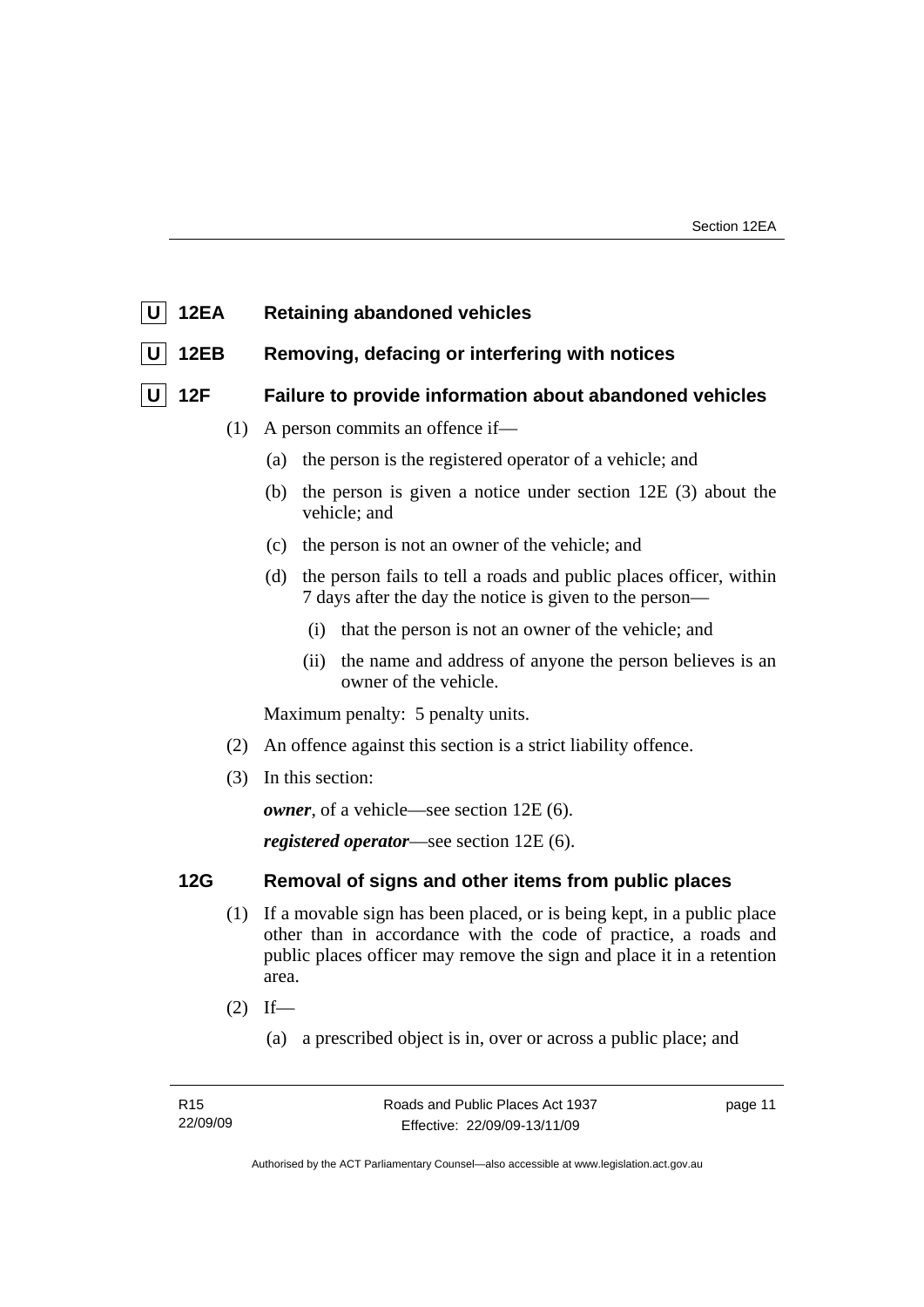(b) the object is not authorised by a permit granted under this Act or any other Territory law to be there;

a roads and public places officer may—

- (c) if the object—
	- (i) creates a hazard for people using the public place or any premises next to the public place; or
	- (ii) restricts the movement of people or vehicles in the public place;

remove the object from the public place and place it in a retention area; or

- (d) in any case—give the owner of the object a written direction to—
	- (i) apply for a permit allowing the object to remain in, over or across the public place; or
	- (ii) remove the object from the public place;

7 days after the day the direction is given.

- (3) If a roads and public places officer gives the owner of an object a notice under subsection (2) (d) and—
	- (a) the owner does not comply with the notice; or
	- (b) within 7 days after the day the notice is given, the owner applies for a permit to allow the object to remain in, over or across the public place and that application is refused;

a roads and public places officer may remove the object from the public place and place it in a retention area.

(4) In this section:

*prescribed object* means an object prescribed under section 12I.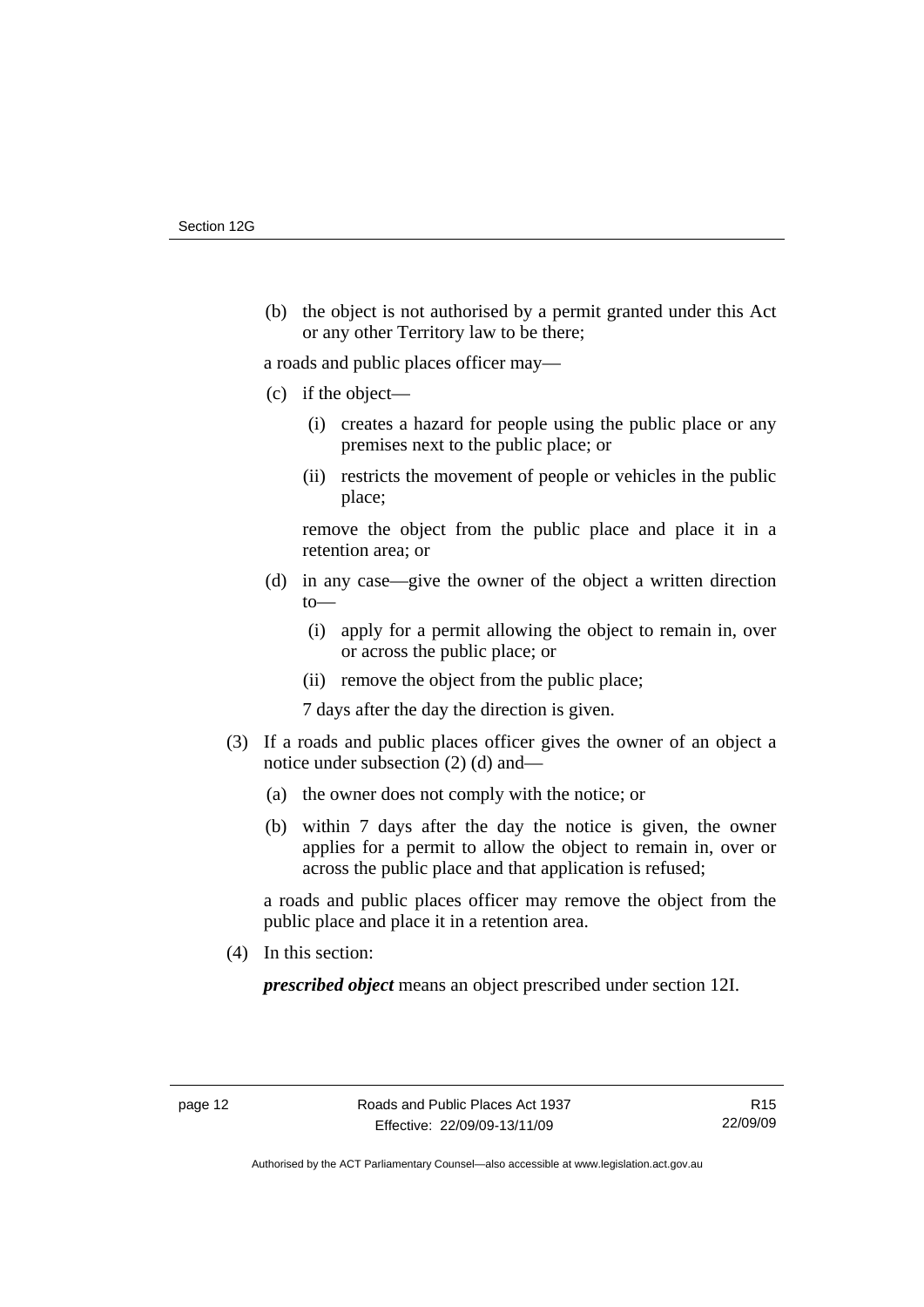## <span id="page-18-0"></span> **U 12H Disposal of items removed under sections 12E and 12G**

If an object, sign or vehicle is placed in a retention area under section 12E or section 12G—

- (a) the object, sign or vehicle is taken to be uncollected goods for the *Uncollected Goods Act 1996*; and
- (b) the Minister is taken to be the possessor of the goods for that Act; and
- (c) the Minister may dispose of the goods under that Act, part 3; and
- (d) for that Act, section  $26$  (2) (a) and section  $30$  (1) (a), the reasonable costs incurred by the Minister in complying with that Act are taken to include the cost of removing the object, sign or vehicle from the public place to the retention area.

## **12I Prescribed objects—s 12G (4), def of** *prescribed object*

- (1) The Minister may prescribe objects.
- (2) An instrument under subsection (1) is a disallowable instrument.
	- *Note* A disallowable instrument must be notified, and presented to the Legislative Assembly, under the Legislation Act.

## **13 Trees etc overhanging public places**

- (1) If a tree, sapling, plant, shrub or timber on any land overhangs a public place and obstructs or inconveniences passers by, a roads and public places officer may, by written notice, require the occupier of the land, not later than the time stated in the notice, to cut the tree, sapling, plant, shrub or timber so that it will not obstruct or inconvenience passers by.
- (2) An occupier of land who is served with a notice under subsection (1) must comply with the notice.

Maximum penalty: 5 penalty units.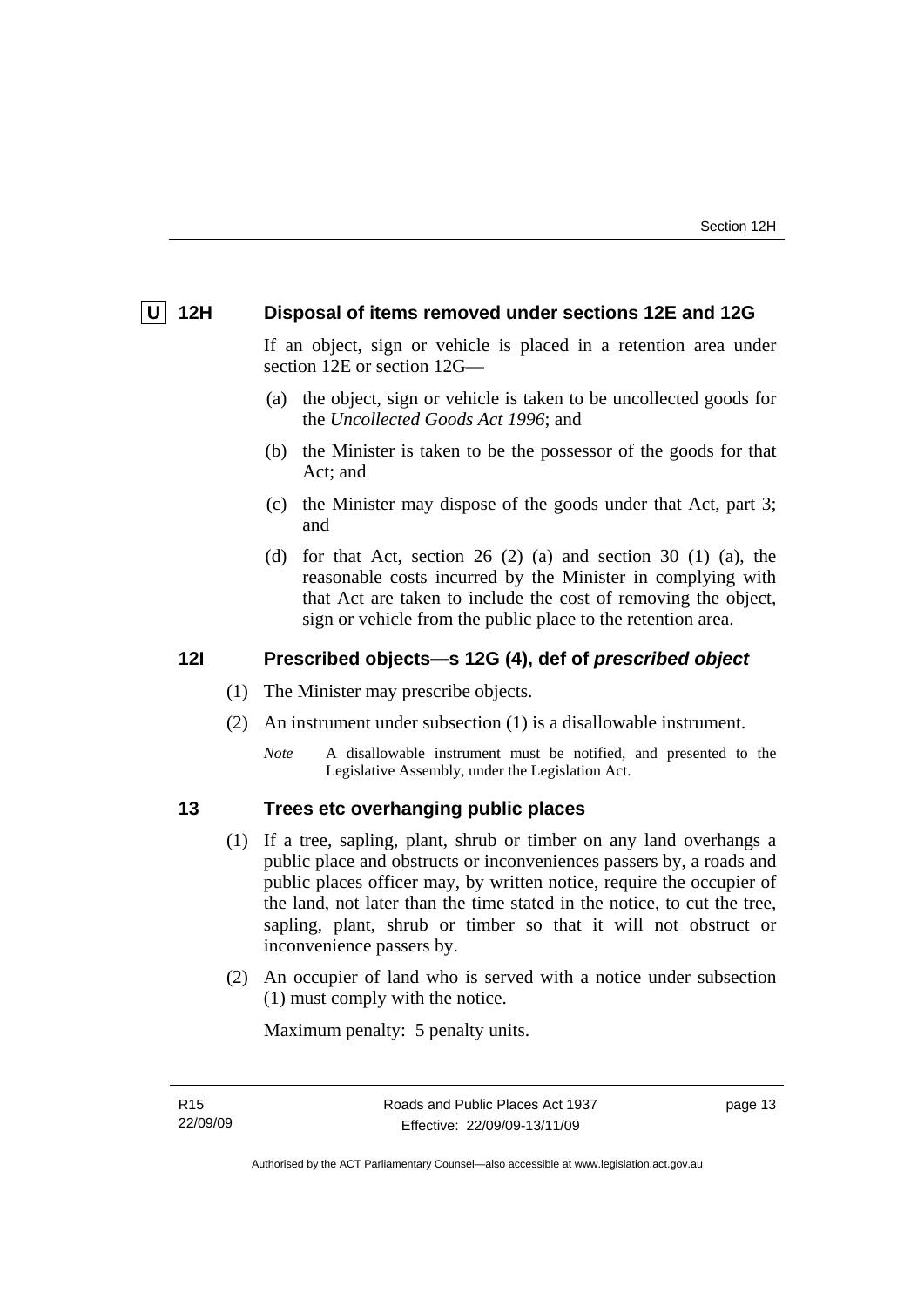- <span id="page-19-0"></span> (3) If a tree, sapling, plant, shrub or timber, or part of such a thing, on any land adjoining a public place is in a condition or situation that endangers the safety of a person using the place, whether by obstructing the vision or otherwise, a roads and public places officer may, by written notice, require the occupier of the land to immediately remove the tree, sapling, plant, shrub or timber, or part.
- (4) An occupier of land who is served with a notice under subsection (3) must comply with the notice.

Maximum penalty: 50 penalty units.

- (5) This section applies to a tree that is a registered tree under the *Tree Protection Act 2005* subject to that Act, part 3 (Protection of trees).
	- *Note* Under the *Tree Protection Act 2005*, pt 3 it is an offence to damage a registered tree (or do prohibited groundwork in the tree's protection zone) unless the damage or groundwork is allowed under that Act. Application may be made to the conservator for approval of tree damaging activity or prohibited groundwork (including in urgent circumstances).

## **14 Repair of damage to public places**

- (1) A person who causes damage to a public place other than the fair wear and tear due to ordinary and reasonable use of the public place must—
	- (a) pay the cost incurred by the Territory in making good the damage; or
	- (b) if the Minister requires, make good the damage to the satisfaction of the Minister or a roads and public places officer.
- (2) Subsection (1) applies whether or not the person was acting with the permission of the Minister or a roads and public places officer or under a permit granted to the person under this Act.

## **14A Graffiti removal on leased land**

 (1) This section applies to graffiti on property on leased territory land if the graffiti is visible from a public place.

R15 22/09/09

Authorised by the ACT Parliamentary Counsel—also accessible at www.legislation.act.gov.au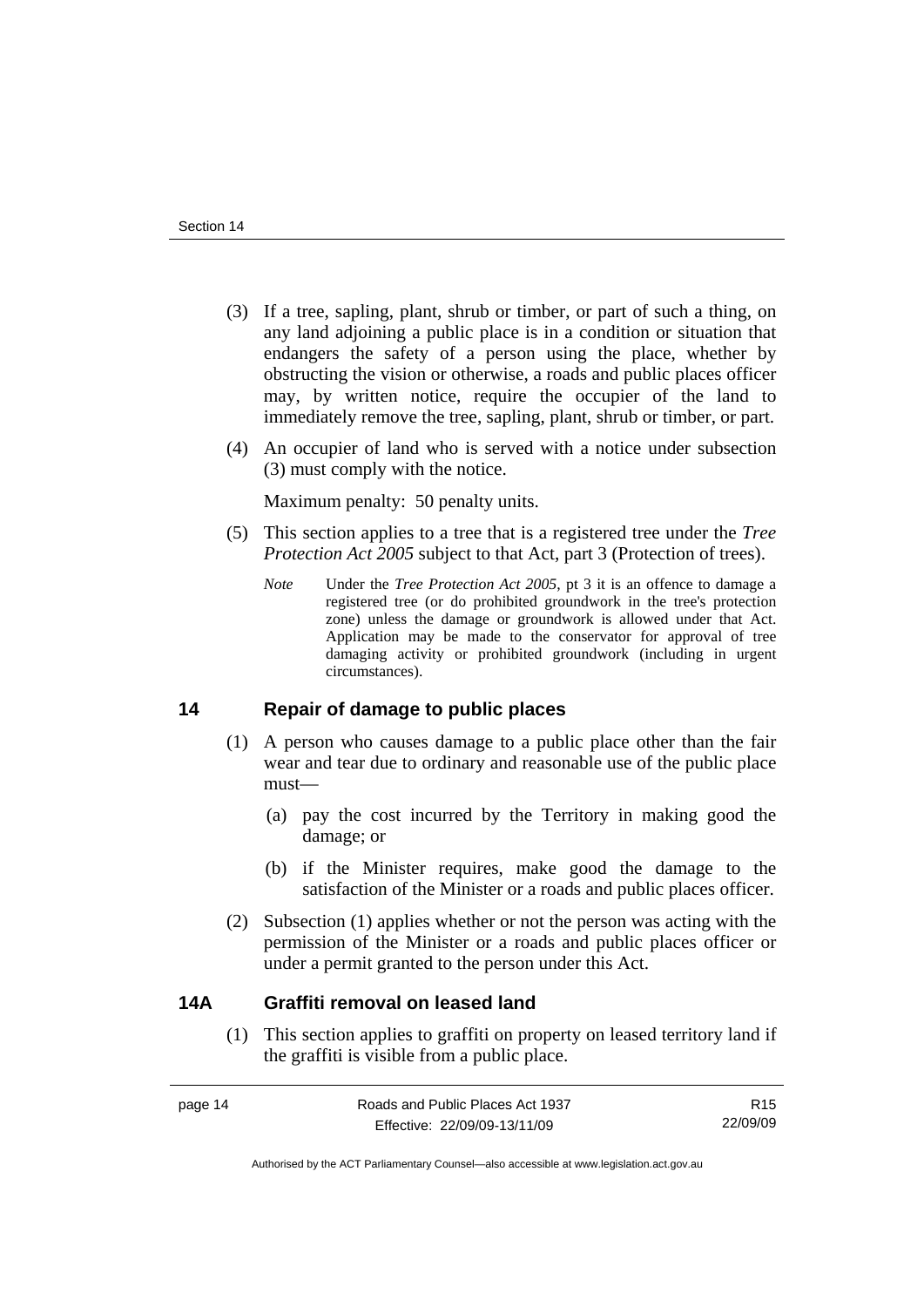- <span id="page-20-0"></span> (2) An authorised person may remove the graffiti with the agreement of the occupier of the land.
- (3) If subsection (4) is complied with, an authorised person may also remove the graffiti—
	- (a) without the agreement of the occupier of the land; and
	- (b) whether or not the occupier has been notified that the graffiti removal work will be carried out.
- (4) For subsection (3), an authorised person must, immediately before the graffiti removal work is to be carried out, take reasonable steps to notify the occupier that the work is to be carried out.
- (5) Graffiti removal work under subsection (3) must be carried out only from a public place.
- (6) After graffiti removal work has been carried out under subsection (2) or (3), an authorised person must give the occupier written notice that the work has been carried out.
- (7) The notice must include information about the effect of section 14B.
- (8) To remove any doubt, this section does not require the Territory to carry out graffiti removal work.
- (9) In this section:

*authorised person* means a person authorised in writing by the chief executive for this section.

*occupier*, of leased territory land, includes—

- (a) a person believed, on reasonable grounds, to be an occupier of the land; and
- (b) a person apparently in charge of the land.

## **14B Graffiti removal—liability of the Territory**

 (1) The cost of the graffiti removal work under section 14A is payable by the Territory.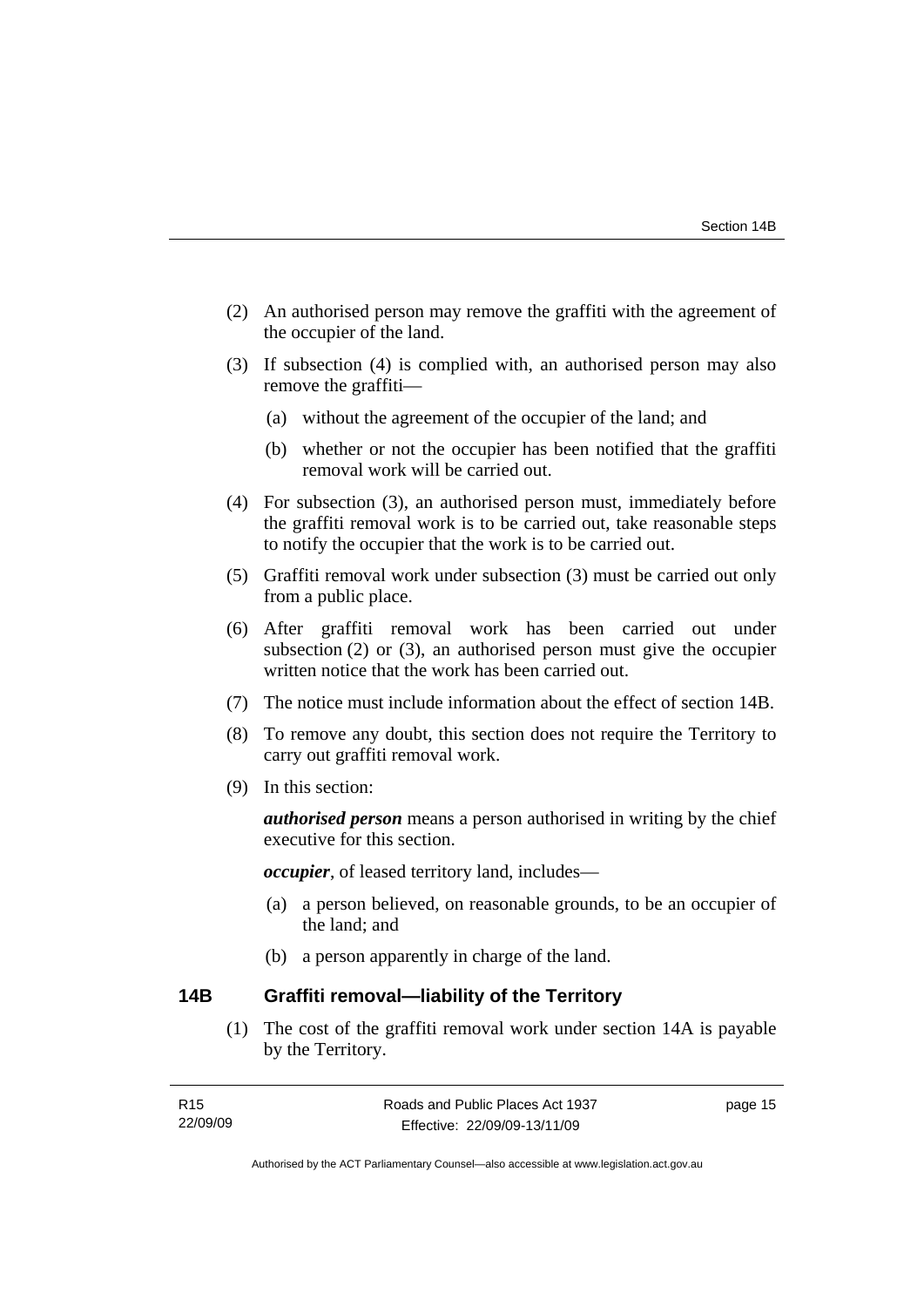<span id="page-21-0"></span> (2) The Territory is liable for any damage caused to the property in carrying out the graffiti removal work, other than any minor damage that is incidental to the removal of the graffiti.

#### **Examples of minor incidental damage**

- 1 minor discoloration of the surface from which the graffiti is removed
- 2 minor variations in the colour and application of paintwork
- *Note* An example is part of the Act, is not exhaustive and may extend, but does not limit, the meaning of the provision in which it appears (see Legislation Act, s 126 and s 132).
- (3) The Territory is not liable for any failure to completely remove the graffiti.
- (4) To remove any doubt, this section does not require the Territory to restore any property to its former state before graffiti was applied to it.

### **15A Objects in public places**

The Minister may, on application by a person, grant to the person a permit to place an object, other than an object of a kind mentioned in section 8 (a), in, over or across a public place.

*Note* A hawker who is licensed under the *Hawkers Act 2003* does not require a permit under this Act to park a vehicle in a public place if the person is carrying on the business of a hawker under that Act in accordance with the person's licence, see s 15U.

## **15B Application for permit**

An application for the grant of a permit to place an object in, over or across a public place must—

- (a) be made in writing to the Minister and signed by or for the applicant; and
- (b) state the place for which the permit is sought; and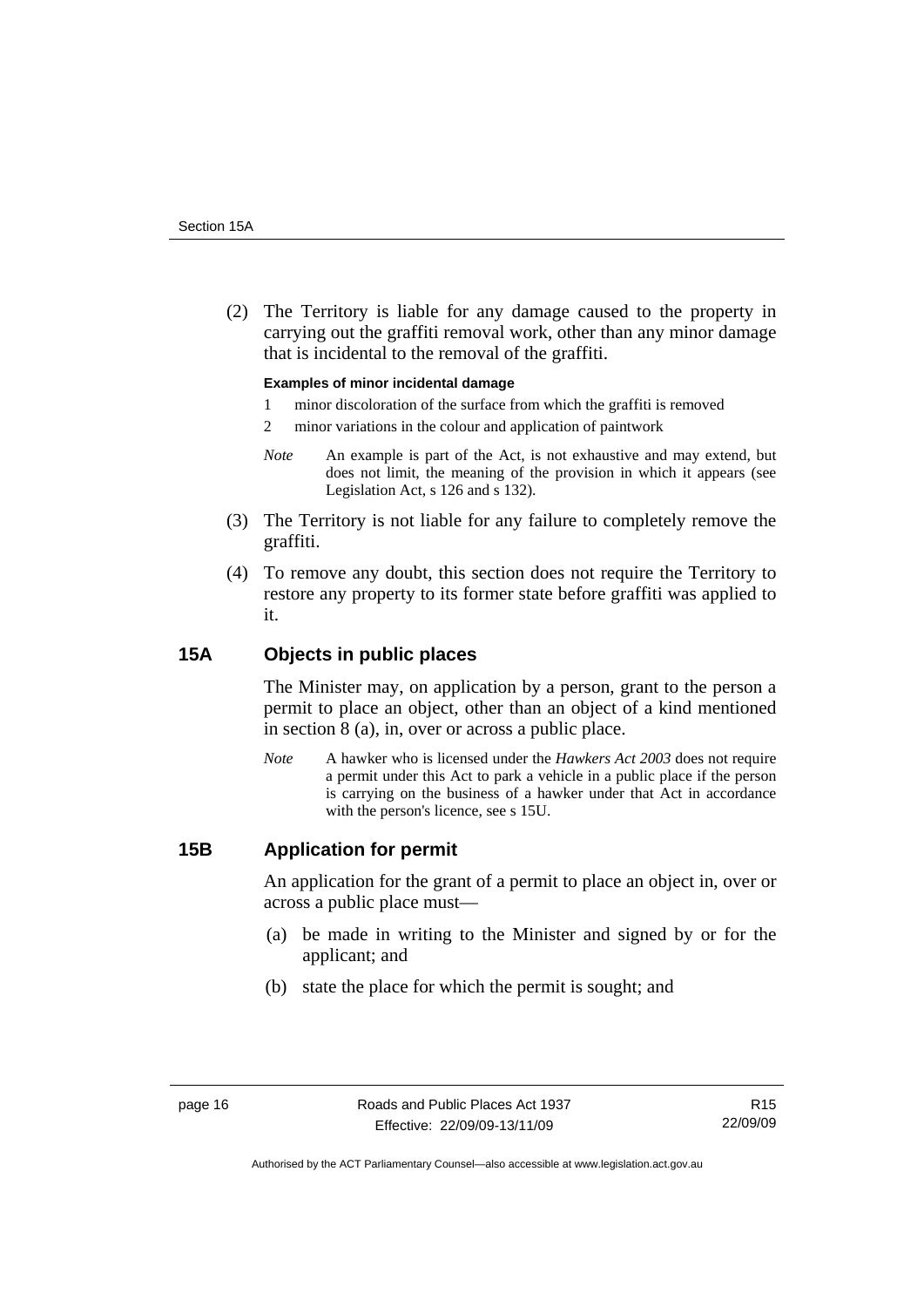- <span id="page-22-0"></span> (c) be accompanied by a plan clearly showing—
	- (i) the location, boundaries and dimensions of the place for which the permit is sought; and
	- (ii) if it is not proposed to move the object while the permit is in force—the proposed position of the object in, over or across the place; and
- (d) clearly indicate the nature of the object and give details of its design and size; and
- (e) state the intended use of the object; and
- (f) state the proposed hours the object will remain in, over or across the place; and
- (g) give details of any measures proposed to be adopted for using the object to safeguard the health and provide for the safety, comfort and convenience of people using the place or a place next to or near the place; and
- (h) if installation or construction work is proposed to be carried out in or on the place to place the object in, over or across the place—
	- (i) state the nature of the work; and
	- (ii) give details of the methods to be employed in the execution of the work; and
	- (iii) give details of any measures proposed to be adopted for the work to protect the safety of people using the place or a place next to or near the place.

## **15BA Placement of objects affecting heritage significance**

- (1) The section applies if an application under section 15B relates to the placement of an object at a place registered, or nominated for provisional registration, under the *Heritage Act 2004*.
- (2) The Minister must—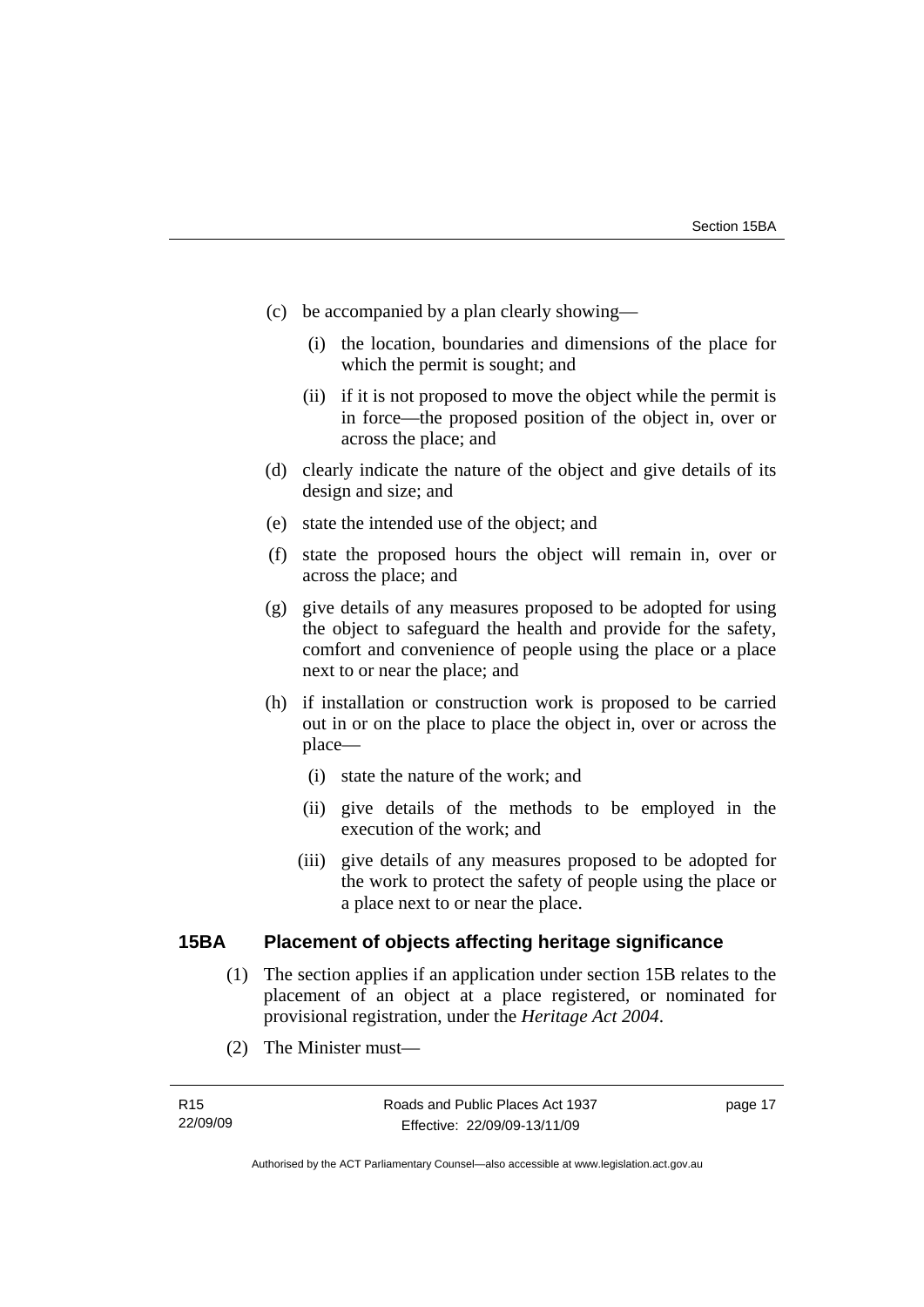- <span id="page-23-0"></span>(a) give a copy of the application to the heritage council; and
- (b) in deciding on the application under section 15C, consider any written recommendation or submission about the placement given to the Minister by the council within 15 working days after the day the copy of the application is given to the council.

## **15C Grant or refusal of permit**

- (1) The Minister must consider each application for a permit and must—
	- (a) approve of the grant to the applicant of the permit; or
	- (b) refuse to grant the permit to the applicant.
- (2) For subsection (1), the Minister must have regard to—
	- (a) whether the place is a suitable place in, over or across which to place the object; and
	- (b) whether the object will be structurally sufficient, safe and stable; and
	- (c) the interests of the public and, in particular—
		- (i) whether the object, placed in, over or across the place, would be likely to be to the benefit or detriment of people using the place or a place next to or near the place; and
		- (ii) whether adequate provision is proposed to be made for the use of the object to safeguard the health and provide for the safety, comfort and convenience of people using the place or a place next to or near the place; and
	- (d) the interests of people carrying on business near the place and, in particular, the interests of a person carrying on a business near the place similar to the business carried on by the applicant (if any); and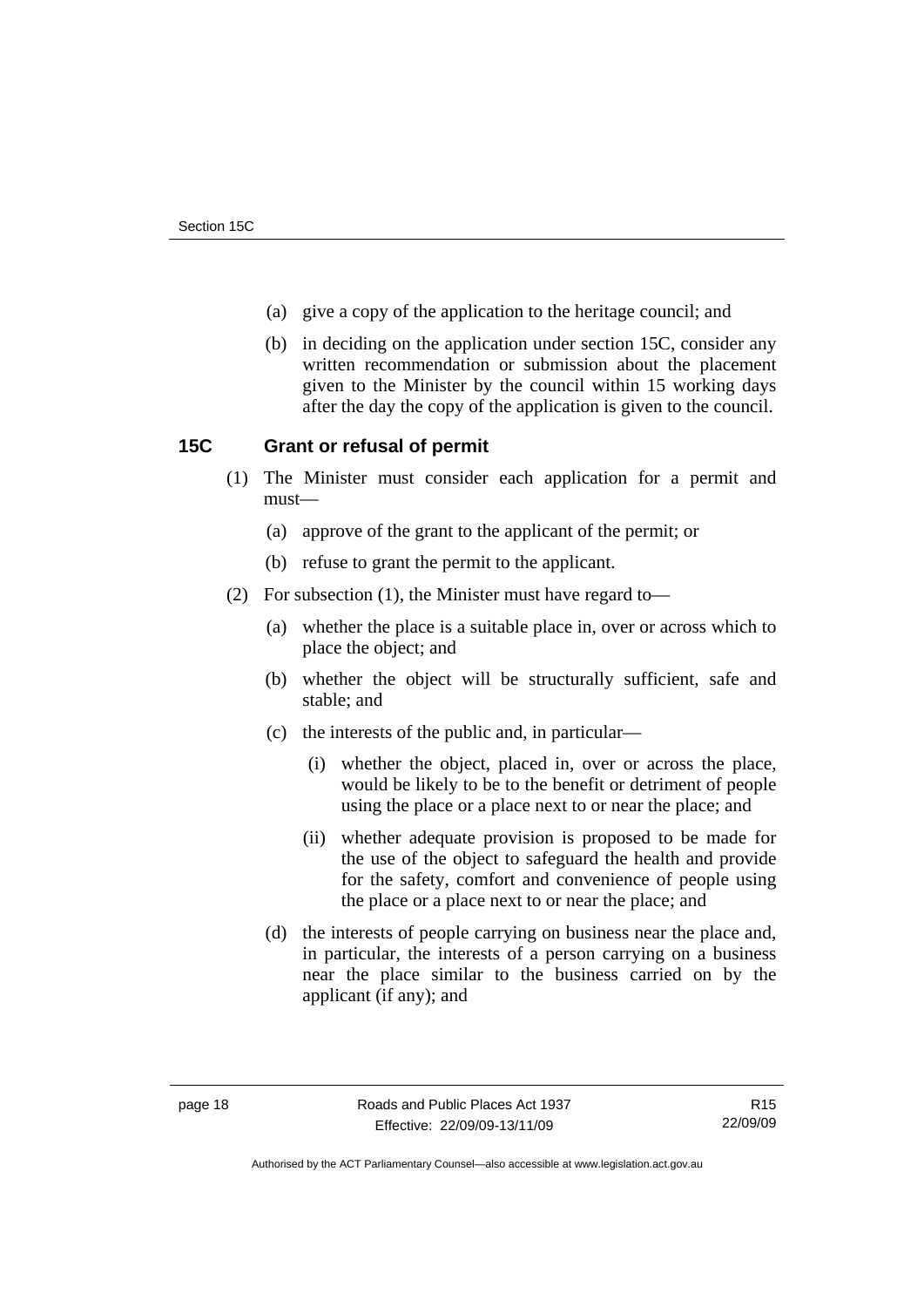- <span id="page-24-0"></span> (e) if installation or construction work is proposed to be carried out in or on the place to place the object in, over or across the place—
	- (i) whether it is desirable to allow the work to be carried out in or on the place; and
	- (ii) whether the work will be suitable for the purpose; and
	- (iii) whether adequate provision is proposed to be made for the work to protect the safety of people using the place or a place next to or near the place.

## **15D Grant of permit—conditions**

The Minister may approve the grant of a permit under section 15C subject to any of the following conditions:

- (a) the object must be of a type or design stated by the Minister;
- (b) the object must be properly maintained and must not become structurally insufficient, unsafe or unstable;
- (c) the holder of the permit must not allow the object, whether directly or indirectly, to adversely affect the health or safety of a person using the place or a place adjacent to or near the place;
- (d) adequate provision must be made for the disposal of refuse and waste from, and for the drainage of, the place;
- (e) during the hours between sunset and sunrise that the object is in the place, the place must be illuminated in a way that clearly indicates the object;
- (f) the place must be fenced or enclosed to prevent a person being endangered or inconvenienced by the object;
- (g) any installation or construction work to be carried out in or on the place for placing the object in, over or across the place must be carried out in a proper, skilful and safe way;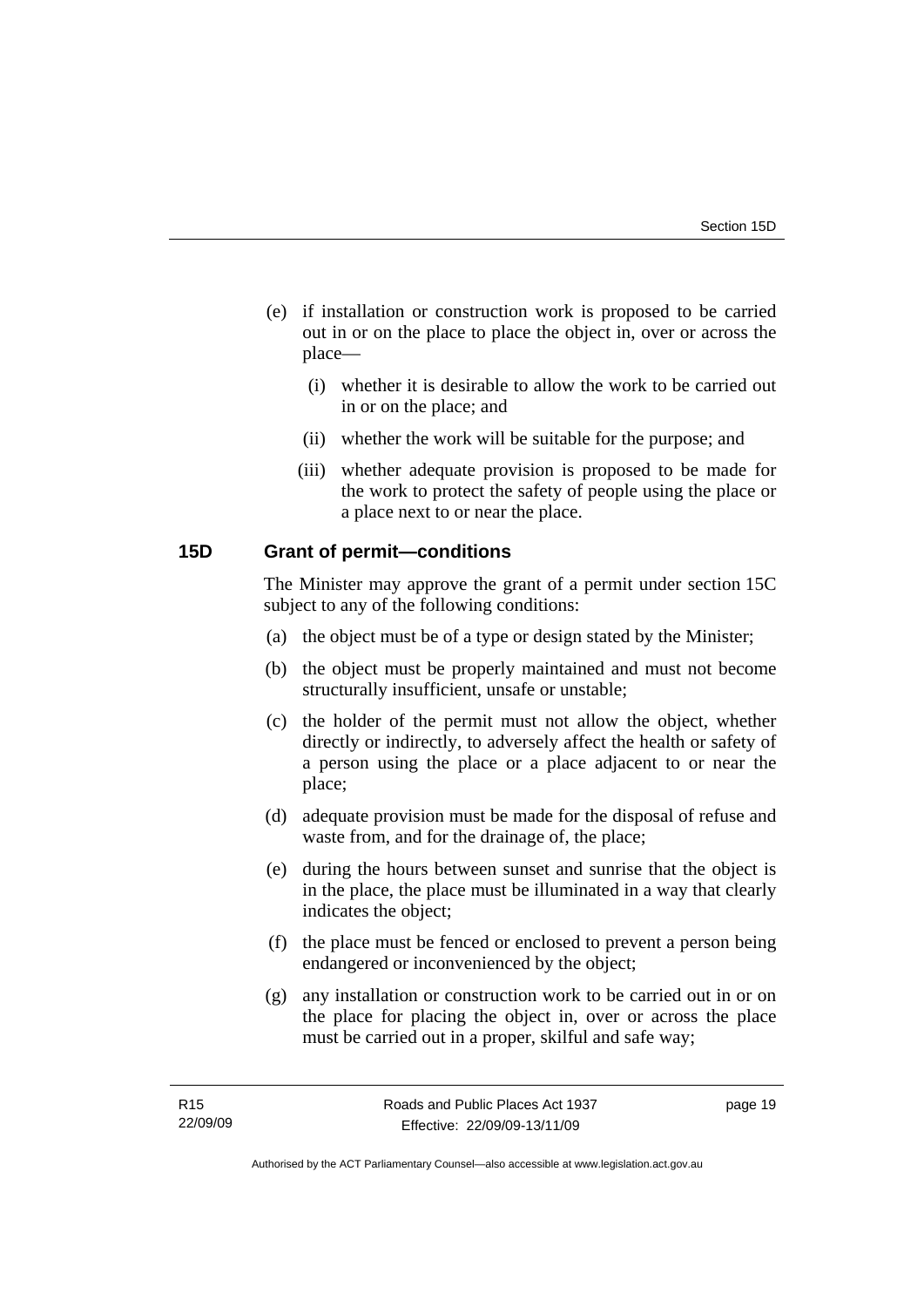- <span id="page-25-0"></span> (h) the applicant must be insured against the risk of liability that may be incurred because of the object for—
	- (i) death, bodily injury or illness; and
	- (ii) loss of, or damage to, property.

## **15E Grant of permit**

- (1) If the Minister approves of the grant to an applicant of a permit, the Minister must notify the applicant in writing of the grant and of any conditions the permit is subject to and must issue the permit to the applicant.
	- *Note* A fee may be determined under s 9A (Determination of fees) for this section.
- (2) A permit granted under this Act must clearly identify the place for which the permit is granted and must state—
	- (a) the name and address of the person to whom the permit is granted; and
	- (b) the object permitted to be placed in, over or across the place; and
	- (c) the use to which the object may be put; and
	- (d) the hours when the object may remain in, over or across the place; and
	- (e) the period for which the permit is granted; and
	- (f) the conditions (if any) to which the permit is subject.

## **15F Cancellation of permit**

The Minister may, on any of the following grounds, cancel a permit authorising a person to place an object in, over or across a public place: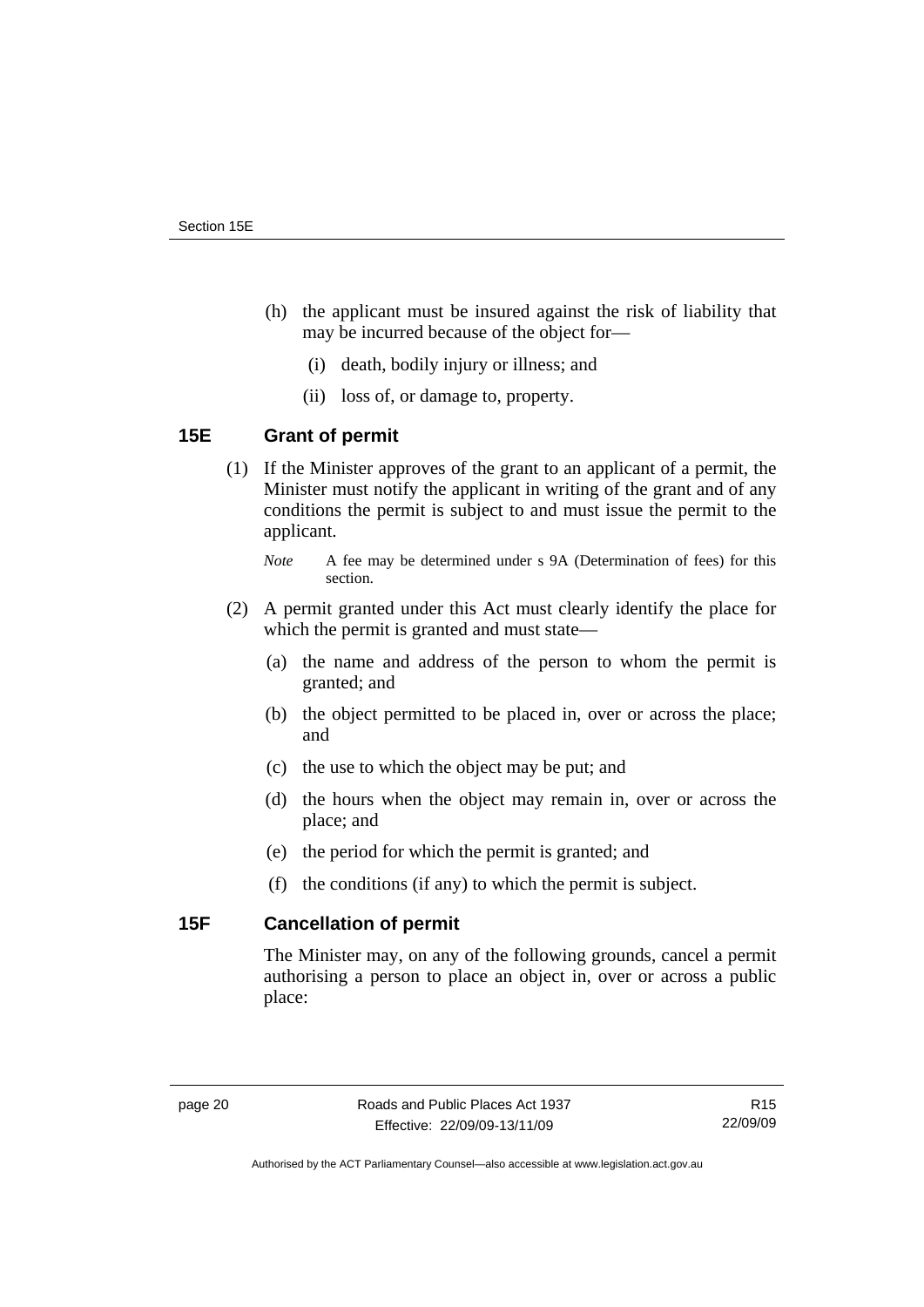- <span id="page-26-0"></span> (a) a permit was granted in error or because of a false statement made or misleading information given by the holder of the permit;
- (b) the holder of the permit failed to take reasonable steps to prevent the object being used for a purpose other than the purpose stated in the permit;
- (c) the holder of the permit permitted the object to remain in the public place at a time other than a time allowed by the permit;
- (d) the holder of the permit failed to comply with a condition of the permit;
- (e) the public place is no longer a suitable place to be the subject of a permit under this Act;
- (f) the object is not serving a purpose beneficial to the interests of the public;
- (g) the object has resulted in, whether directly or indirectly, the interests of a person carrying on business in the vicinity of the place being adversely affected.

## **15G Review by ACAT**

- (1) If the Minister makes a reviewable decision, the Minister must give a reviewable decision notice to each entity mentioned in schedule 1, column 4 in relation to the decision.
	- *Note 1* The Minister must also take reasonable steps to give a reviewable decision notice to any other person whose interests are affected by the decision (see *ACT Civil and Administrative Tribunal Act 2008*, s 67A).
	- *Note 2* The requirements for reviewable decision notices are prescribed under the *ACT Civil and Administrative Tribunal Act 2008*.
- (2) The following may apply to the ACAT for review of a reviewable decision:
	- (a) an entity mentioned in schedule 1, column 4 in relation to the decision;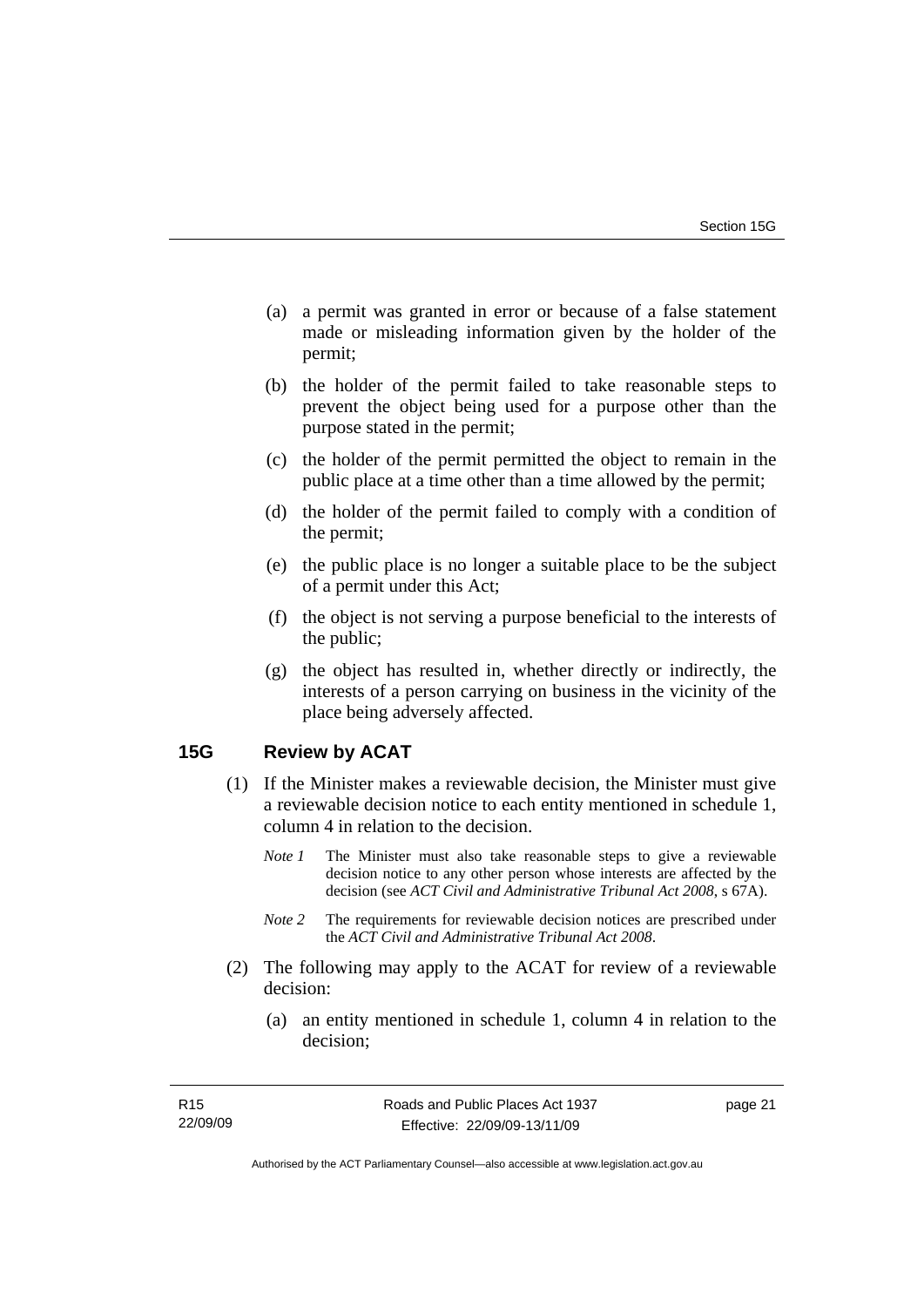- <span id="page-27-0"></span>(b) any other person whose interests are affected by the decision.
- *Note* If a form is approved under the *ACT Civil and Administrative Tribunal Act 2008* for the application, the form must be used.
- (3) In this section:

*reviewable decision* means a decision mentioned in schedule 1, column 3 under a provision of this Act mentioned in column 2 in relation to the decision.

## **15H Rights of holder of permit**

- (1) To ensure that an object a permit relates to is used for the purpose stated in the permit, the permit holder may decide who may use the object and any equipment or services provided for the object.
- (2) Nothing in subsection (1) or in any other provision of this Act prevents a place that is a public place under a law in force in the ACT from continuing to be a public place under that law.

## **15J Term of permit**

A permit, unless surrendered or cancelled, remains in force for the period, not longer than 12 months, stated in the permit.

## **15K Renewal of permit**

- (1) If the holder of a permit applies to the Minister for its renewal, whether the application is made before or after the end of the permit's term, the Minister must renew the permit.
	- *Note* A fee may be determined under s 9A (Determination of fees) for this section.
- (2) If the Minister renews a permit—
	- (a) the permit continues in force for the period, not longer than 12 months, stated in the renewal; and
	- (b) that period begins at the end of the period when, apart from its renewal, the permit would have been in force.

R15 22/09/09

Authorised by the ACT Parliamentary Counsel—also accessible at www.legislation.act.gov.au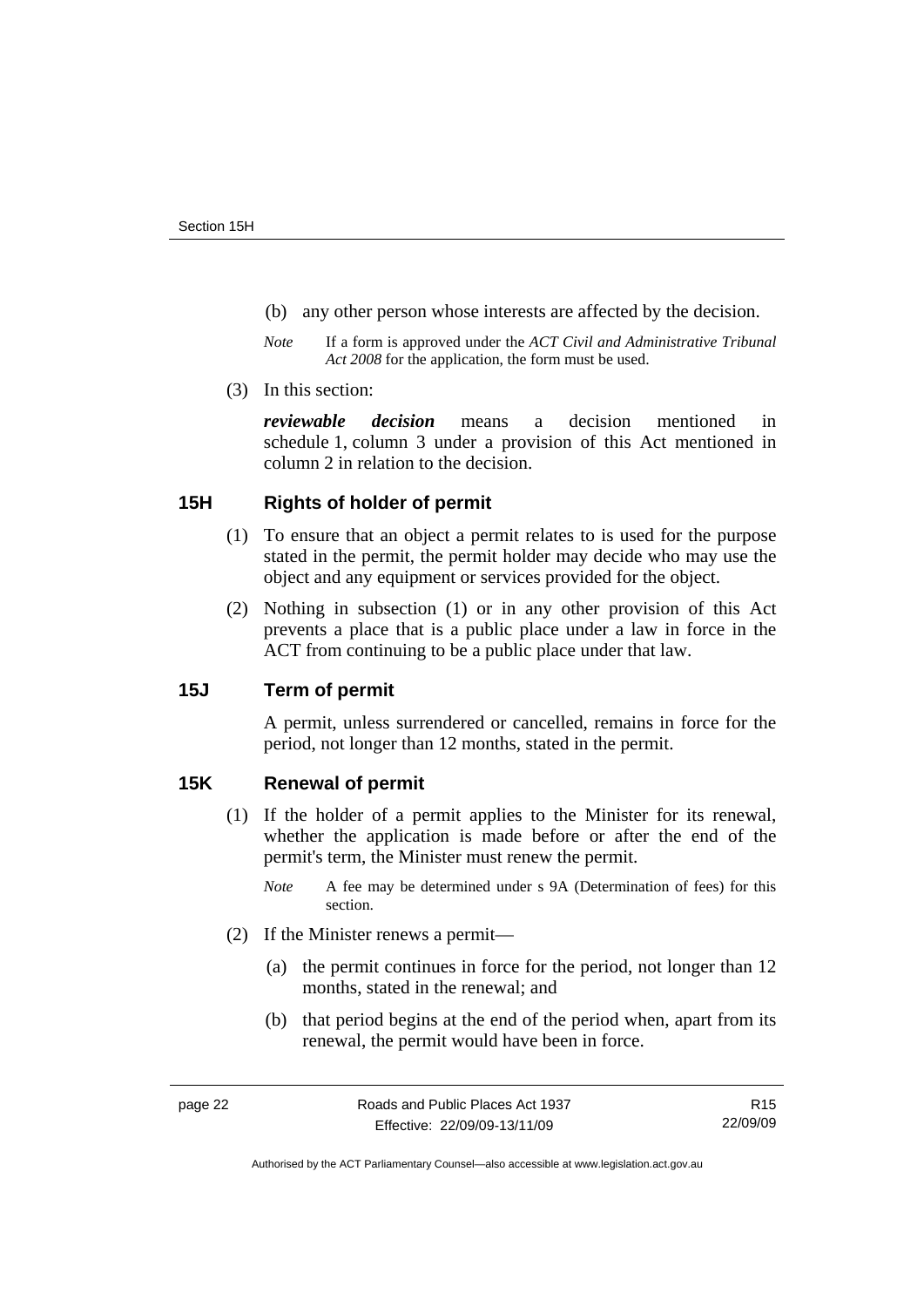<span id="page-28-0"></span> (3) The Minister must not renew a permit if the object the permit relates to has been removed under section 15N (1).

## **15L Loss or destruction of permit**

If the Minister is satisfied that a permit has been lost, defaced or destroyed, the Minister may issue to the holder of the permit a certified copy of the permit and the copy has for this Act, has the same effect as the permit.

## **15M Notice to remove object**

- (1) This section applies if—
	- (a) a permit authorising a person to place an object in, over or across a public place expires or is surrendered or cancelled; and
	- (b) the object is still in, over or across the public place.
- (2) The Minister must give the person who held the permit written notice requiring the person to remove the object from the public place within the period stated in the notice.

*Note* For the giving of documents, see the Legislation Act, pt 19.5.

- (3) For subsection (2), the period must be at least 14 days after the notice is given.
- (4) If a notice is given under subsection (2) following the expiry of a permit and the permit is subsequently renewed under section 15K (1), the notice ceases to have effect.

## **15N Removal of objects by Territory**

 (1) If a person fails to comply with a notice given to the person under section 15M (2), the Minister must ensure the object the notice relates to is removed and placed in storage.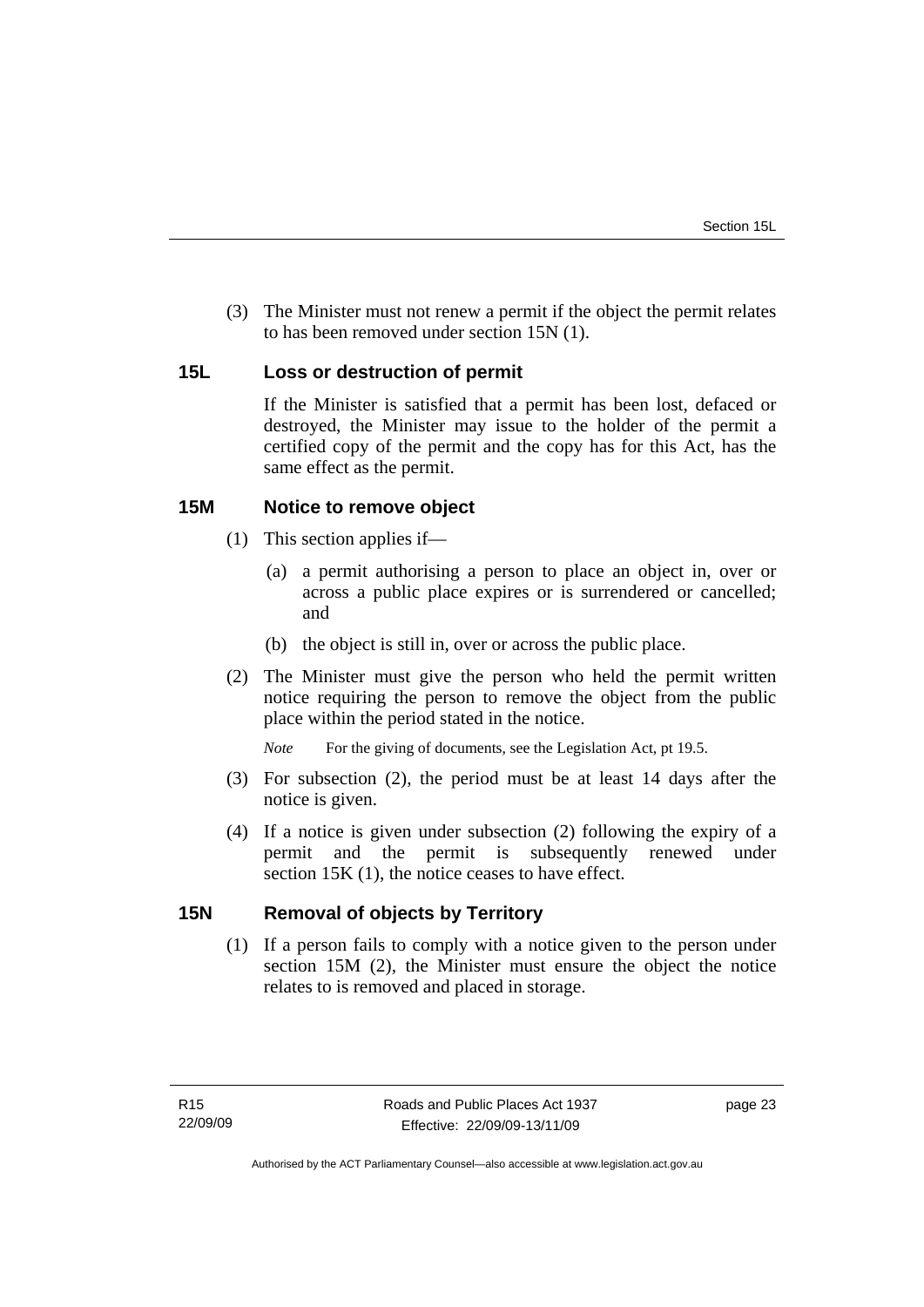- (2) If a notice is given to a person under section 15M (2) and the object the notice relates to is removed under subsection (1), the Minister must give to the person a further notice stating—
	- (a) the place where the object is stored; and
	- (b) that the object will be given to the person at the place where it is being stored if, within 28 days after the notice is given, the person pays to the Territory—
		- (i) the amount stated in the notice for the costs and expenses incurred or to be incurred by the Territory in making good any damage caused to the public place by the removal of the object; and
		- (ii) the amount stated in the notice for the costs and expenses incurred by the Territory in removing the object; and
		- (iii) the amount for the costs and expenses of storage of the object, calculated using the rate stated in the notice; and
	- (c) that, if, within the time stated in paragraph (b), the amount mentioned in paragraph (b) are not paid and the object removed from the place where it is being stored—
		- (i) the ownership of the object is taken for all purposes, to vest in the Territory; and
		- (ii) the object may be disposed of in the way the Minister directs.

*Note* For the giving of documents, see Legislation Act, pt 19.5.

- (3) For a notice given under subsection (2)—
	- (a) the amount for subsection  $(2)$  (b) (i) is the amount of the reasonable costs and expenses incurred or to be incurred by the Territory in making good any damage caused to the public place by the removal of the object; and

Authorised by the ACT Parliamentary Counsel—also accessible at www.legislation.act.gov.au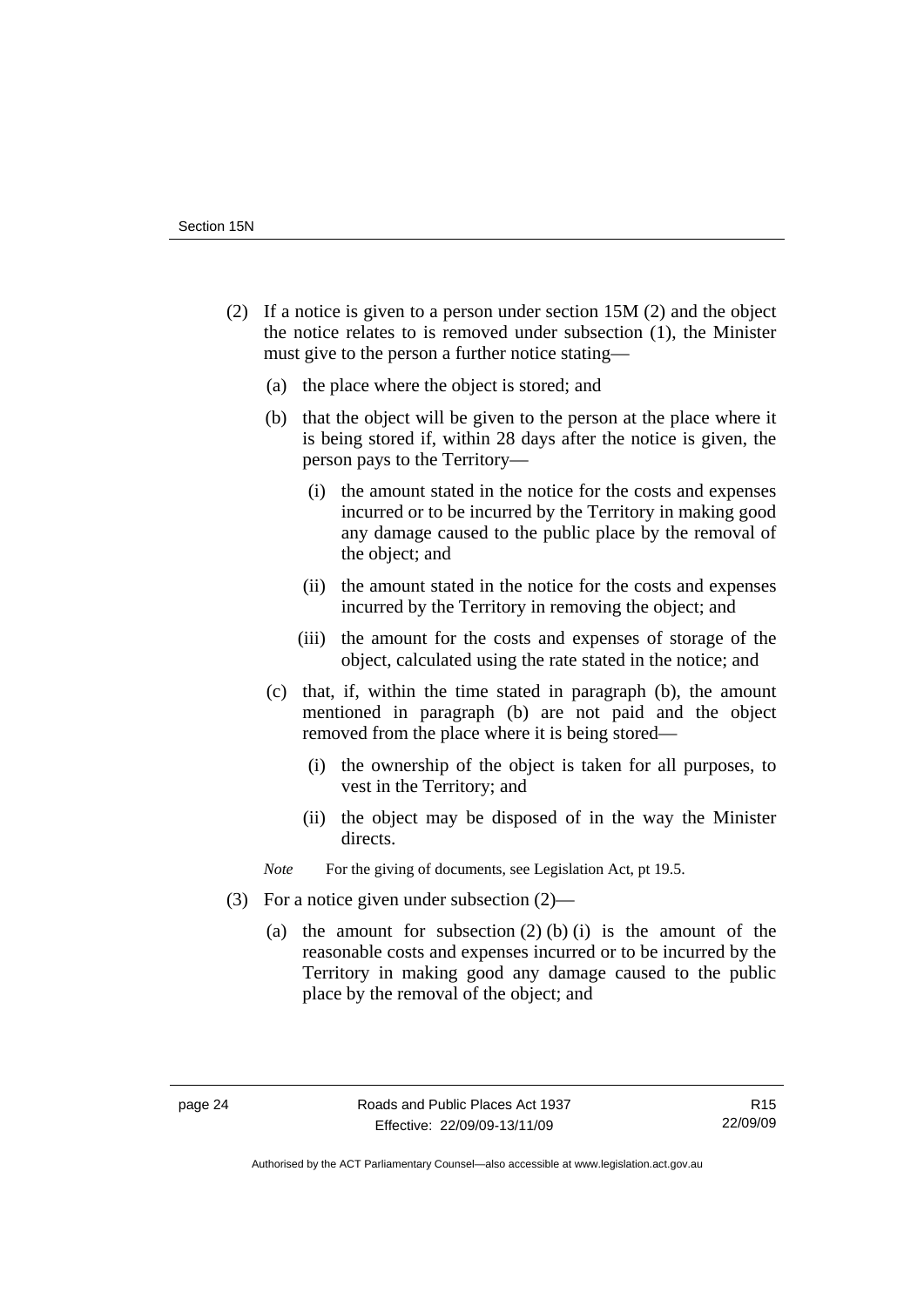- <span id="page-30-0"></span>(b) the amount for subsection  $(2)$  (b) (ii) is the amount of the reasonable costs and expenses incurred by the Territory in removing the object; and
- (c) the rate for subsection  $(2)$  (b) (iii) is the rate necessary to cover the reasonable costs and expenses of storage of the object.

## **15P Disposal of objects by Territory**

- (1) If a person given a notice under section 15N (2) does not, within 28 days after the notice is given to the person—
	- (a) pay to the Territory the amounts stated in the notice; and
	- (b) remove the object the notice relates to from the place where it is being stored;

the ownership of the object is taken, for all purposes, to vest in the Territory and the object may be disposed of in the way the Minister directs.

- (2) If, the object is sold by the Territory, the proceeds of the sale must be used—
	- (a) to repay the Territory—
		- (i) the amounts stated for section 15N  $(2)$  (b) (i) and (ii) in the notice given under section 15N (2) for the object; and
		- (ii) the amount of the costs and expenses incurred by the Territory for the storage of the object, calculated in accordance with the rate stated for section 15N (2) (b) (iii) in the notice; and
		- (iii) the amount of the reasonable costs and expenses incurred by the Territory for the sale of the object; and
	- (b) to pay any balance to the person to whom the notices under section 15M (2) and section 15N (2) were given.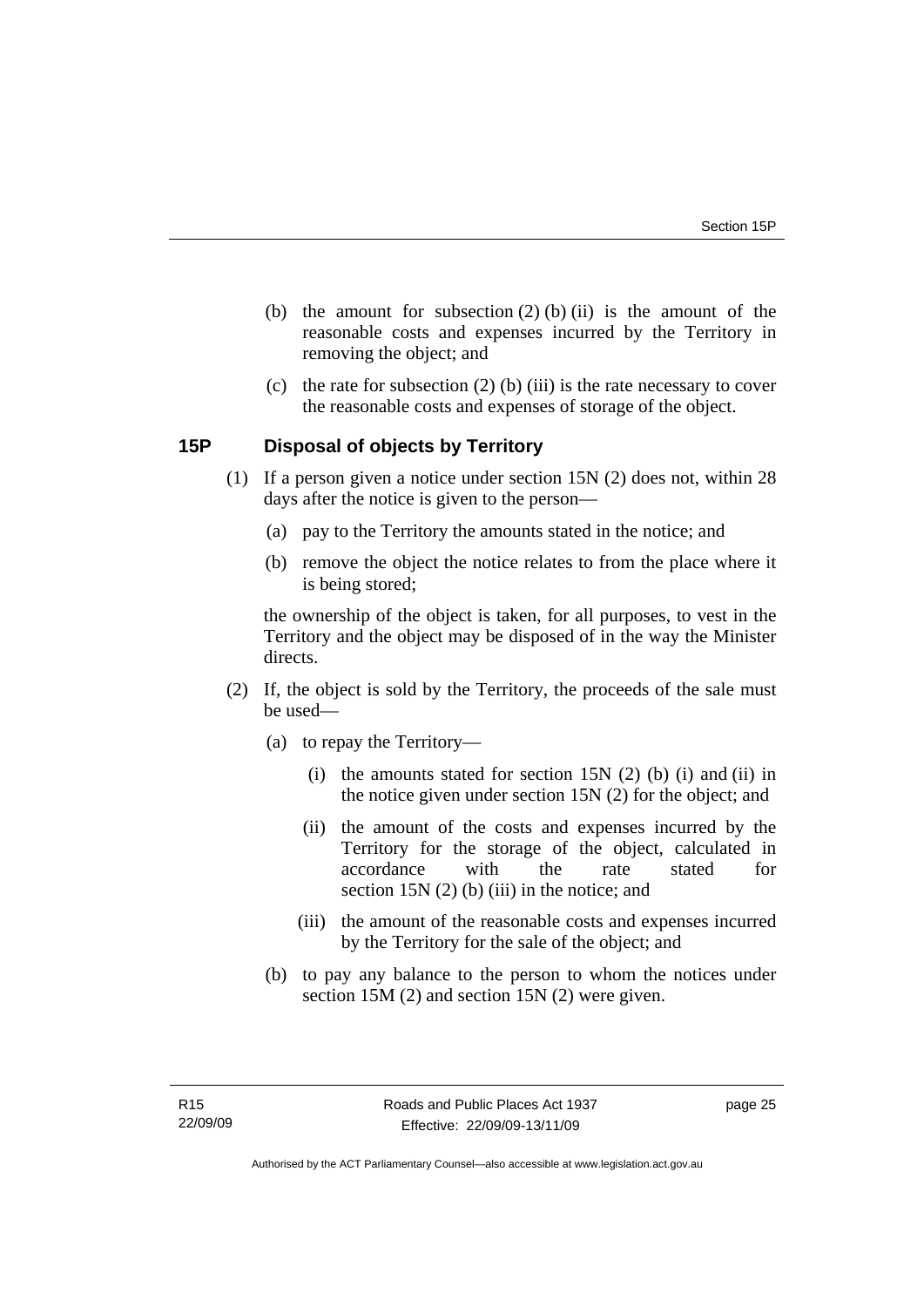## <span id="page-31-0"></span>**15R Change of address**

 (1) If the name or address of the holder of a permit changes, the holder must immediately give to the Minister written notice of the change and the permit.

Maximum penalty: 1 penalty unit.

 (2) The Minister must enter the changed details on the permit and return it to the holder.

## **15S Approved forms**

- (1) The Minister may approve forms for this Act.
- (2) If the Minister approves a form for a particular purpose, the form must be used for that purpose.
	- *Note* For other provisions about forms, see Legislation Act, s 255.
- (3) An approved form is a notifiable instrument.

*Note* A notifiable instrument must be notified under the Legislation Act.

## **15T Occupation etc of public land under Planning and Development Act licence**

A person is not required to hold a permit under this Act to place an object in, over or across, or otherwise interfere with, a public place if—

- (a) the person holds a licence under the *Planning and Development Act 2007* to occupy or use the public place; and
- (b) the public place is being occupied or used in accordance with the licence.

## **15U Occupation etc of public land under Hawkers Act licence**

A person is not required to hold a permit under this Act to park a vehicle (within the meaning of the *Hawkers Act 2003*) in a public place if—

R15 22/09/09

Authorised by the ACT Parliamentary Counsel—also accessible at www.legislation.act.gov.au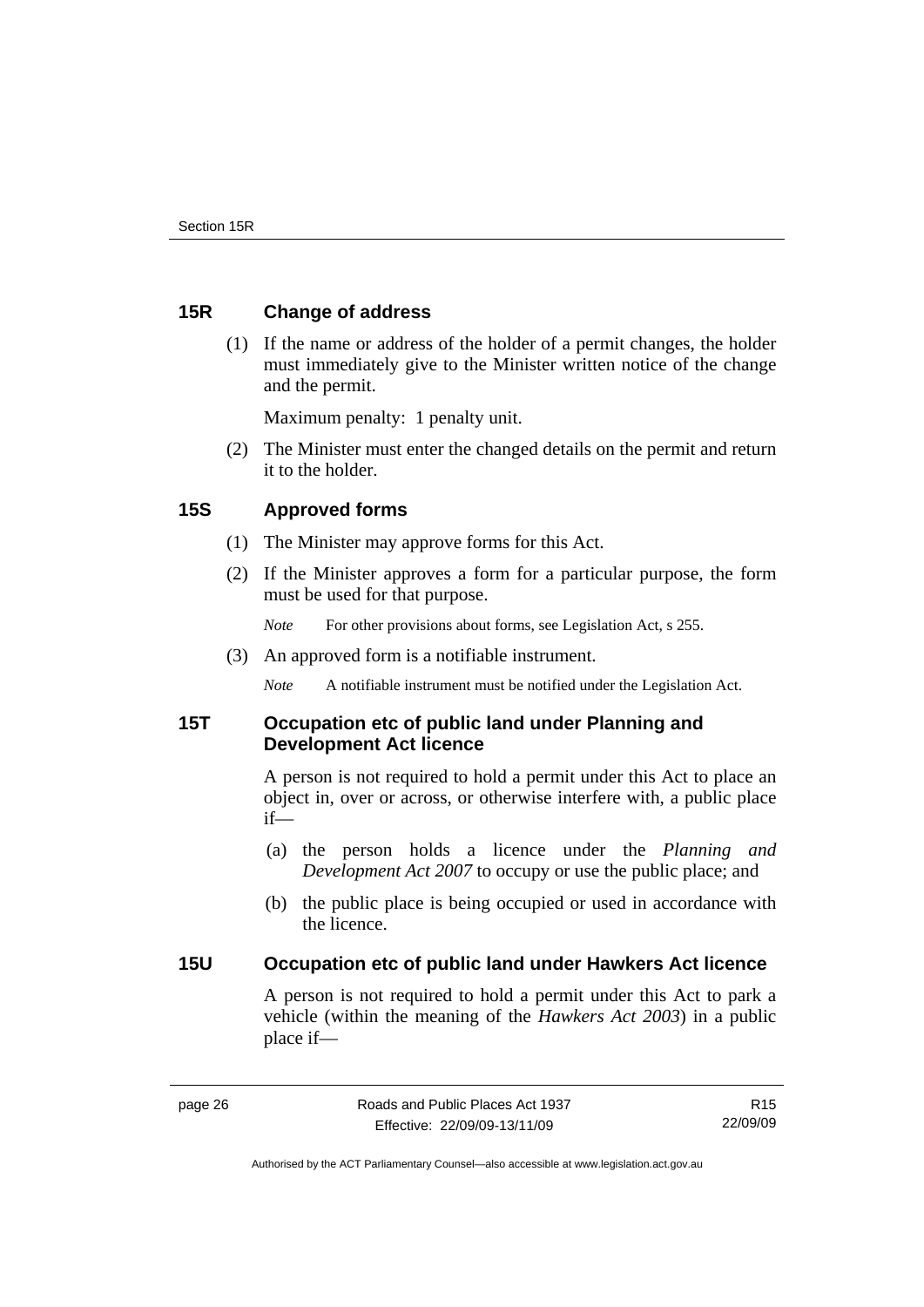- <span id="page-32-0"></span> (a) the person holds a licence under the *Hawkers Act 2003* to use the vehicle to sell goods or services in the public place; and
- (b) the person is carrying on the business of a hawker under that Act in accordance with the licence.

## **16 Regulation-making power**

The Executive may make regulations for this Act.

*Note* Regulations must be notified, and presented to the Legislative Assembly, under the Legislation Act.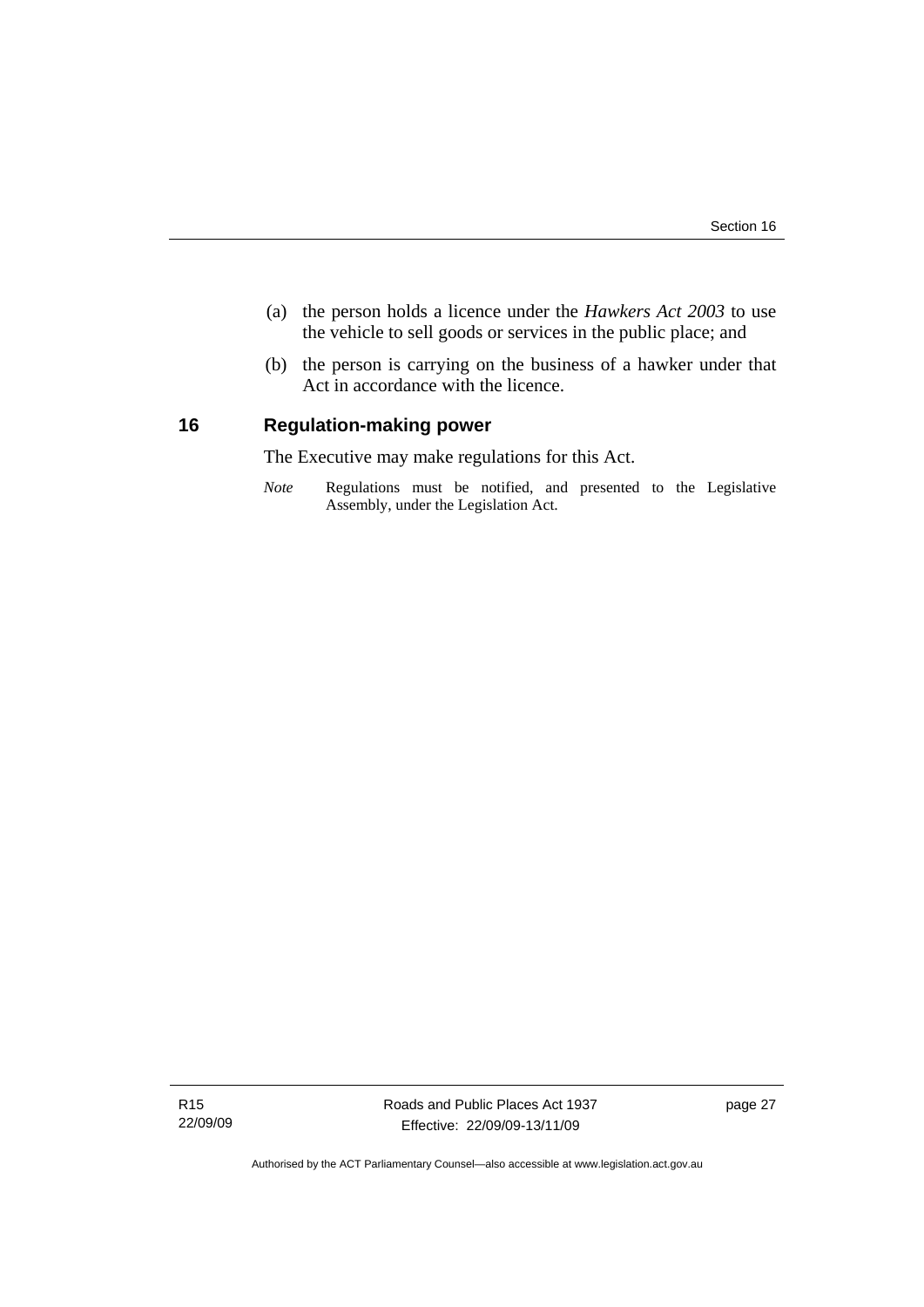## <span id="page-33-0"></span>**Schedule 1 Reviewable decisions**

(see s 15G)

| column 1<br>item | column 2<br>section | column 3<br>decision                    | column 4<br>entity                  |
|------------------|---------------------|-----------------------------------------|-------------------------------------|
|                  | 15C $(1)$ $(b)$     | refuse to grant<br>permit               | applicant for permit                |
|                  | 15D                 | grant a permit<br>subject to conditions | applicant for permit                |
|                  | 15F                 | cancel permit                           | entity that has permit<br>cancelled |

page 28 **Roads** and Public Places Act 1937 Effective: 22/09/09-13/11/09

R15 22/09/09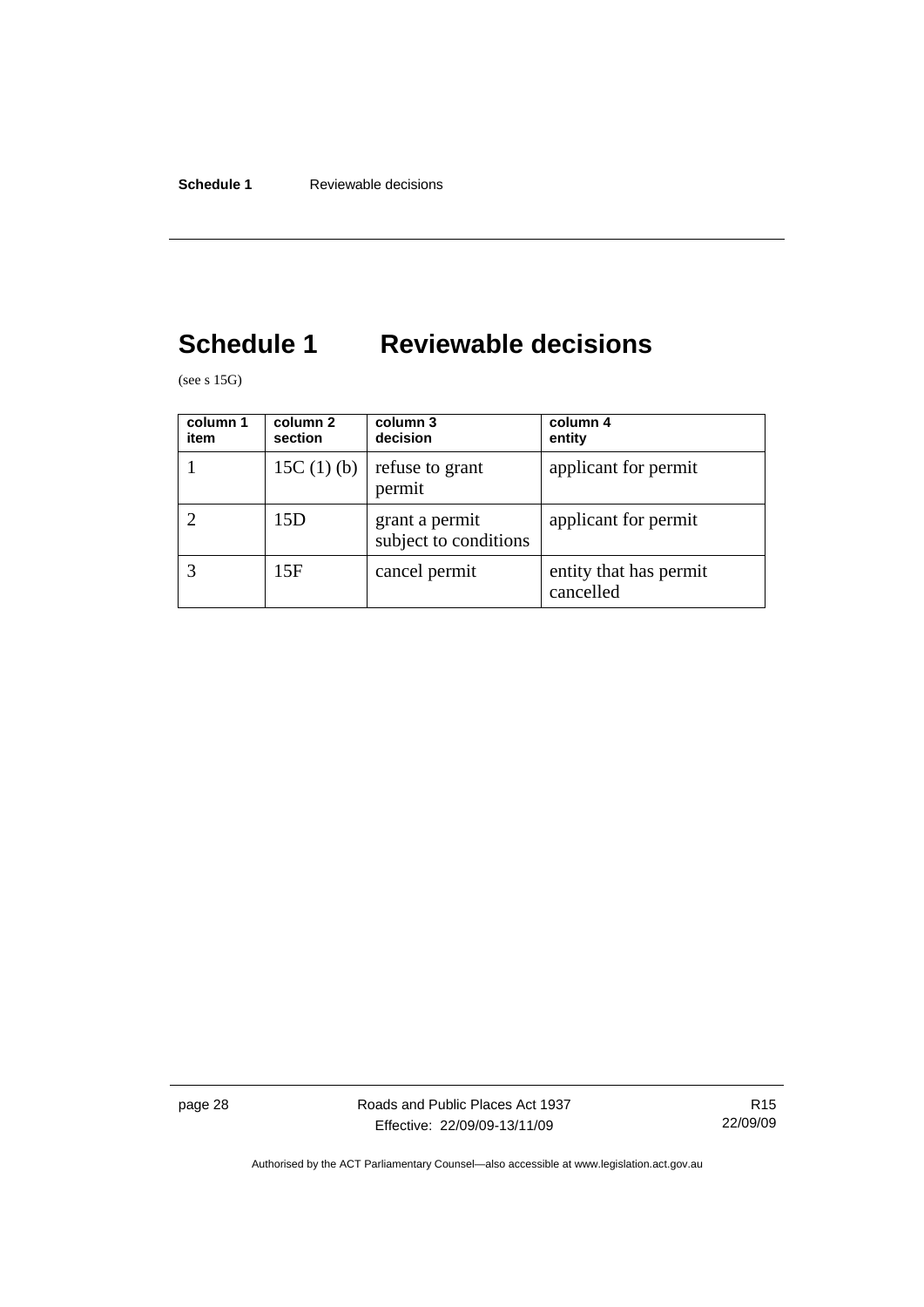## <span id="page-34-0"></span>*<u>U</u>* Dictionary

(see s 2)

*Note 1* The Legislation Act contains definitions and other provisions relevant to this Act.

*Note 2* In particular, the Legislation Act, dict, pt 1, defines the following terms:

- ACAT
- ACT
- chief executive
- document
- penalty unit (see s 133)
- property
- reviewable decision notice
- territory land
- the Territory.

*code of practice* means the code of practice approved by the Minister under section 12A (1).

*object* includes any item of movable personal property.

*owner*, of land, means the lessee of the land.

*permit* means a permit granted under this Act.

*public place* means unleased territory land that the public are entitled to use or that is open to, or used by, the public.

*public road* means any street, road, lane, thoroughfare, footpath, or place that is territory land open to, or used by, the public.

*retention area*—see the *Uncollected Goods Act 1996*, dictionary.

*roads and public places officer* means a roads and public places officer appointed under section 2C.

*sign* includes a notice and an advertisement.

R15 22/09/09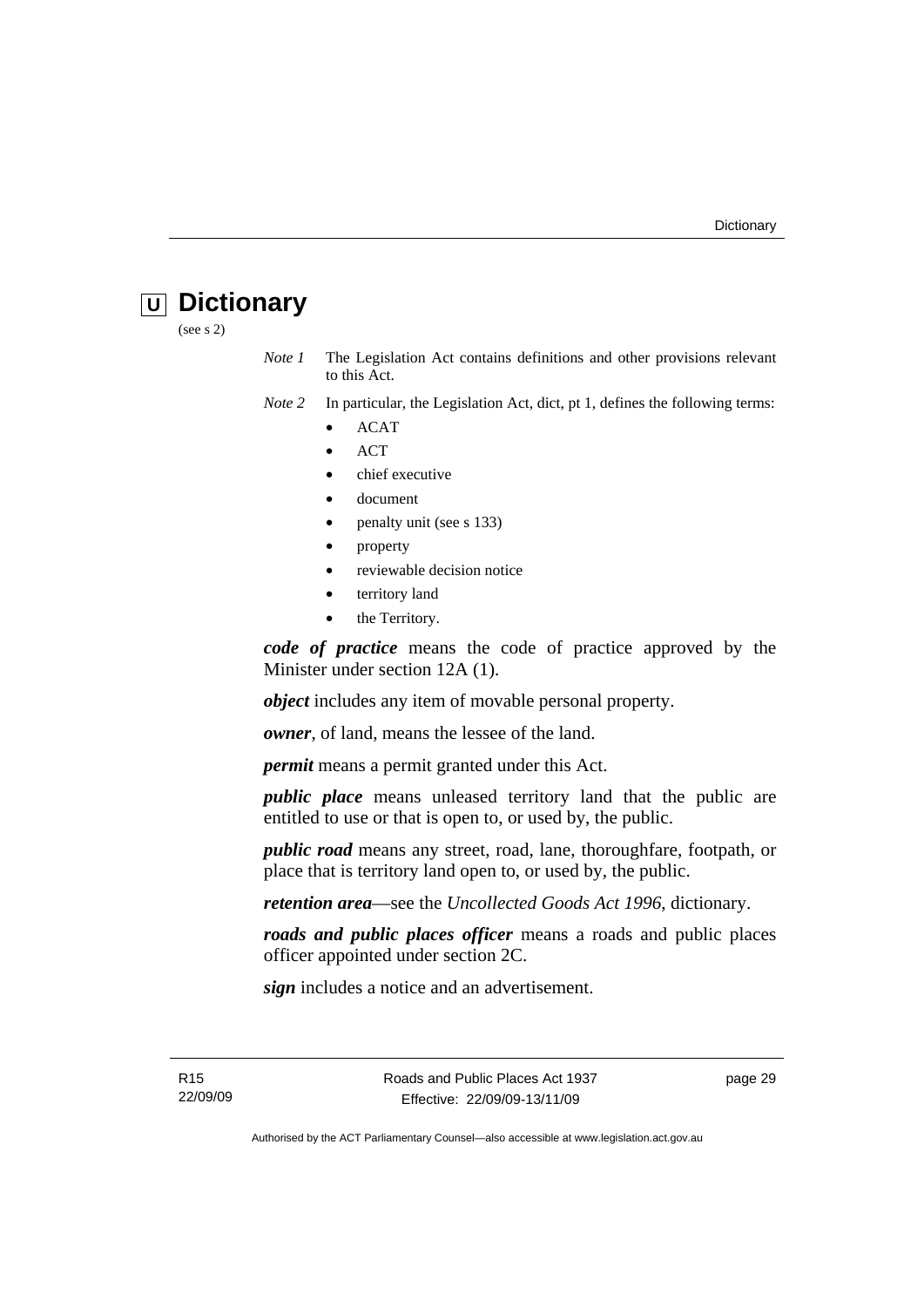Dictionary

*vehicle*—see the *Road Transport (General) Act 1999*, dictionary.

*Note* The def defines *vehicle* as any vehicle on wheels (other than a vehicle used on railways or tramways) or a prescribed vehicle.

page 30 Roads and Public Places Act 1937 Effective: 22/09/09-13/11/09

R15 22/09/09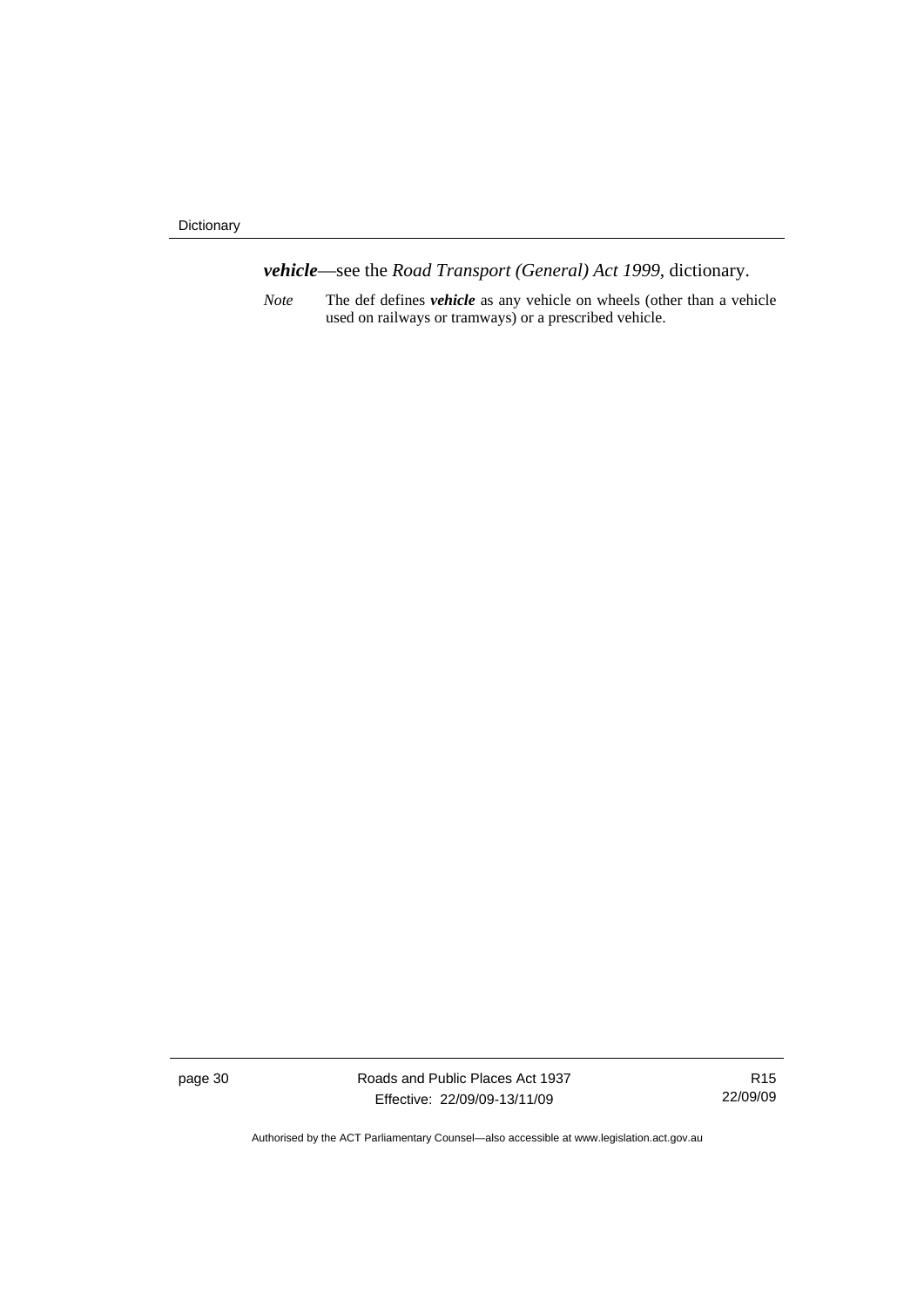## <span id="page-36-0"></span>**Endnotes**

## **1 About the endnotes**

Amending and modifying laws are annotated in the legislation history and the amendment history. Current modifications are not included in the republished law but are set out in the endnotes.

Not all editorial amendments made under the *Legislation Act 2001*, part 11.3 are annotated in the amendment history. Full details of any amendments can be obtained from the Parliamentary Counsel's Office.

Uncommenced amending laws and expiries are listed in the legislation history and the amendment history. These details are underlined. Uncommenced provisions and amendments are not included in the republished law but are set out in the last endnote.

If all the provisions of the law have been renumbered, a table of renumbered provisions gives details of previous and current numbering.

The endnotes also include a table of earlier republications.

| $dict = dictionary$<br>$prev = previous$<br>$disallowed = disallowed by the Legislative$<br>$(\text{prev}) = \text{previously}$<br>Assembly<br>$pt = part$<br>$div = division$<br>$r = rule/subrule$<br>$exp = expires/expired$<br>$remum = renumbered$<br>$Gaz = qazette$<br>$reloc = relocated$<br>$hdg =$ heading<br>$R[X]$ = Republication No<br>$IA = Interpretation Act 1967$<br>$RI = reissue$<br>$ins = inserted/added$<br>$s = section/subsection$<br>$LA =$ Legislation Act 2001<br>$sch = schedule$<br>$LR =$ legislation register<br>$sdiv = subdivision$<br>$LRA =$ Legislation (Republication) Act 1996<br>$sub =$ substituted<br>$mod = modified/modification$<br>SL = Subordinate Law<br>underlining = whole or part not commenced<br>$o = order$ |  |
|-------------------------------------------------------------------------------------------------------------------------------------------------------------------------------------------------------------------------------------------------------------------------------------------------------------------------------------------------------------------------------------------------------------------------------------------------------------------------------------------------------------------------------------------------------------------------------------------------------------------------------------------------------------------------------------------------------------------------------------------------------------------|--|
| $om = omitted/repealed$<br>or to be expired                                                                                                                                                                                                                                                                                                                                                                                                                                                                                                                                                                                                                                                                                                                       |  |

## **2 Abbreviation key**

R15 22/09/09 Roads and Public Places Act 1937 Effective: 22/09/09-13/11/09

page 31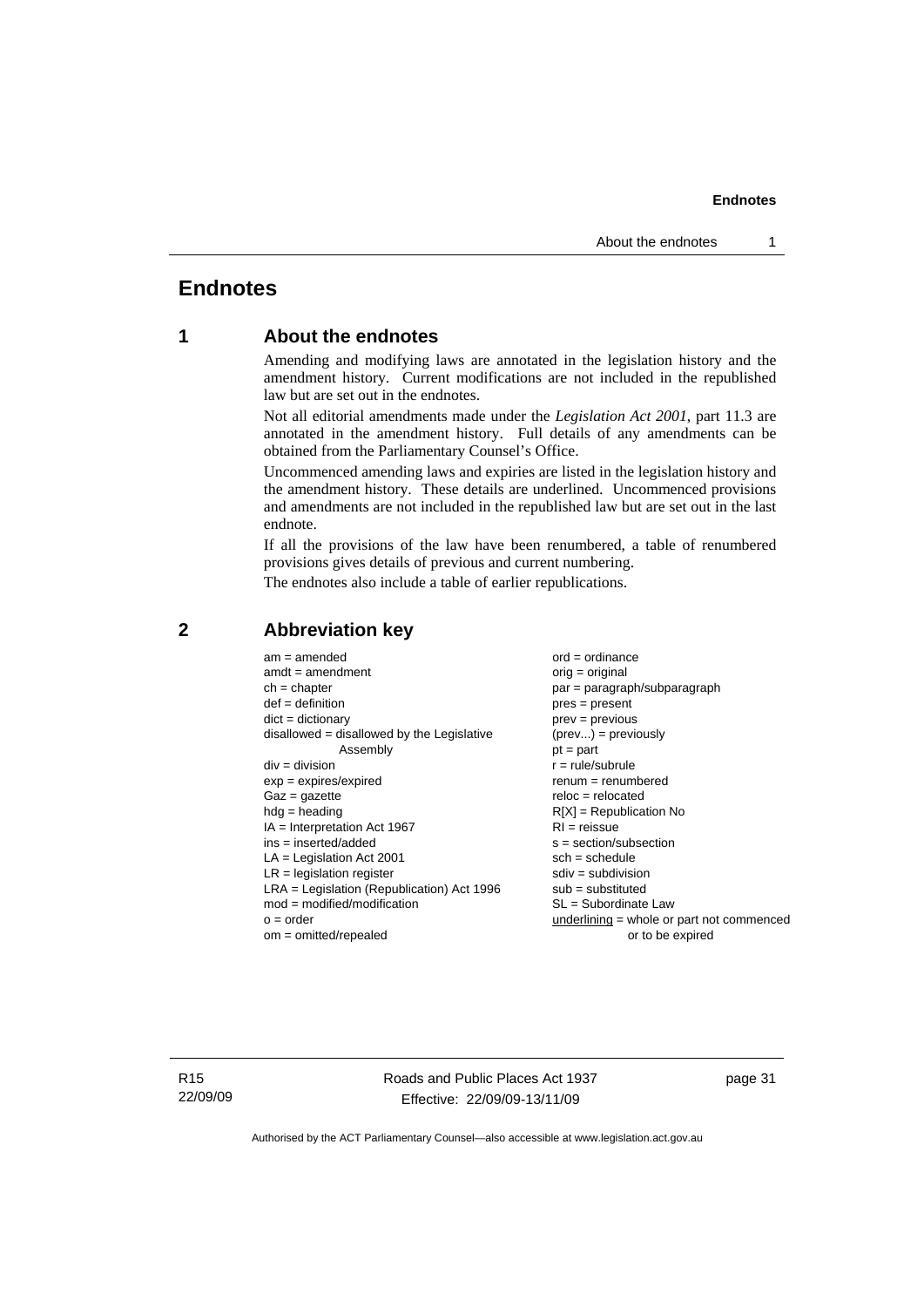<span id="page-37-0"></span>3 Legislation history

## **3 Legislation history**

This Act was originally a Commonwealth ordinance—the *Roads and Public Places Ordinance 1937* No 24 (Cwlth).

The *Australian Capital Territory (Self-Government) Act 1988* (Cwlth), s 34 (4) converted most former Commonwealth ordinances in force in the ACT into ACT enactments. This allowed the ACT Legislative Assembly to amend and repeal the laws. This Act was converted into an ACT enactment on 11 May 1989 (selfgovernment day).

As with most ordinances in force in the ACT, the name was changed from *Ordinance* to *Act* by the *Self-Government (Citation of Laws) Act 1989* No 21, s 5 on 11 May 1989 (self-government day).

Before 11 May 1989, ordinances commenced on their notification day unless otherwise stated (see *Seat of Government (Administration) Act 1910* (Cwlth), s 12).

#### **Legislation before becoming Territory enactment**

#### **Roads and Public Places Act 1937 No 24**

notified 16 December 1937 commenced 16 December 1937

as amended by

#### **Ordinances Revision Ordinance 1959 No 21**  notified 23 December 1959

commenced 31 December 1959

#### **Ordinances Revision (Decimal Currency) Ordinance 1966 No 19**  notified 23 December 1966 commenced 23 December 1966

#### **Roads and Public Places (Amendment) Ordinance 1976 No 72**  notified 30 December 1976 commenced 30 December 1976

#### **Roads and Public Places (Amendment) Ordinance 1983 No 15**  notified 27 July 1983 commenced 10 August 1983 (Cwlth Gaz 1983 No S172)

### **Roads and Public Places (Amendment) Ordinance 1987 No 64**  notified 6 November 1987 commenced 6 November 1987

page 32 Roads and Public Places Act 1937 Effective: 22/09/09-13/11/09

R15 22/09/09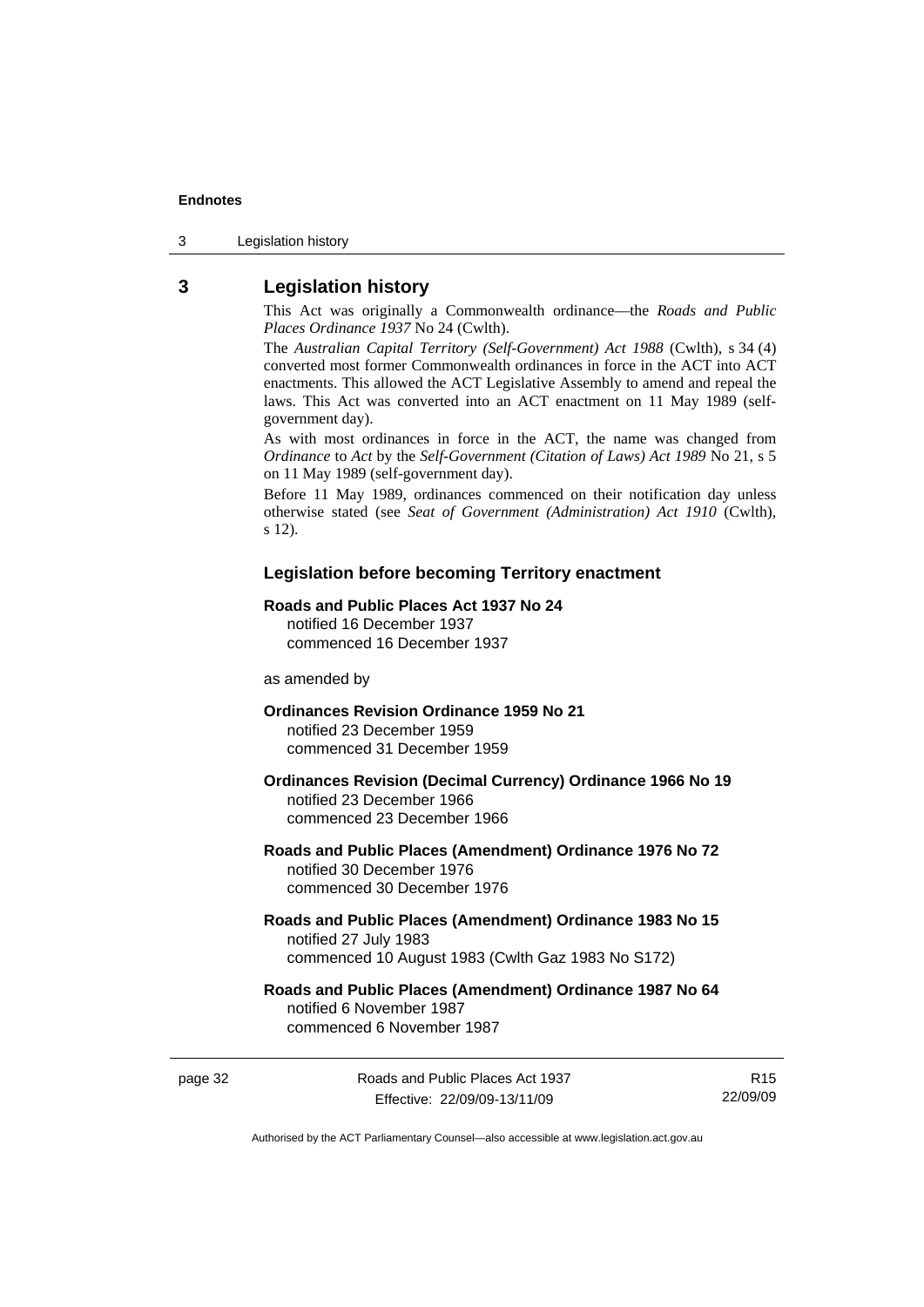#### **Self-Government (Consequential Amendments) Ordinance 1989 No 38 sch1**

notified 10 May 1989 (Cwlth Gaz 1989 No S160) s 1, s 2 commenced 10 May 1989 (s 2 (1)) sch 1 commenced 11 May 1989 (s 2 (2) and see Cwlth Gaz 1989 No S164)

#### **Legislation after becoming Territory enactment**

#### **Acts Revision (Position of Crown) Act 1993 No 44 s 3**

notified 27 August 1993 (Gaz 1993 No S165) commenced 27 August 1993 (s 2)

#### **Administrative Appeals (Consequential Amendments) Act 1994 No 60 sch 1**

notified 11 October 1994 (Gaz 1994 No S197) s 1, s 2 commenced 11 October 1994 (s 2 (1)) sch 1 commenced 14 November 1994 (s 2 (2) and see Gaz 1994 No S250)

#### **Statute Law Revision (Penalties Act 1994 No 81 sch**

notified 29 November 1994 (Gaz 1994 No S253) s 1, s 2 commenced 29 November 1994 (s 2 (1)) sch commenced 29 November 1994 (s 2 (2) and Gaz 1994 No S269)

#### **Statutory Offices (Miscellaneous Provisions) Act 1994 No 97 sch pt 1**

notified 15 December 1994 (Gaz No S280) s 1, s 2 commenced 15 December 1994 (s 2 (1)) sch pt 1 commenced 15 December 1994 (s 2 (2) and Gaz 1994 No S293)

#### **Roads and Public Places (Amendment) Act 1997 No 63**

notified 9 October 1997 (Gaz 1997 No S300) ss 1-3 commenced 9 October 1997 (s 2 (1)) remainder commenced 27 October 1997 (s 2 (2) and Gaz 1997 No S326)

#### **Roads and Public Places (Amendment) Act 1998 No 56**

notified 27 November 1998 (Gaz 1998 No S207) ss 1-3 commenced 27 November 1998 (s 2 (1)) s 11 (part) commenced 5 February 1999 (s 2 (2) and Gaz 1999 No S5)

remainder commenced 27 May 1999 (s 2 (3))

R15 22/09/09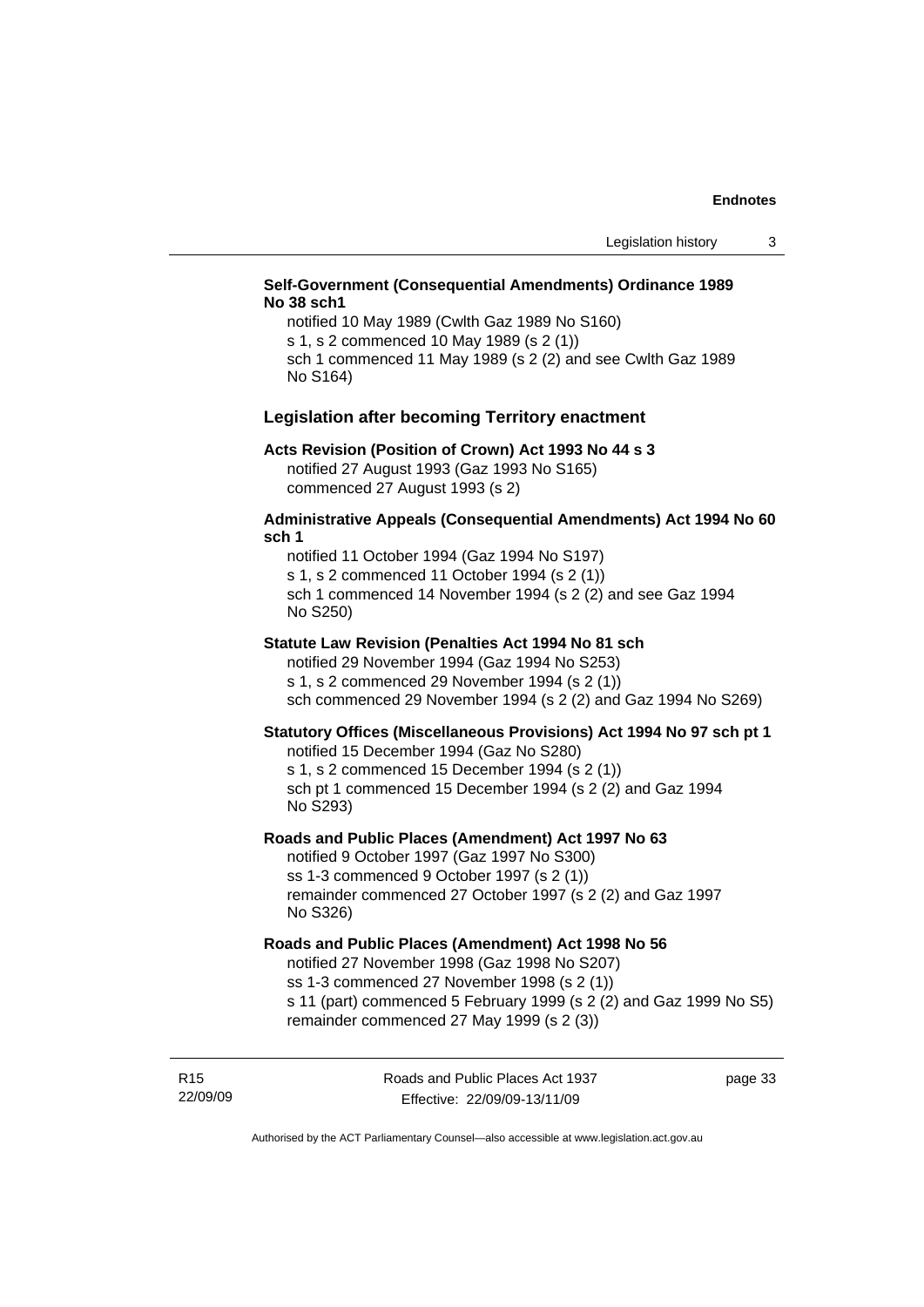3 Legislation history

#### **Legislation Amendment Act 2002 No 11 pt 2.43**

notified LR 27 May 2002 s 1, s 2 commenced 27 May 2002 (LA s 75)

pt 2.43 commenced 28 May 2002 (s 2 (1))

#### **Statute Law Amendment Act 2002 No 30 pt 3.62**

notified LR 16 September 2002

s 1, s 2 taken to have commenced 19 May 1997 (LA s 75 (2))

pt 3.62 commenced 17 September 2002 (s 2 (1))

#### **Hawkers Act 2003 A2003-10 sch 1**

notified LR 27 March 2003 s 1, s 2 commenced 27 March 2003 (LA s 75 (1)) sch 1 commenced 27 September 2003 (s 2 and LA s 79)

#### **Land (Planning and Environment) (Compliance) Amendment Act 2003 A2003-34 pt 4**

notified LR 7 July 2003 s 1, s 2 commenced 7 July 2003 (LA s 75 (1)) pt 4 commenced 1 September 2003 (s 2 and CN2003-8)

#### **Roads and Public Places (Vandalism) Amendment Act 2004 A2004-46**  notified LR 11 August 2004

s 1, s 2 commenced 11 August 2004 (LA s 75 (1)) remainder commenced 13 September 2004 (s 2 and CN2004-23)

#### **Heritage Act 2004 A2004-57 sch 1 pt 1.10**

notified LR 9 September 2004 s 1, s 2 commenced 9 September 2004 (LA s 75 (1)) sch 1 pt 1.10 commenced 9 March 2005 (s 2 and LA s 79)

## **Statute Law Amendment Act 2005 A2005-20 sch 3 pt 3.52**

notified LR 12 May 2005 s 1, s 2 taken to have commenced 8 March 2005 (LA s 75 (2)) sch 3 pt 3.52 commenced 2 June 2005 (s 2 (1))

#### **Tree Protection Act 2005 A2005-51 sch 1 pt 1.4**

notified LR 29 September 2005

s 1, s 2 commenced 29 September 2005 (LA s 75 (1))

sch 1 pt 1.4 commenced 29 March 2006 (s 2 and LA s 79)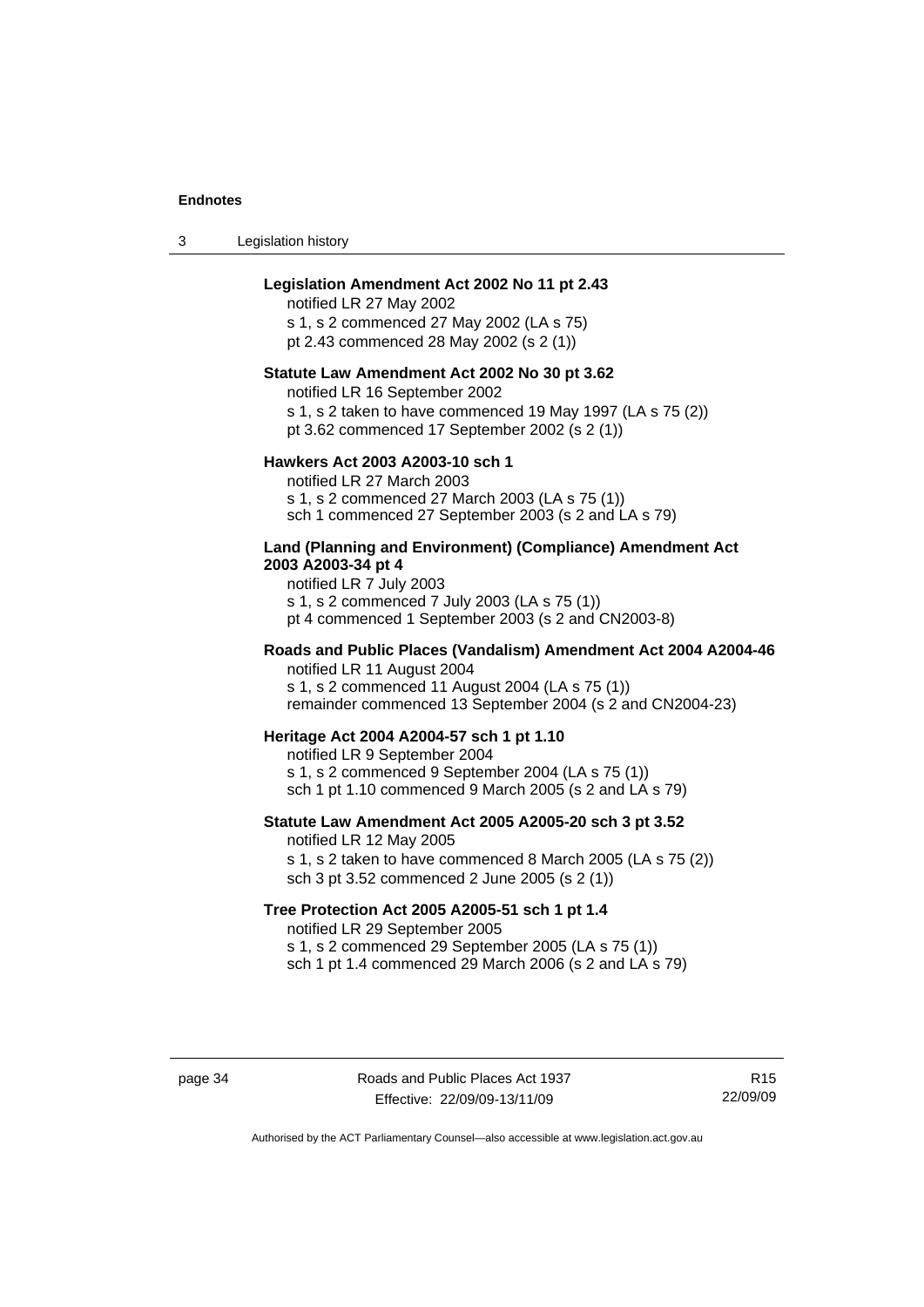#### <span id="page-40-0"></span>**Statute Law Amendment Act 2007 A2007-3 sch 3 pt 3.87**

notified LR 22 March 2007

s 1, s 2 taken to have commenced 1 July 2006 (LA s 75 (2)) sch 3 pt 3.87 commenced 12 April 2007 (s 2 (1))

#### **Planning and Development (Consequential Amendments) Act 2007 A2007-25 sch 1 pt 1.27**

notified LR 13 September 2007

s 1, s 2 commenced 13 September 2007 (LA s 75 (1))

sch 1 pt 1.27 commenced 31 March 2008 (s 2 and see Planning and Development Act 2007 A2007-24, s 2 and CN2008-1)

#### **ACT Civil and Administrative Tribunal Legislation Amendment Act 2008 (No 2) A2008-37 sch 1 pt 1.90**

notified LR 4 September 2008

s 1, s 2 commenced 4 September 2008 (LA s 75 (1)) sch 1 pt 1.90 commenced 2 February 2009 (s 2 (1) and see ACT Civil and Administrative Tribunal Act 2008 A2008-35, s 2 (1) and CN2009-2)

#### **Roads and Public Places Amendment Act 2009 A2009-13**

notified LR 14 May 2009 s 1, s 2 commenced 14 May 2009 (LA s 75 (1)) remainder awaiting commencement (s 2) *Note* default commencement under LA s 79: 14 November 2009

#### **Statute Law Amendment Act 2009 A2009-20 sch 3 pt 3.64**

notified LR 1 September 2009 s 1, s 2 commenced 1 September 2009 (LA s 75 (1)) sch 3 pt 3.64 commenced 22 September 2009 (s 2)

## **4 Amendment history**

| <b>Short title</b><br>short title   | am 1989 No 38                                                                                                                                                         |
|-------------------------------------|-----------------------------------------------------------------------------------------------------------------------------------------------------------------------|
| Name of Act<br>.s. 1                | sub 2002 No 30 amdt 3.663                                                                                                                                             |
| <b>Dictionary</b><br>s <sub>2</sub> | am A2007-3 amdt 3.456<br>def <i>authorized officer</i> am 1989 No 38<br>om 1994 No 97 sch pt 1<br>def code of practice ins 1998 No 56 s 4<br>om 2002 No 30 amdt 3.664 |

| R <sub>15</sub> | Roads and Public Places Act 1937 | page 35 |
|-----------------|----------------------------------|---------|
| 22/09/09        | Effective: 22/09/09-13/11/09     |         |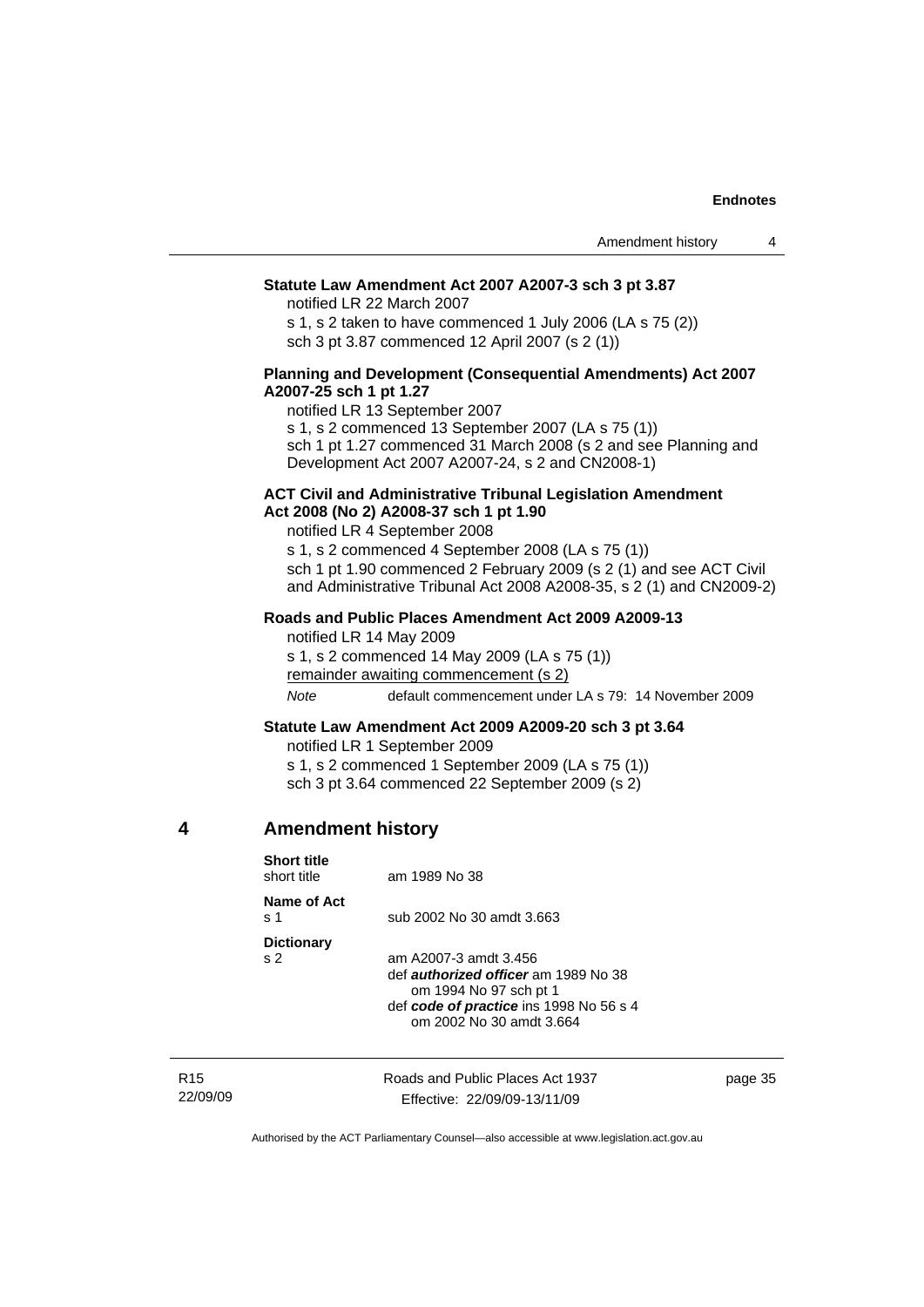4 Amendment history

|                                                    | def determined fee ins 1997 No 63 s 4<br>om 2002 No 30 amdt 3.664<br>def <i>object</i> ins 1998 No 56 s 4<br>om 2002 No 30 amdt 3.664<br>def <i>permit</i> ins 1976 No 72<br>om 2002 No 30 amdt 3.664<br>def <i>public place</i> am 1989 No 38; 1998 No 56 s 4<br>om 2002 No 30 amdt 3.664<br>def <i>public road</i> am 1959 No 21; 1989 No 38<br>om 2002 No 30 amdt 3.664<br>def <i>retention area</i> ins 1998 No 56 s 4<br>om 2002 No 30 amdt 3.664 |
|----------------------------------------------------|--------------------------------------------------------------------------------------------------------------------------------------------------------------------------------------------------------------------------------------------------------------------------------------------------------------------------------------------------------------------------------------------------------------------------------------------------------|
|                                                    | def roads and public places officer ins 1994 No 97 sch pt 1<br>om 2002 No 30 amdt 3.664<br>def sign ins 1998 No 56 s 4<br>om 2002 No 30 amdt 3.664                                                                                                                                                                                                                                                                                                     |
| s 2AA                                              | Offences against Act-application of Criminal Code etc<br>ins A2004-46 s 4<br>am A2009-13 s 4                                                                                                                                                                                                                                                                                                                                                           |
| <b>Notes</b><br>s 2A                               | ins 1993 No 44 sch 1<br>sub 2002 No 11 amdt 2.88; 2002 No 30 amdt 3.664                                                                                                                                                                                                                                                                                                                                                                                |
| <b>Application of Act to Territory</b><br>$s$ 2B   | ins 1994 No 97 sch pt 1<br>sub 2002 No 30 amdt 3.664                                                                                                                                                                                                                                                                                                                                                                                                   |
| Road and public places officers<br>s <sub>2C</sub> | ins 2002 No 30 amdt 3.664                                                                                                                                                                                                                                                                                                                                                                                                                              |
| Level of roads<br>s 3                              | am 1994 No 97 sch pt 1; am 2002 No 30 amdt 3.665,<br>amdt 3.666                                                                                                                                                                                                                                                                                                                                                                                        |
| Temporary closing of roads<br>s <sub>4</sub>       | am 1994 No 81 sch; 1994 No 97 sch pt 1; 1998 No 56                                                                                                                                                                                                                                                                                                                                                                                                     |
| <b>Temporary roads</b><br>s <sub>5</sub>           | am 1994 No 81 sch; 1994 No 97 sch pt 1; 1998 No 56;<br>R2 LRA; ss renum R3 LA; 2002 No 30 amdt 3.667                                                                                                                                                                                                                                                                                                                                                   |
| <b>Drains for surface water</b><br>s 6             | am 2002 No 30 amdt 3.668                                                                                                                                                                                                                                                                                                                                                                                                                               |
| s 7                                                | Damage to or interference with public places and property on them<br>am 1989 No 38; 1994 No 81 sch; 1994 No 97 sch pt 1; 1998<br>No 56; 2002 No 30 amdt 3.669                                                                                                                                                                                                                                                                                          |
|                                                    |                                                                                                                                                                                                                                                                                                                                                                                                                                                        |

page 36 Roads and Public Places Act 1937 Effective: 22/09/09-13/11/09

R15 22/09/09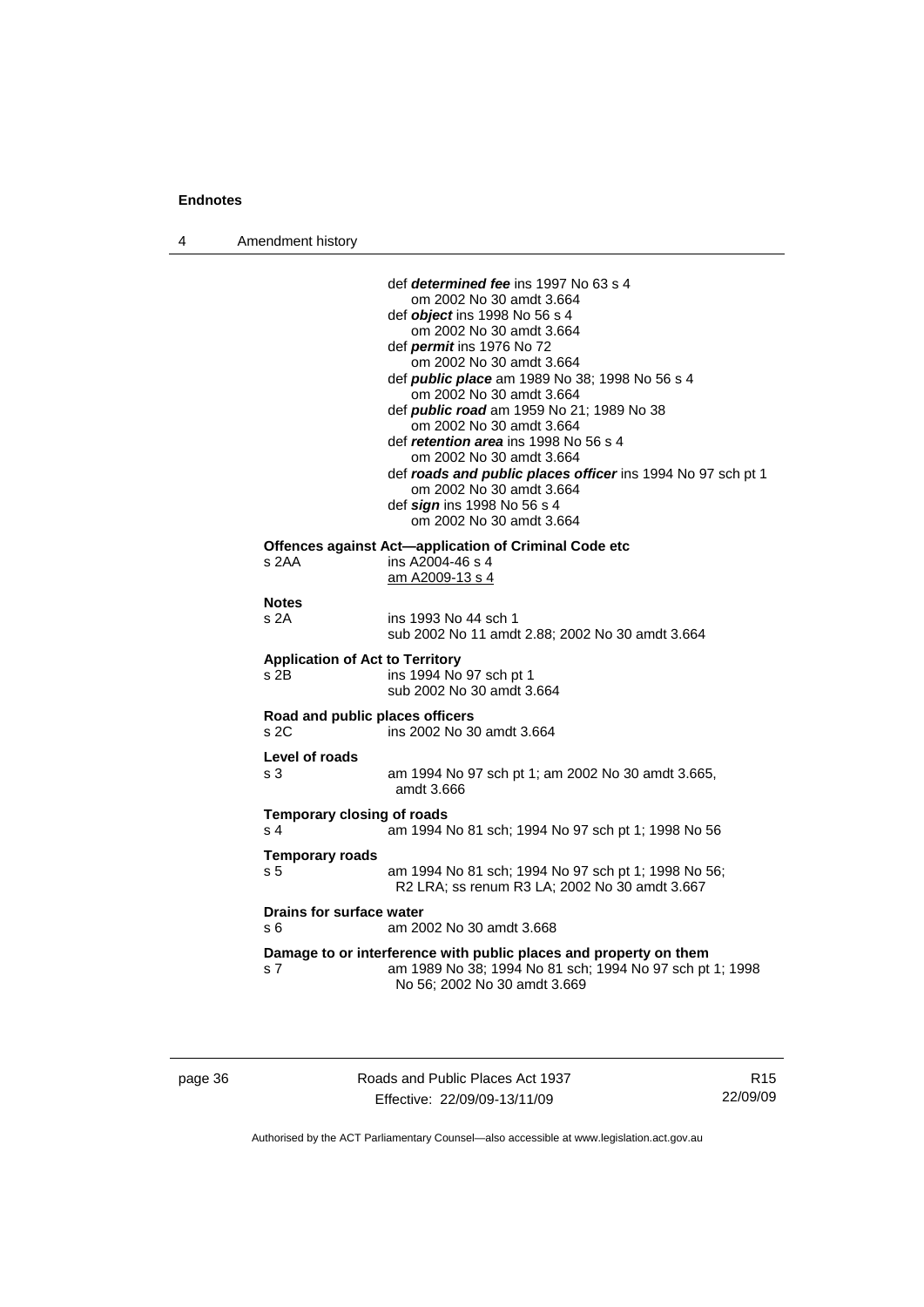| s 8                                           | am 1976 No 72; 1994 No 81 sch; 1994 No 97 sch pt 1; 1998<br>No 56; 2002 No 30 amdt 3.669                                                                               |
|-----------------------------------------------|------------------------------------------------------------------------------------------------------------------------------------------------------------------------|
| public places                                 | Permission to place culverts etc across, and to interfere with the surfaces of,                                                                                        |
| S <sub>9</sub>                                | am 1976 No 72; 1983 No 15; 1994 No 97 sch pt 1; 1997 No 63<br>sub 2002 No 30 amdt 3.670                                                                                |
| <b>Determination of fees</b><br>s 9A          | ins 1983 No 15<br>sub 1997 No 63; 2002 No 30 amdt 3.671                                                                                                                |
| s 10                                          | Excavations etc on public places to be lighted<br>am 1966 No 19; 1976 No 72; 1994 No 81 sch; 1998 No 56;<br>2002 No 30 amdt 3.672                                      |
| Alignment marks etc<br>s 11                   | am 1989 No 38; 1994 No 81 sch; 1998 No 56                                                                                                                              |
| s 12                                          | <b>Exhibition of advertisements or notices</b><br>am 1976 No 72; 1989 No 38; 1994 No 81 sch; 1994 No 97<br>sch pt 1; 2002 No 30 amdt 3.673                             |
| s 12A                                         | Code of practice for movable signs<br>ins 1998 No 56<br>sub 2002 No 30 amdt 3.674                                                                                      |
| <b>Contents of code of practice</b><br>s 12B  | ins 1998 No 56                                                                                                                                                         |
| Failure to comply with code<br>s 12C          | ins 1998 No 56<br>am 2002 No 30 amdt 3.675                                                                                                                             |
| <b>Indemnification of Territory</b><br>s 12D  | ins 1998 No 56                                                                                                                                                         |
| s 12E                                         | Removal of abandoned vehicles from public places<br>ins 1998 No 56<br>om 2002 No 30 amdt 3.676<br>ins A2004-46 s 5<br>am A2005-20 amdt 3.341, amdt 3.342; A2009-13 s 5 |
| <b>Retaining abandoned vehicles</b><br>s 12EA | ins A2009-13 s 6                                                                                                                                                       |
| $s$ 12EB                                      | Removing, defacing or interfering with notices<br>ins A2009-13 s 6                                                                                                     |
| s 12F                                         | Failure to provide information about abandoned vehicles<br>orig s 12F renum as s 12G<br>ins A2004-46 s 5                                                               |

R15 22/09/09 Roads and Public Places Act 1937 Effective: 22/09/09-13/11/09

page 37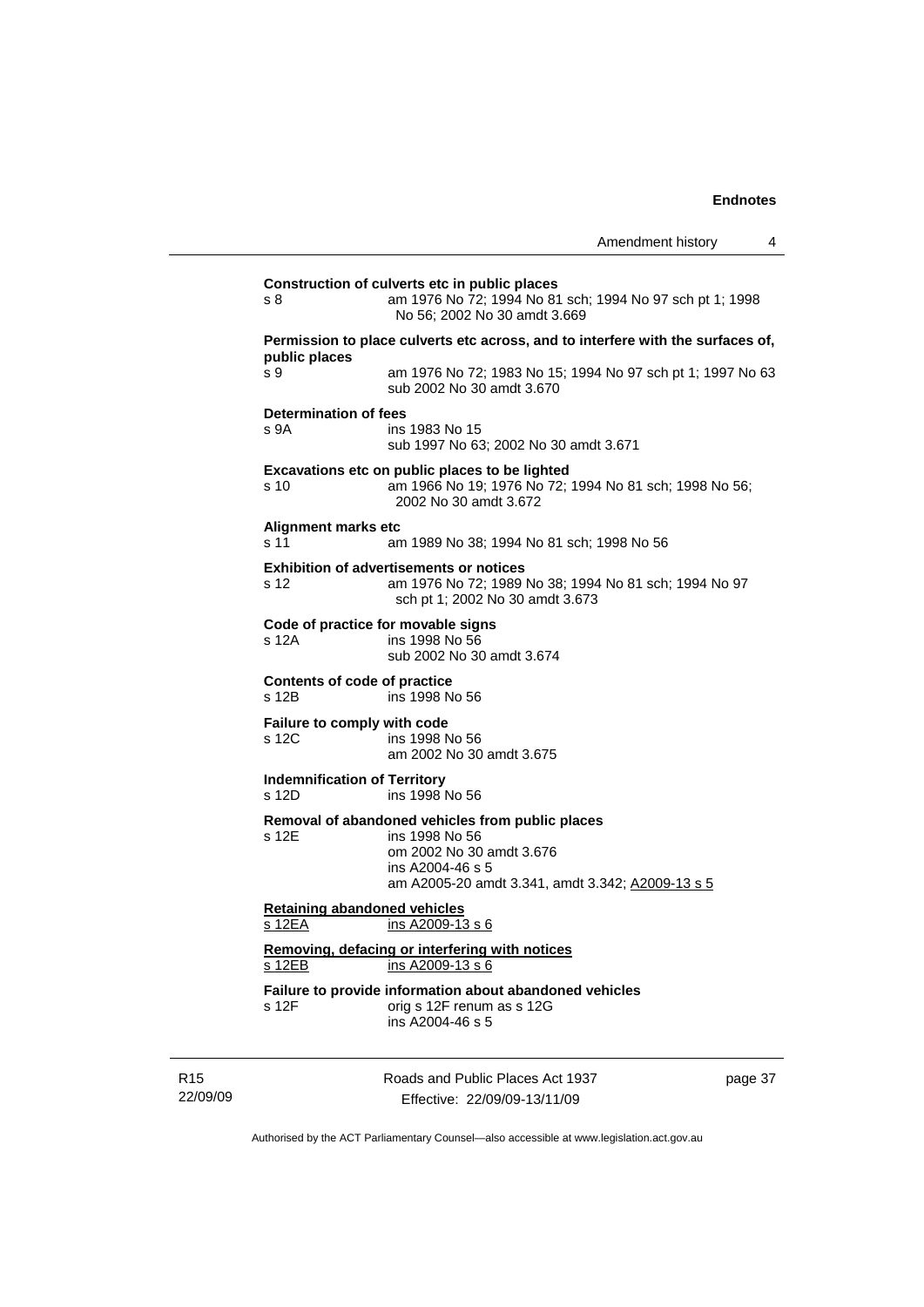4 Amendment history

### sub A2009-13 s 7

| s 12G hdg<br>s 12G                         | Removal of signs and other items from public places<br>(prev s 12F hdg) sub A2004-46 s 6<br>orig s 12G renum as s 12l<br>(prev s 12F) ins 1998 No 56<br>am 2002 No 30 amdt 3.677<br>renum as s 12G A2004-46 s 6<br>am A2004-46 s 7; A2009-20 amdt 3.176, amdt 3.177 |
|--------------------------------------------|---------------------------------------------------------------------------------------------------------------------------------------------------------------------------------------------------------------------------------------------------------------------|
| s 12H                                      | Disposal of items removed under sections 12E and 12G<br>ins A2004-46 s 7<br>am A2009-13 s 8, s 9                                                                                                                                                                    |
| s 12l hdg<br>s 12l                         | Prescribed objects-s 12G (4), def of prescribed object<br>(prev s 12G hdg) sub A2004-46 s 8<br>(prev s 12G) ins 1998 No 56<br>sub 2002 No 30 amdt 3.678<br>renum as s 121 A2004-46 s 8                                                                              |
| s 13                                       | Tress etc overhanging public places<br>am 1994 No 81 sch; 1994 No 97 sch pt 1; 1998 No 56;<br>ss renum R3 LA; 2002 No 30 amdt 3.679; amdt 3.680;<br>A2005-51 amdt 1.22; A2009-20 amdt 3.178                                                                         |
| Repair of damage to public places<br>s 14  | am 1976 No 72; 1989 No 38; 1994 No 97 sch pt 1                                                                                                                                                                                                                      |
| Graffiti removal on leased land<br>s 14A   | ins A2004-46 s 9                                                                                                                                                                                                                                                    |
| s 14B                                      | Graffiti removal-liability of the Territory<br>ins A2004-46 s 9                                                                                                                                                                                                     |
| <b>Penalties</b><br>s 15                   | am 1966 No 19<br>sub 1976 No 72<br>om 1994 No 81 sch                                                                                                                                                                                                                |
| Objects in public places<br>s 15A          | ins 1976 No 72<br>am A2003-34 s 15; A2003-10 amdt 1.1                                                                                                                                                                                                               |
| <b>Application for permit</b><br>s 15B     | ins 1976 No 72                                                                                                                                                                                                                                                      |
| s 15BA                                     | Placement of objects affecting heritage significance<br>ins A2004-57 amdt 1.55                                                                                                                                                                                      |
| <b>Grant or refusal of permit</b><br>s 15C | ins 1976 No 72<br>am A2009-20 amdt 3.179                                                                                                                                                                                                                            |

page 38 Roads and Public Places Act 1937 Effective: 22/09/09-13/11/09

R15 22/09/09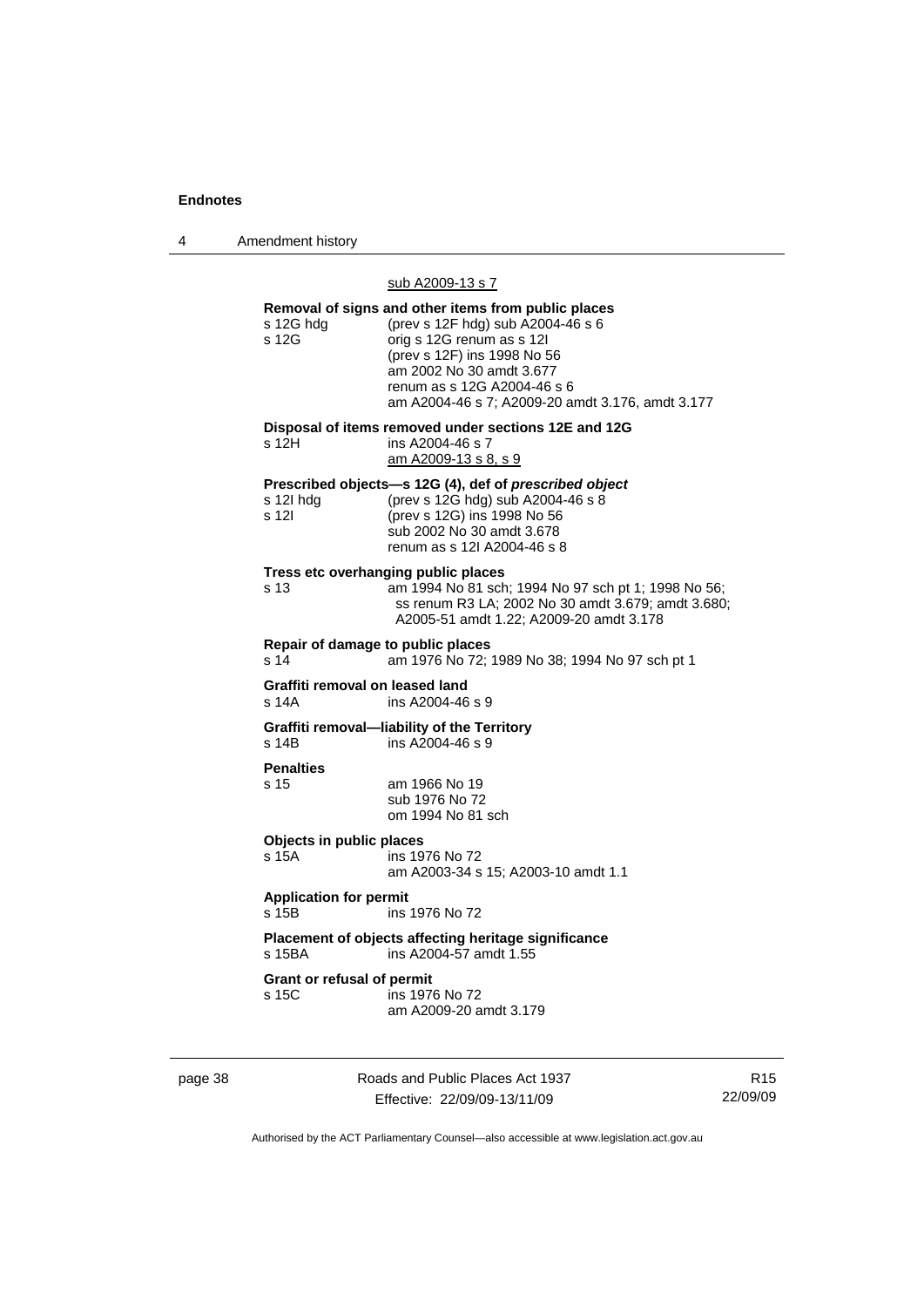Amendment history 4

Roads and Public Places Act 1937 **Grant of permit—conditions**  S 15D hdg sub A2009-20 amdt 3.180<br>s15D ins 1976 No 72 ins 1976 No 72 am A2009-20 amdt 3.180, amdt 3.181 **Grant of permit**  s 15E ins 1976 No 72 am 1997 No 63; 2002 No 30 amdt 3.681, amdt 3.682 **Cancellation of permit**  s 15F ins 1976 No 72 **Review by ACAT**  s 15G ins 1976 No 72 am 1989 No 38; 1994 No 60 sch 1; 2002 No 30 amdt 3.683, amdt 3.684 sub A2008-37 amdt 1.427 **Rights of holder of permit**  ins 1976 No 72 am A2009-20 amdt 3.182 **Term of permit**  ins 1976 No 72 **Renewal of permit**  s 15K ins 1976 No 72 am 1997 No 63; 2002 No 30 amdt 3.685 **Loss or destruction of permit**  s 15L ins 1976 No 72 **Notice to remove object**  s 15M ins 1976 No 72 am 2002 No 30 amdt 3.686; A2009-20 amdt 3.183, amdt 3.184 **Removal of objects by Territory**<br>s 15N ins 1976 No 7 ins 1976 No 72 am 1989 No 38; 2002 No 30 amdt 3.686; A2009-20 amdt 3.185 **Disposal of objects by Territory**  s 15P ins 1976 No 72 am 1989 No 38; 2002 No 30 amdt 3.687; A2009-20 amdt 3.185 **Manner of giving notices**  s 15Q ins 1976 No 72 om 2002 No 30 amdt 3.688 **Change of address**  ins 1976 No 72 am 1994 No 81 sch; 1998 No 56; 2002 No 30 amdt 3.689

R15 22/09/09

Effective: 22/09/09-13/11/09

page 39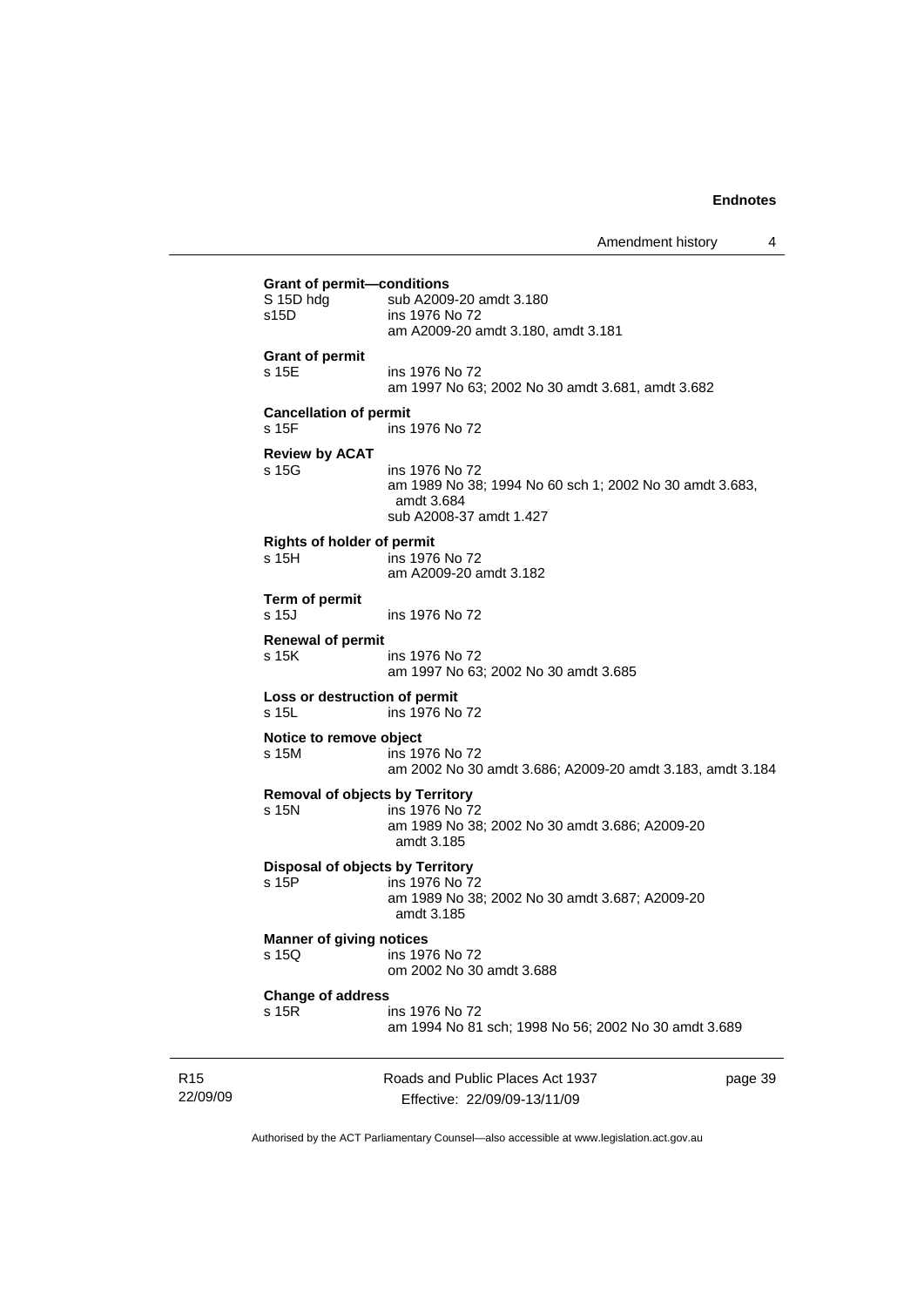<span id="page-45-0"></span>5 Earlier republications

| <b>Approved forms</b><br>s 15S         | ins 1987 No 64<br>om 1989 No 38<br>ins 2002 No 30 amdt 3.690                                                                                                                                                                                                                                                                                                                                                                                                                                                                                                                                                                                                                 |
|----------------------------------------|------------------------------------------------------------------------------------------------------------------------------------------------------------------------------------------------------------------------------------------------------------------------------------------------------------------------------------------------------------------------------------------------------------------------------------------------------------------------------------------------------------------------------------------------------------------------------------------------------------------------------------------------------------------------------|
| s 15T hdg<br>s 15T                     | Occupation etc of public land under Planning and Development Act licence<br>sub A2007-25 amdt 1.162<br>ins 1987 No 64<br>om 1989 No 38<br>ins A2003-34 s 16<br>am A2007-25 amdt 1.163                                                                                                                                                                                                                                                                                                                                                                                                                                                                                        |
| s 15U                                  | Occupation etc of public land under Hawkers Act licence<br>ins A2003-10 amdt 1.2<br>am A2004-46 s 10                                                                                                                                                                                                                                                                                                                                                                                                                                                                                                                                                                         |
| <b>Regulation-making power</b><br>s 16 | am 1989 No 38<br>sub 2002 No 30 amdt 3.690                                                                                                                                                                                                                                                                                                                                                                                                                                                                                                                                                                                                                                   |
| <b>Reviewable decisions</b><br>sch 1   | ins A2008-37 amdt 1.428                                                                                                                                                                                                                                                                                                                                                                                                                                                                                                                                                                                                                                                      |
| <b>Dictionary</b><br>dict              | ins 2002 No 30 amdt 3.691<br>am A2004-46 s 11; A2008-37 amdt 1.429<br>def code of practice ins 2002 No 30 amdt 3.691<br>def object ins 2002 No 30 amdt 3.691<br>def owner ins 2002 No 30 amdt 3.691<br>sub A2009-13 s 10<br>def <i>permit</i> ins 2002 No 30 amdt 3.691<br>def <b>public place</b> ins 2002 No 30 amdt 3.691<br>am A2009-20 amdt 3.186<br>def <i>public road</i> ins 2002 No 30 amdt 3.691<br>def registered operator ins A2009-13 s 11<br>def retention area ins 2002 No 30 amdt 3.691<br>sub A2007-3 amdt 3.457<br>def roads and public places officer ins 2002 No 30<br>amdt 3.691<br>def sign ins 2002 No 30 amdt 3.691<br>def vehicle ins A2004-46 s 12 |

## **5 Earlier republications**

Some earlier republications were not numbered. The number in column 1 refers to the publication order.

Since 12 September 2001 every authorised republication has been published in electronic pdf format on the ACT legislation register. A selection of authorised republications have also been published in printed format. These republications

page 40 Roads and Public Places Act 1937 Effective: 22/09/09-13/11/09

R15 22/09/09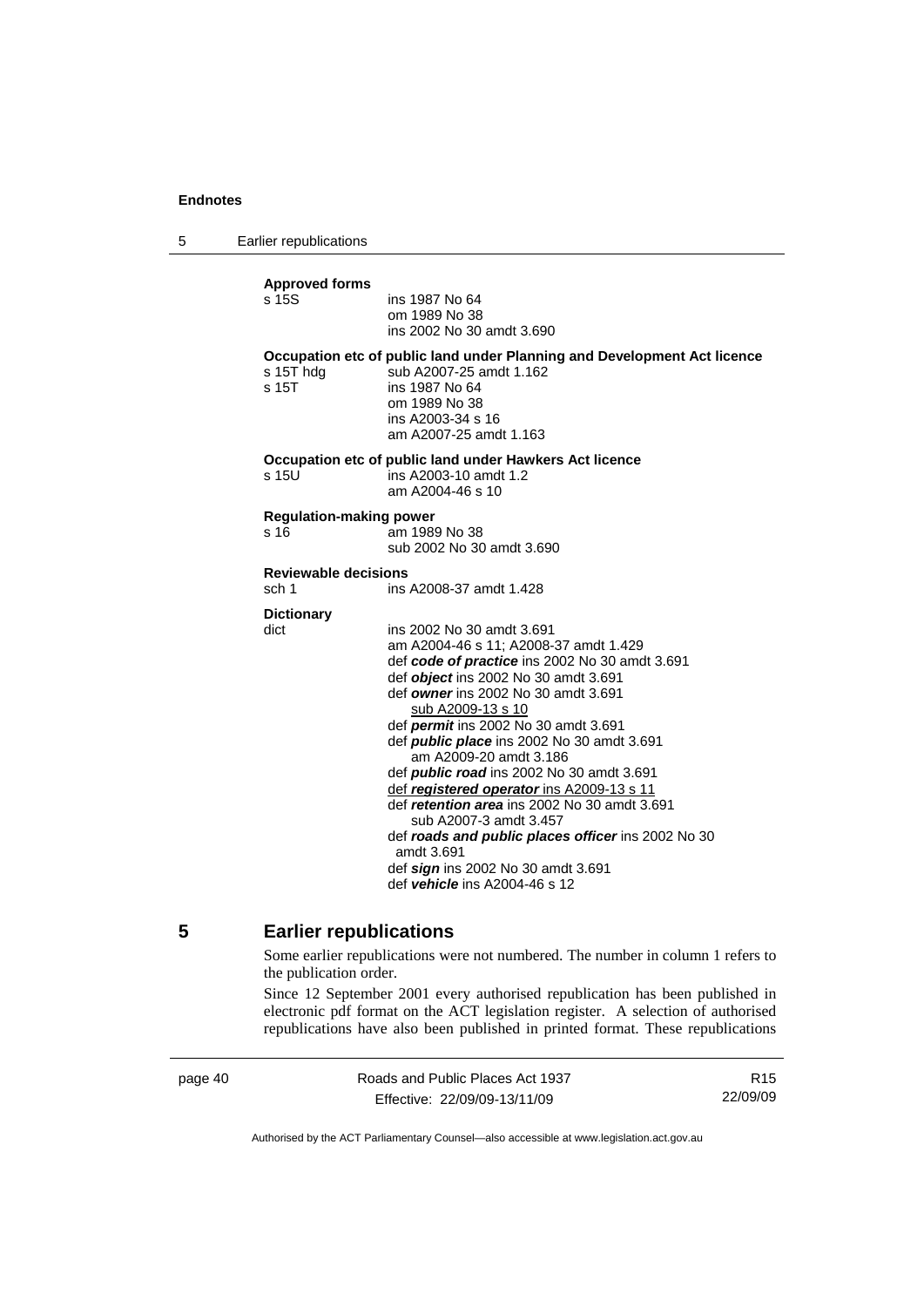Earlier republications 5

are marked with an asterisk (\*) in column 1. Electronic and printed versions of an authorised republication are identical.

| <b>Republication No Amendments to</b> |                | <b>Republication date</b> |
|---------------------------------------|----------------|---------------------------|
| 1                                     | Act 1994 No 97 | 31 January 1996           |
| $\overline{2}$                        | Act 1998 No 56 | 31 July 1999              |
| 3                                     | Act 1998 No 56 | 4 January 2002            |
| 4                                     | Act 2002 No 11 | 30 May 2002               |
| 5                                     | A2002-30       | 17 September 2002         |
| 6                                     | A2003-34       | 1 September 2003          |
| $\overline{7}$                        | A2003-34       | 27 September 2003         |
| 8                                     | A2004-57       | 13 September 2004         |
| 9                                     | A2004-57       | 9 March 2005              |
| 10                                    | A2005-20       | 2 June 2005               |
| $11*$                                 | A2005-51       | 29 March 2006             |
| 12                                    | A2007-3        | 12 April 2007             |
| 13                                    | A2007-25       | 31 March 2008             |
| 14                                    | A2008-37       | 2 February 2009           |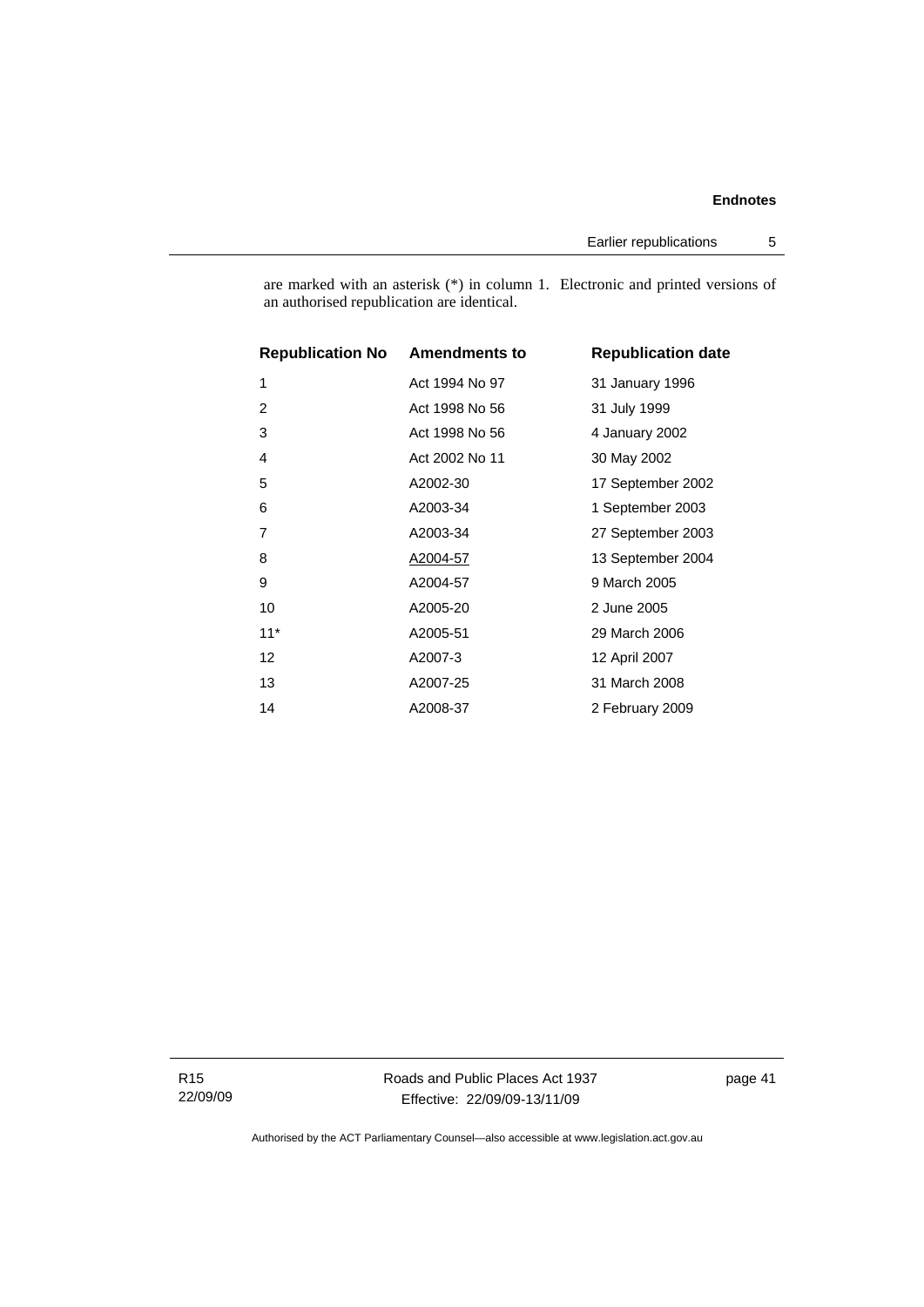## <span id="page-47-0"></span>**6 Uncommenced amendments**

The following amendments have not been included in this republication because they were uncommenced at the republication date:

### **Roads and Public Places Amendment Act 2009 A2009-13**

## **4 Offences against Act––application of Criminal Code etc Section 2AA, note 1**

#### *substitute*

*Note 1 Criminal Code*

The Criminal Code, ch 2 applies to the following offences against this Act (see Code, pt 2.1):

- s 12EB (1) (Removing, defacing or interfering with notices)
- s 12F (1) (Failure to provide information about abandoned vehicles).

The chapter sets out the general principles of criminal responsibility (including burdens of proof and general defences), and defines terms used for offences to which the Code applies (eg *conduct*, *intention*, *recklessness* and *strict liability*).

**5 Section 12E (4) to (6)** 

*substitute* 

- (4) The notice must state––
	- (a) the date the notice is given; and
	- (b) if the operator is not an owner of the vehicle––that the operator must tell a roads and public places officer within 2 days after the day the notice is given––
		- (i) that the operator is not an owner of the vehicle; and
		- (ii) the name and address of anyone that the operator believes is an owner of the vehicle; and

page 42 Roads and Public Places Act 1937 Effective: 22/09/09-13/11/09

R15 22/09/09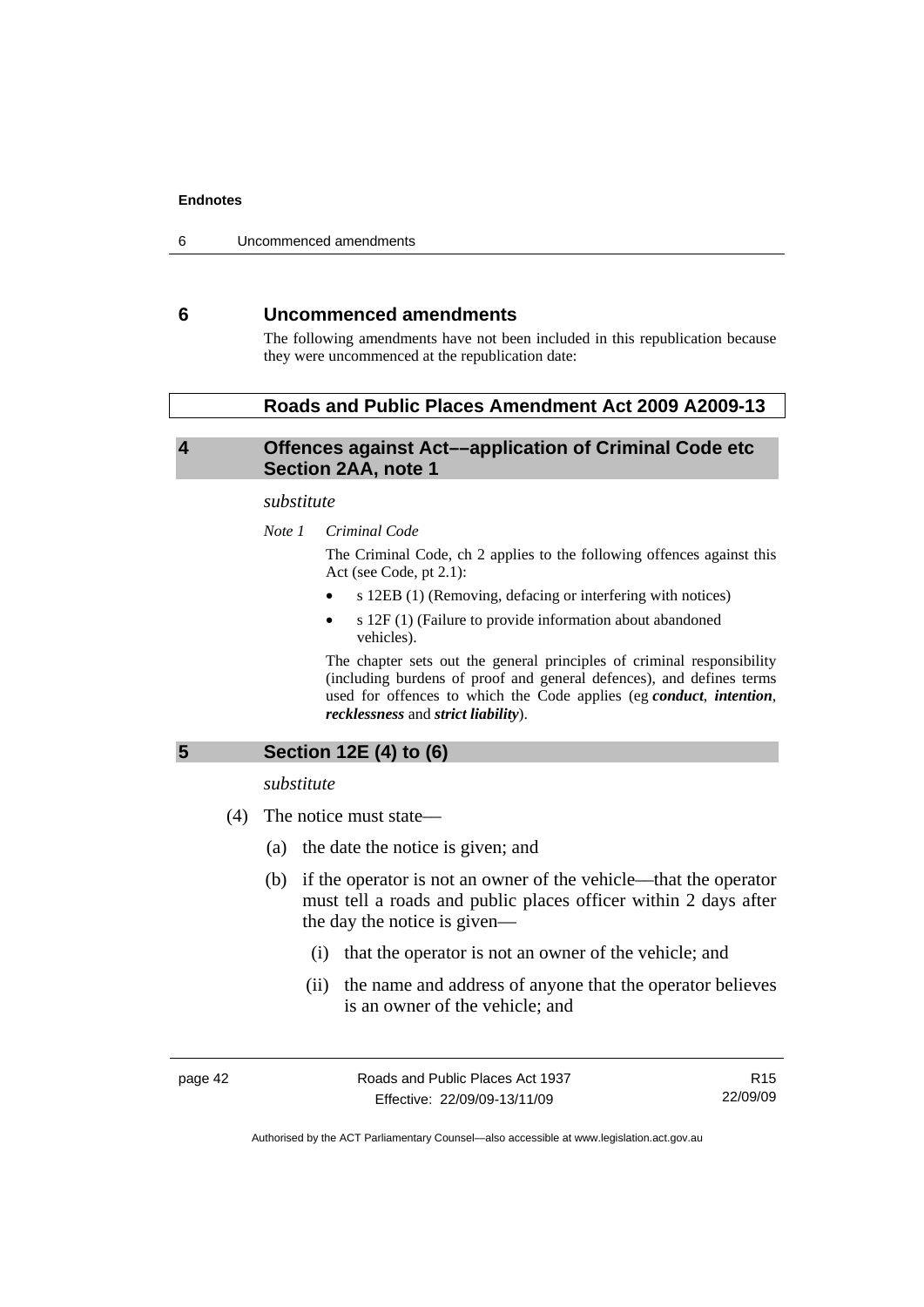- (c) that, if the vehicle is not removed within 2 days after the day the notice is given, the vehicle may be––
	- (i) removed and placed in a retention area; and
	- (ii) disposed of under the *Uncollected Goods Act 1996*, part 3 (Disposal of uncollected goods); and
- (d) how the operator may contact a roads and public places officer, including, for example, by giving a telephone number.
	- *Note* An example is part of the Act, is not exhaustive and may extend, but does not limit, the meaning of the provision in which it appears (see Legislation Act, s 126 and s 132).
- (5) Also, a notice must state, in a conspicuous position on the notice—
	- (a) that it is an offence under this Act, section 12EB to remove, deface or interfere with a notice placed on, or attached to, a vehicle if a person is not the registered operator or owner of the vehicle; and
	- (b) the penalty for the offence.
- (6) Without limiting how a notice may be given, the notice may be given by securely placing or attaching the notice, addressed to the operator, on or to the vehicle in a conspicuous position.
	- *Note* For how documents may otherwise be served, see the Legislation Act, pt 19.5.
- (7) A notice given in the way mentioned in subsection (6) is taken to have been given to the operator on the day that it is placed on or attached to the vehicle.

## **6 New sections 12EA and 12EB**

*insert* 

## **12EA Retaining abandoned vehicles**

 (1) This section applies if a vehicle is placed in a retention area under section 12E (3).

| R15      | Roads and Public Places Act 1937 | page 43 |
|----------|----------------------------------|---------|
| 22/09/09 | Effective: 22/09/09-13/11/09     |         |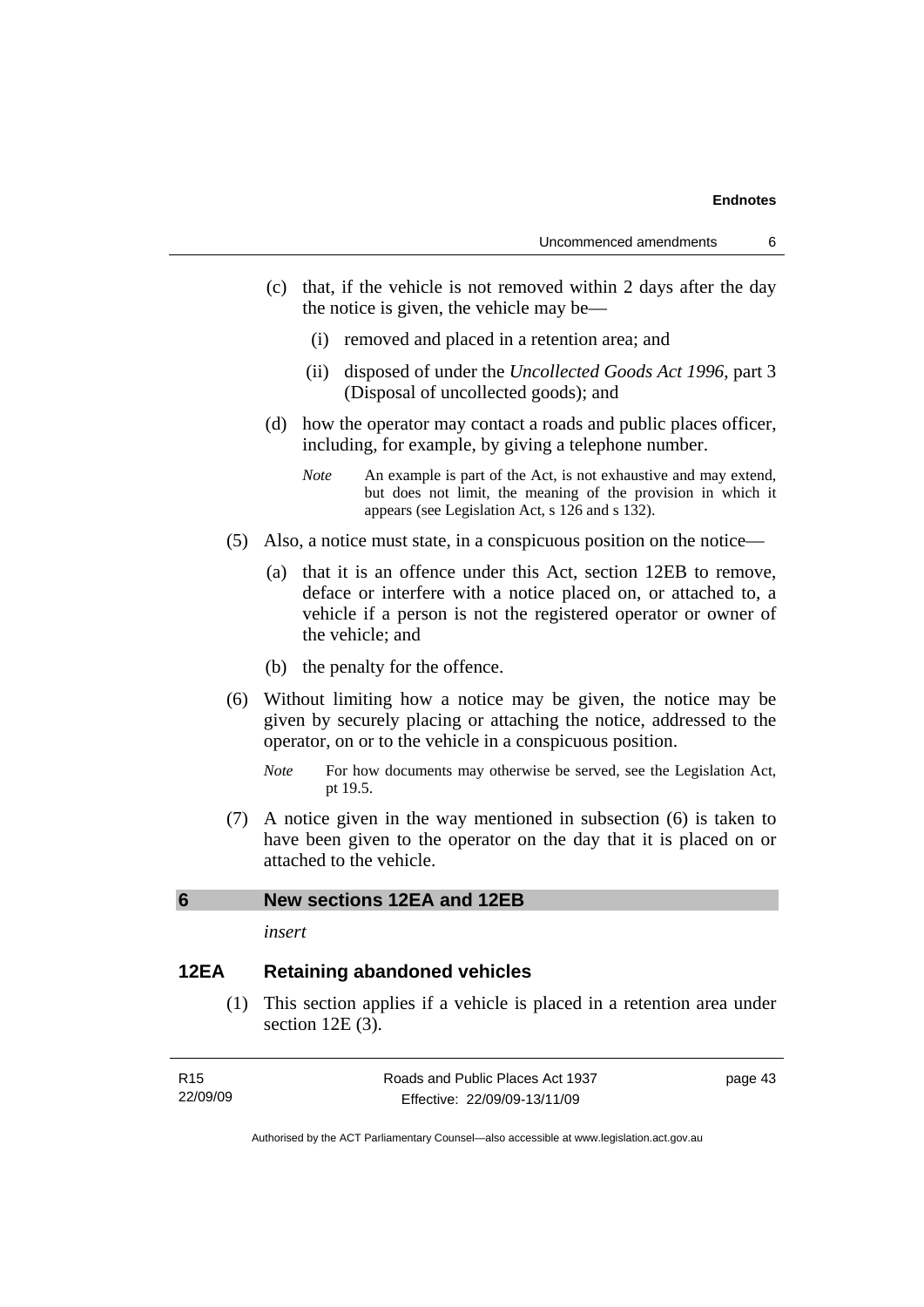- 6 Uncommenced amendments
	- (2) The chief executive must give written notice that the vehicle is in a retention area to 1 of the following people (a *notified person*):
		- (a) the registered operator;
		- (b) if the registered operator has told a roads and public places officer the name and address of another person who the registered operator believes is the owner of the vehicle—the other person.
		- *Note* For how documents may be served, see the Legislation Act, pt 19.5.
	- (3) The notice must––
		- (a) briefly describe the vehicle including identifying particulars; and
		- (b) state the date of the notice; and
		- (c) state the address where the vehicle is available for collection; and
		- (d) state when the vehicle will be available for collection; and
		- (e) if the notified person is not an owner of the vehicle—
			- (i) state that the notified person must tell the chief executive, within 7 days after the day the notice is given—
				- (A) that the notified person is not an owner of the vehicle; and
				- (B) the name and address of anyone that the notified person believes is an owner of the vehicle; and
			- (ii) state that—
				- (A) it is an offence under this Act, section 12F not to tell the chief executive the information mentioned in subparagraph (i); and
				- (B) the penalty for the offence; and

page 44 Roads and Public Places Act 1937 Effective: 22/09/09-13/11/09

R15 22/09/09

Authorised by the ACT Parliamentary Counsel—also accessible at www.legislation.act.gov.au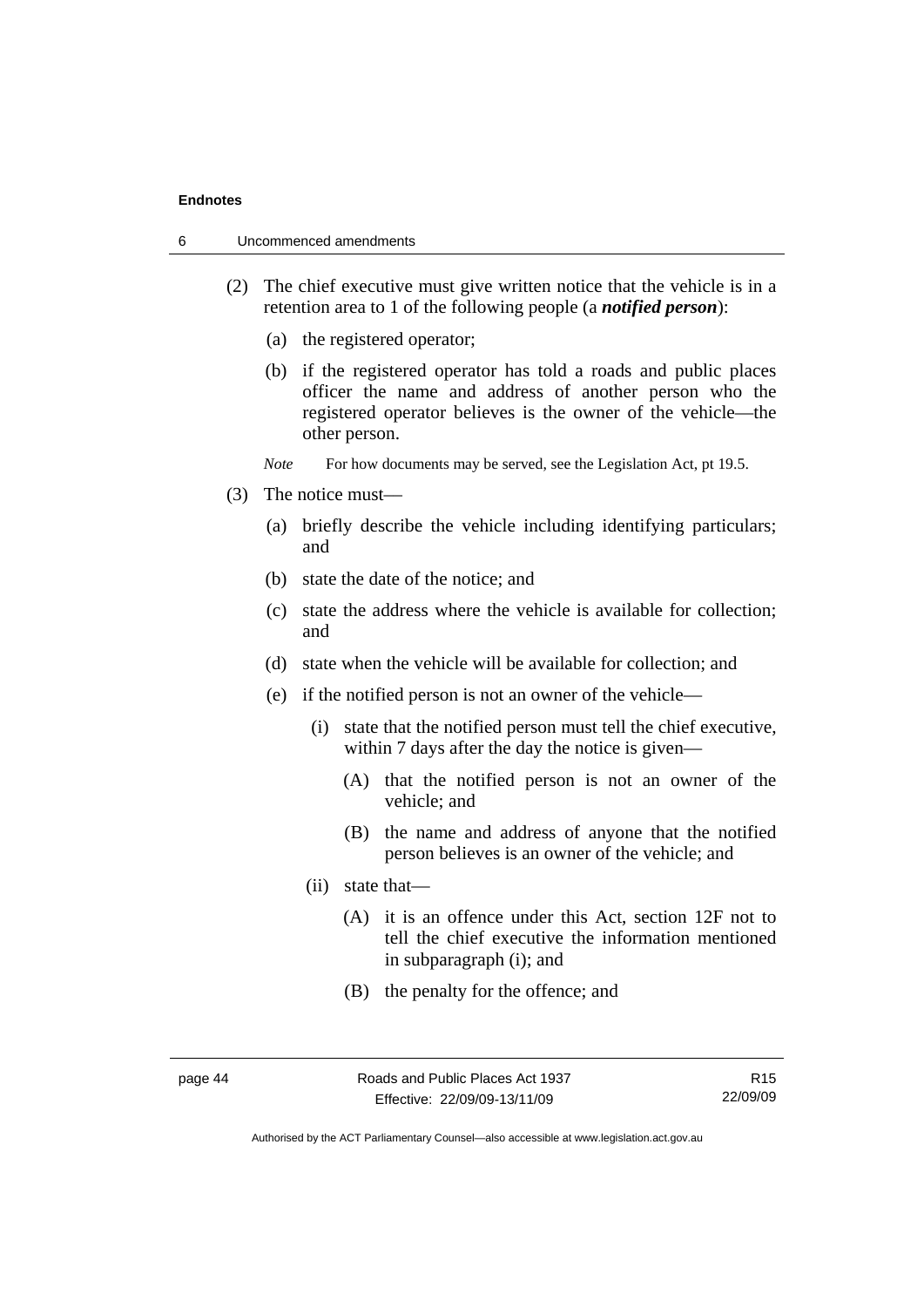- (f) state any costs that must be met by the registered operator or owner before the vehicle will be returned; and
	- *Note* Costs for removing the vehicle to a retention area are reasonable costs that can be claimed under the *Uncollected Goods Act 1996* (see s  $12H(1)(d)$ ).
- (g) state that the vehicle may be disposed of under the *Uncollected Goods Act 1996*, part 3 if the vehicle is not collected within 7 days after the day the notice is given to the notified person.
- (4) If the notified person tells the chief executive the name and address of another person that the notified person believes is an owner of the vehicle, the chief executive must make reasonable attempts to give a copy of the notice to the other person.

## **12EB Removing, defacing or interfering with notices**

A person commits an offence if––

- (a) a notice under section 12E (3) is placed on, or attached to, a vehicle; and
- (b) the person is not the registered operator or owner of the vehicle; and
- (c) the person removes, defaces or interferes with the notice.

Maximum penalty: 20 penalty units.

### **7 Section 12F**

*substitute* 

## **12F Failure to provide information about abandoned vehicles**

A person commits an offence if––

- (a) the person is given a notice under section 12EA (2) or section 12EA (4) about a vehicle in a retention area; and
- (b) the person is not an owner of the vehicle; and

page 45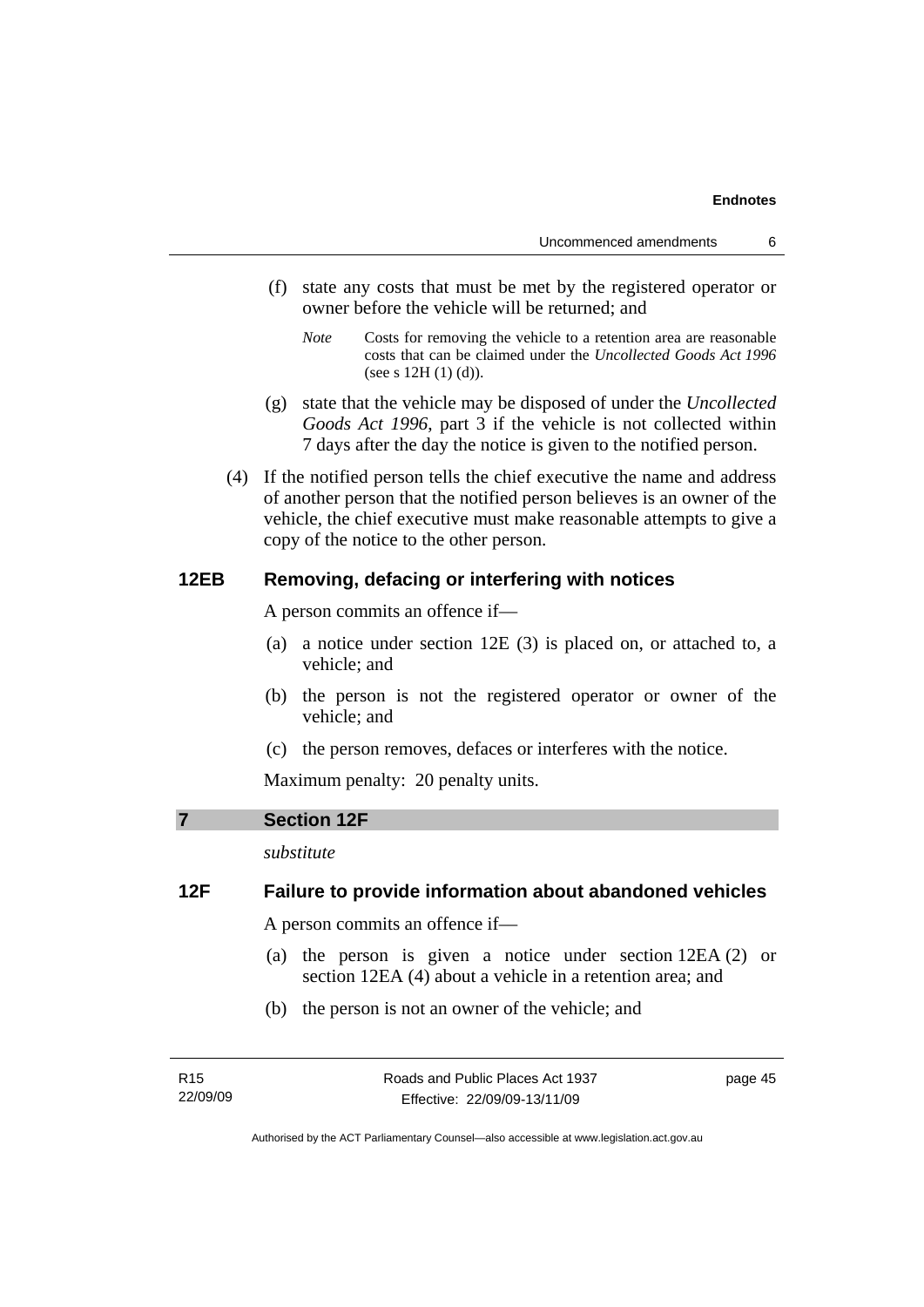6 Uncommenced amendments

- (c) the person fails to tell the chief executive, within 7 days after the day the notice is given to the person––
	- (i) that the person is not an owner of the vehicle; and
	- (ii) the name and address of anyone the person believes is an owner of the vehicle.

Maximum penalty: 10 penalty units.

## **8 Disposal of items removed under sections 12E and 12G Section 12H**

*omit* 

Minister

*substitute* 

chief executive

### **9 New section 12H (2)**

*insert* 

- (2) However, a vehicle placed in a retention area under section 12E (3) is taken to be uncollected goods under the *Uncollected Goods Act 1996* only if the vehicle has not been collected within the period ending––
	- (a) if a copy of a notice is given to a person under section 12EA (4)—7 days after the day the notice is given under section 12EA (4); or
	- (b) in any other case––7 days after the day a notice is given under section 12EA (2).